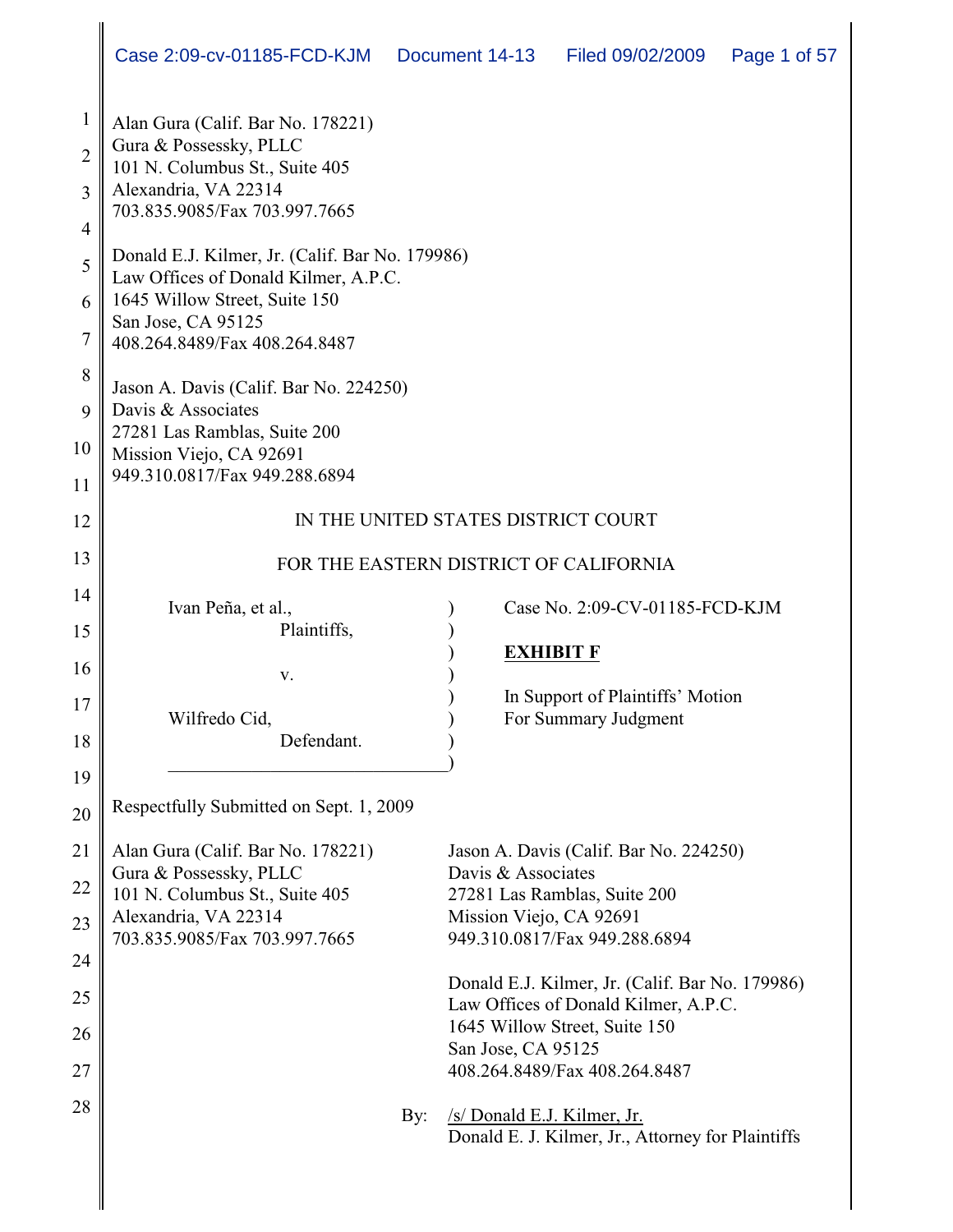## H S C

# Handgun Safety **Certificate**

### **STUDY GUIDE**

California Department of Justice Bill Lockyer, Attorney General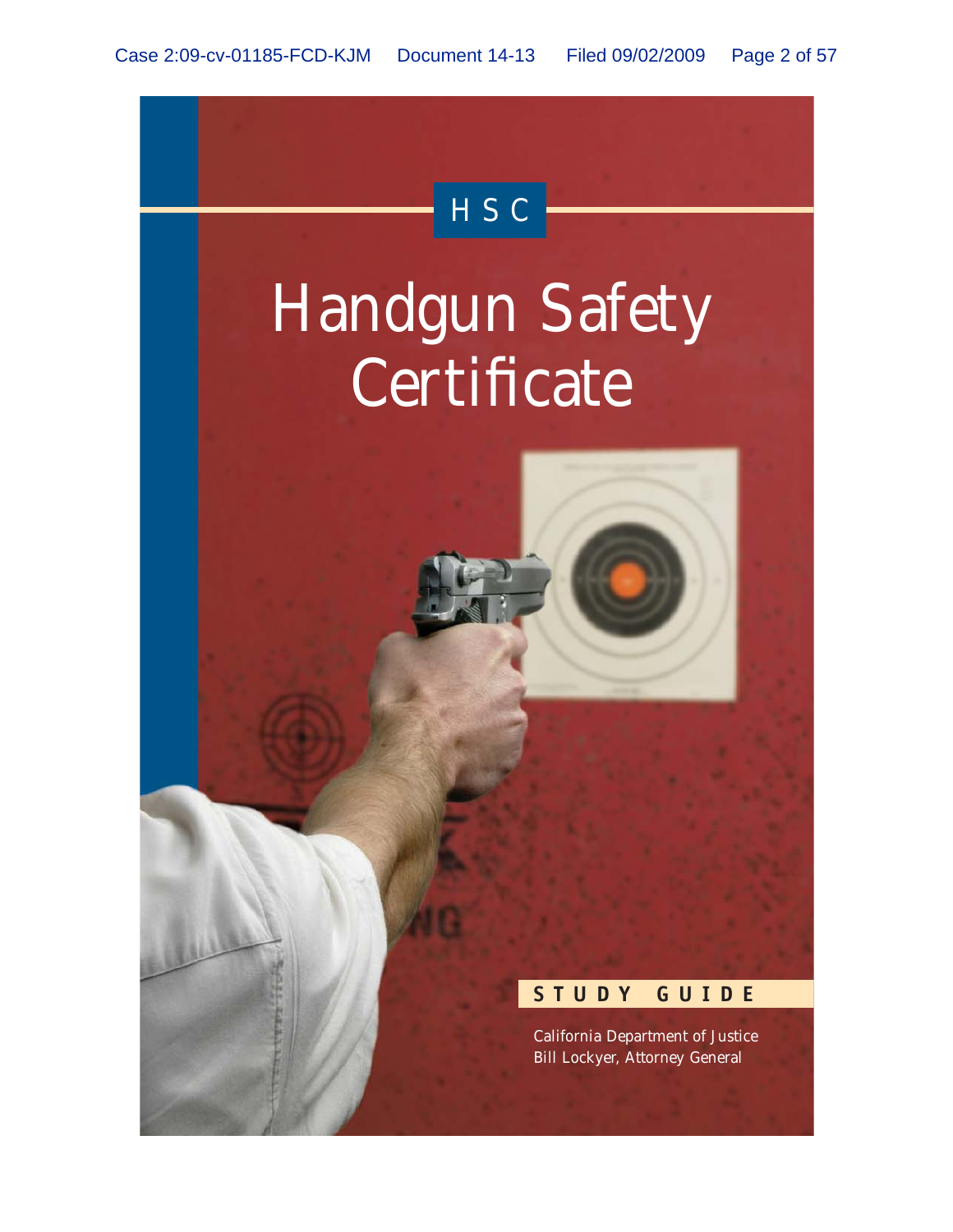#### **CALIFORNIA DEPARTMENT OF JUSTICE FIREARMS DIVISION**



www.ag.ca.gov/firearms OCTOBER 2004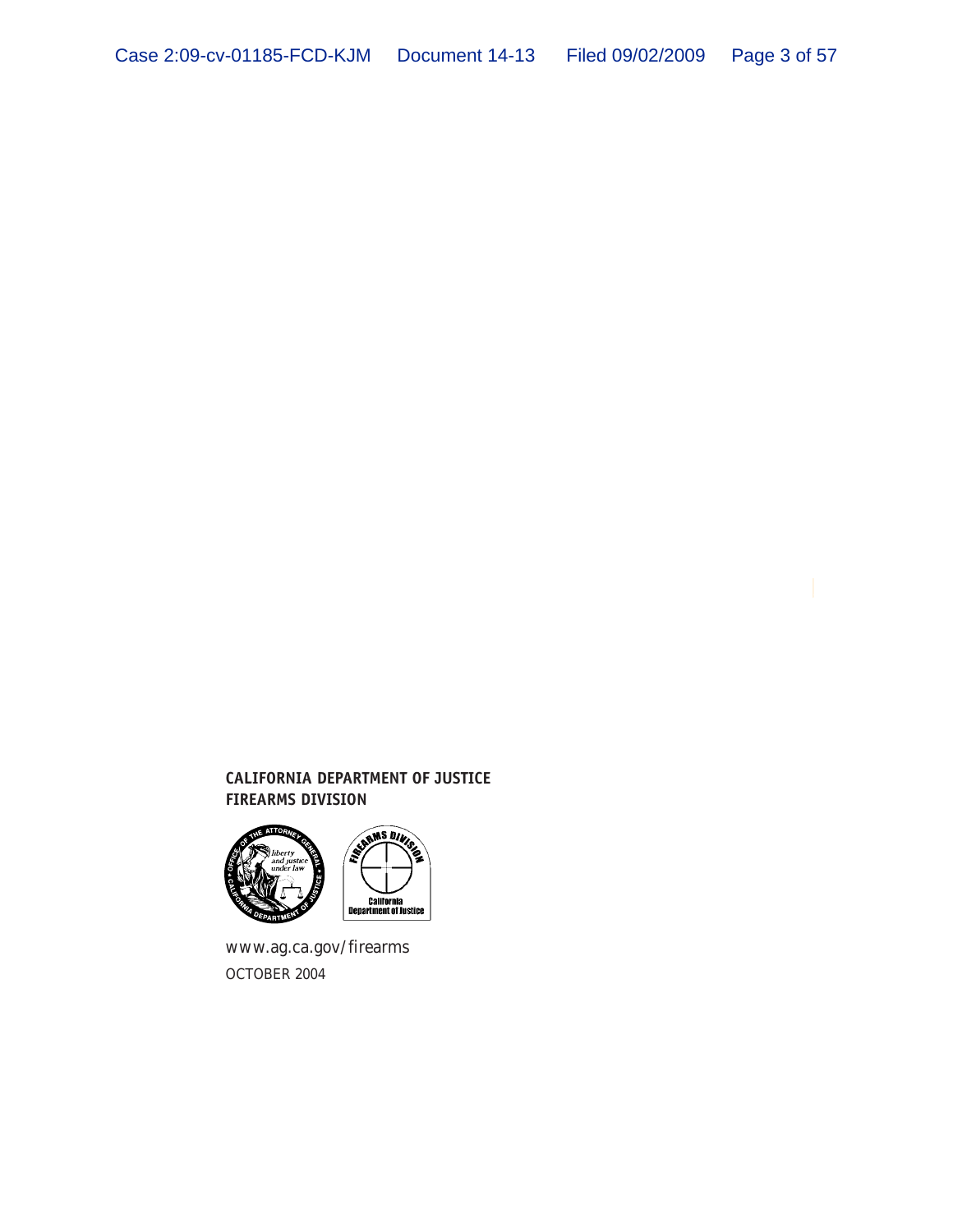### **PREFACE**

Handgun safety is the law in California. Every handgun owner should understand and follow handgun safety practices, have a basic familiarity with the operation and handling of his/her handgun, and be fully aware of the responsibility of handgun ownership. Pursuant to Penal Code section 12071 (b) any person who acquires a handgun must have a Handgun Safety Certificate (HSC), unless they are exempt from the HSC requirement. In order to obtain an HSC a person must pass a Department of Justice (DOJ) written test on handgun safety. The test is given by DOJ Certified Instructors, who are generally located at firearms dealerships.

This study guide provides you with the basic handgun safety information necessary to pass the test. Following the handgun safety information in this guide will also help reduce the potential for accidental deaths and injuries, particularly those involving children, caused by the unsafe handling and storing of handguns.

Included in this study guide is a general summary of the laws that govern the sale and use of firearms. A glossary is also provided at the end of this study guide that contains definitions of the more technical terms used.

Simply reading this study guide will not make you a safe handgun owner. To be a safe handgun owner you must practice the handgun safety procedures described in the following pages.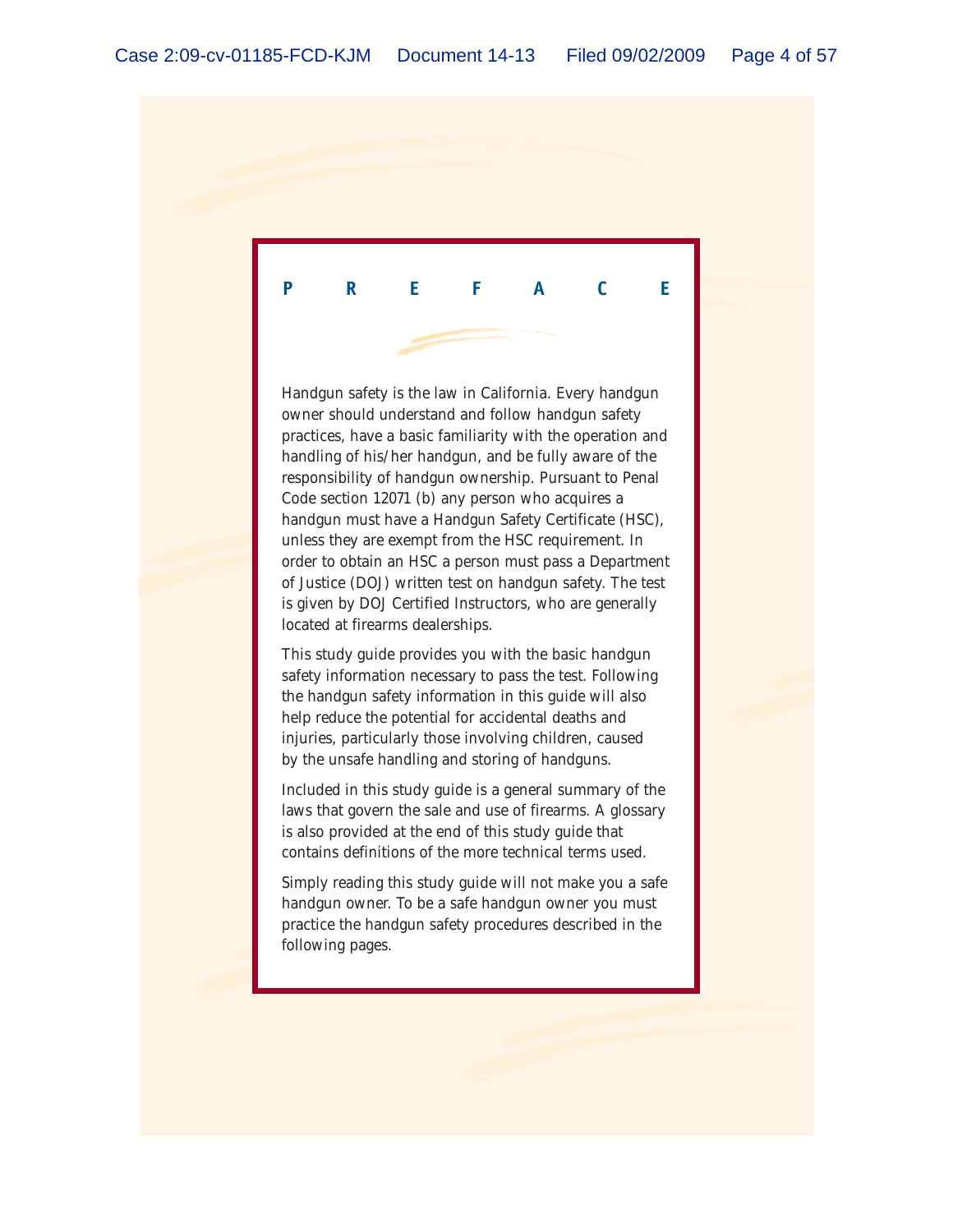### **Table of Contents**



#### **Introduction**

| Becoming a Safe and Responsible Handgun Owner 7 |  |  |  |  |  |  |
|-------------------------------------------------|--|--|--|--|--|--|

#### **Chapter 1: Gun Safety Rules**

#### **Chapter 2: Handguns And Children**

| Summary of Safe Storage Laws Regarding Children 13  |
|-----------------------------------------------------|
| You Cannot Be Too Careful with Children and Guns 13 |
|                                                     |
| Instill a Mind Set of Safety and Responsibility 14  |
|                                                     |
|                                                     |

#### **Chapter 3: Handgun Operation**

| To Check or Unload a Double-Action Revolver 19 |
|------------------------------------------------|
|                                                |
|                                                |
|                                                |
|                                                |
| To Check or Unload a Semiautomatic Pistol  22  |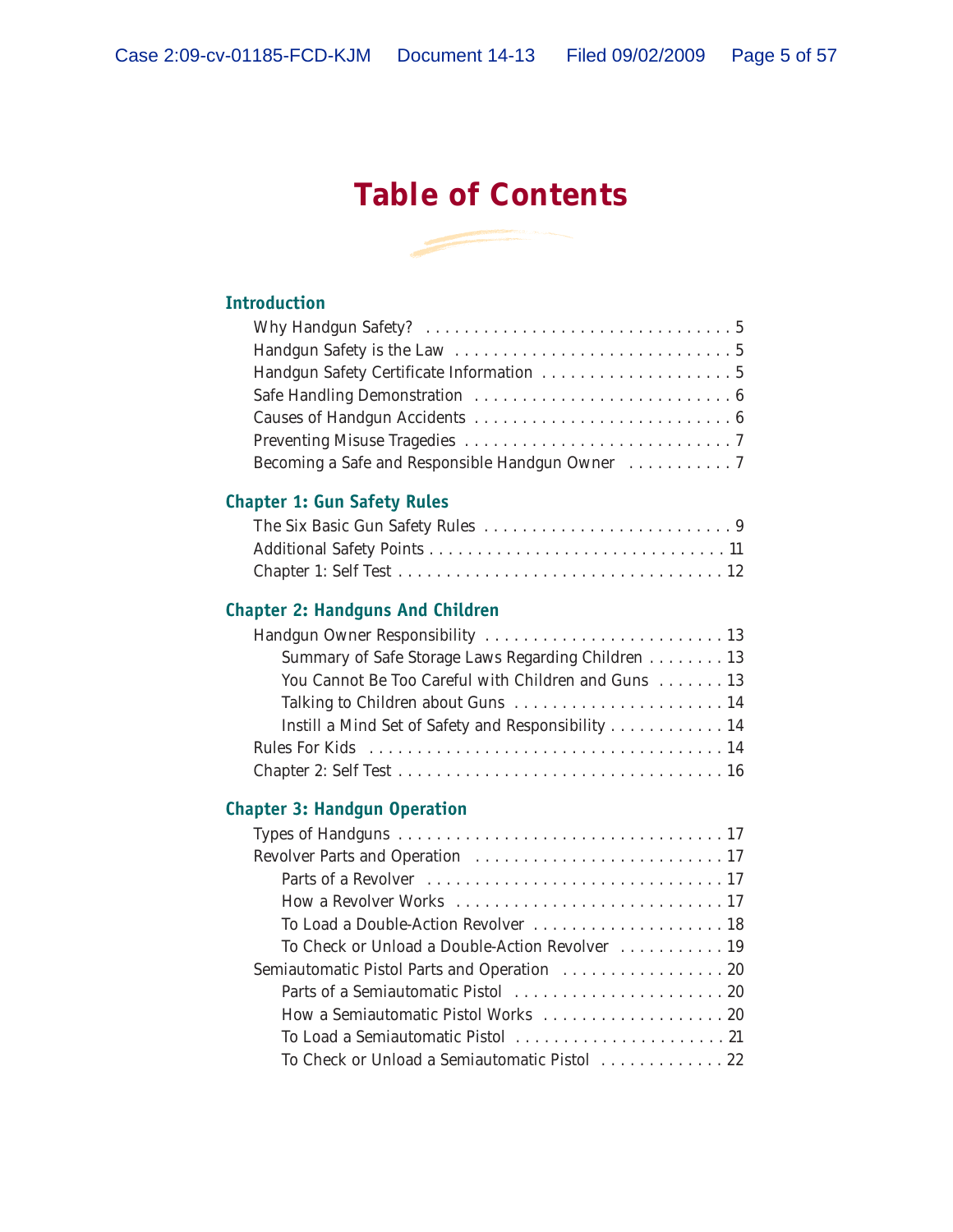#### **Chapter 4: Handgun Ownership**

| Understand the Safety Aspects of Your Handgun 27 |  |
|--------------------------------------------------|--|
|                                                  |  |
|                                                  |  |
|                                                  |  |
|                                                  |  |
|                                                  |  |
|                                                  |  |

#### **Chapter 5: Firearms Laws**

| Firearms in the Home, Business or at the Campsite 37 |  |
|------------------------------------------------------|--|
|                                                      |  |
|                                                      |  |
|                                                      |  |
|                                                      |  |
|                                                      |  |
| <b>Appendix</b>                                      |  |
|                                                      |  |
|                                                      |  |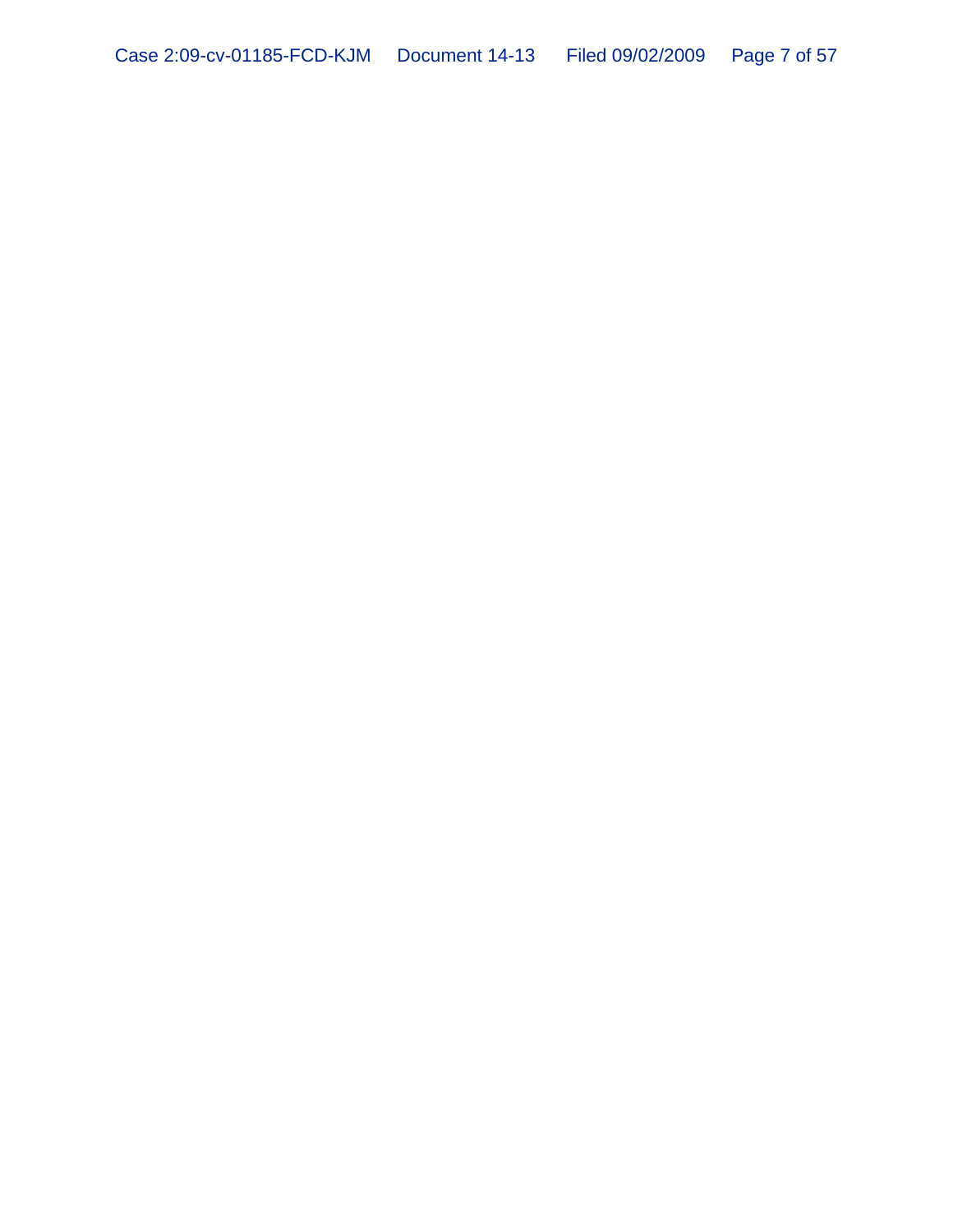### **Introduction**

#### **WHY HANDGUN SAFETY?**

Handgun safety is important to all Californians. No one wants handgun accidents to happen, yet they do everyday. Handgun accidents involving children are especially disturbing. Studies show that easy access to loaded handguns in homes is a major cause of accidental shootings of children.

While there may be no way to guarantee safety, handgun owners can take steps to help prevent many accidental shootings. This study guide will give you valuable information to help you become a safe and responsible handgun owner.

#### **HANDGUN SAFETY IS THE LAW**

The intent of the California Legislature in enacting the Handgun Safety Certificate (HSC) law is to ensure that persons who obtain handguns have a basic familiarity with those firearms, including, but not limited to, the safe handling and storage of those firearms. It is not the intent of the Legislature to require an HSC for the mere possession of a firearm [Penal Code (PC) section 12800].

#### **HANDGUN SAFETY CERTIFICATE INFORMATION**

To obtain an HSC a person must take the Department of Justice (DOJ) written test and receive a passing score of at least 75% (the information necessary for passing the test is contained in this study guide).

An HSC is valid for five years from the date of issuance. If your HSC is lost, stolen or destroyed, a replacement may be obtained from the DOJ Certified Instructor who issued your original HSC.

Pursuant to PC section 12807, there are exemptions from the HSC requirement based on specific categories of persons. Some of the exempt categories are:

- Federal Firearms License Collectors with a Certificate of Eligibility (for Curio and Relic transactions only);
- Active, active reserve, or honorably retired military;
- Carry Concealed Weapon (CCW) permit holders; and
- Persons who have completed Peace Officers Standards and Training (PC section 832) firearms training.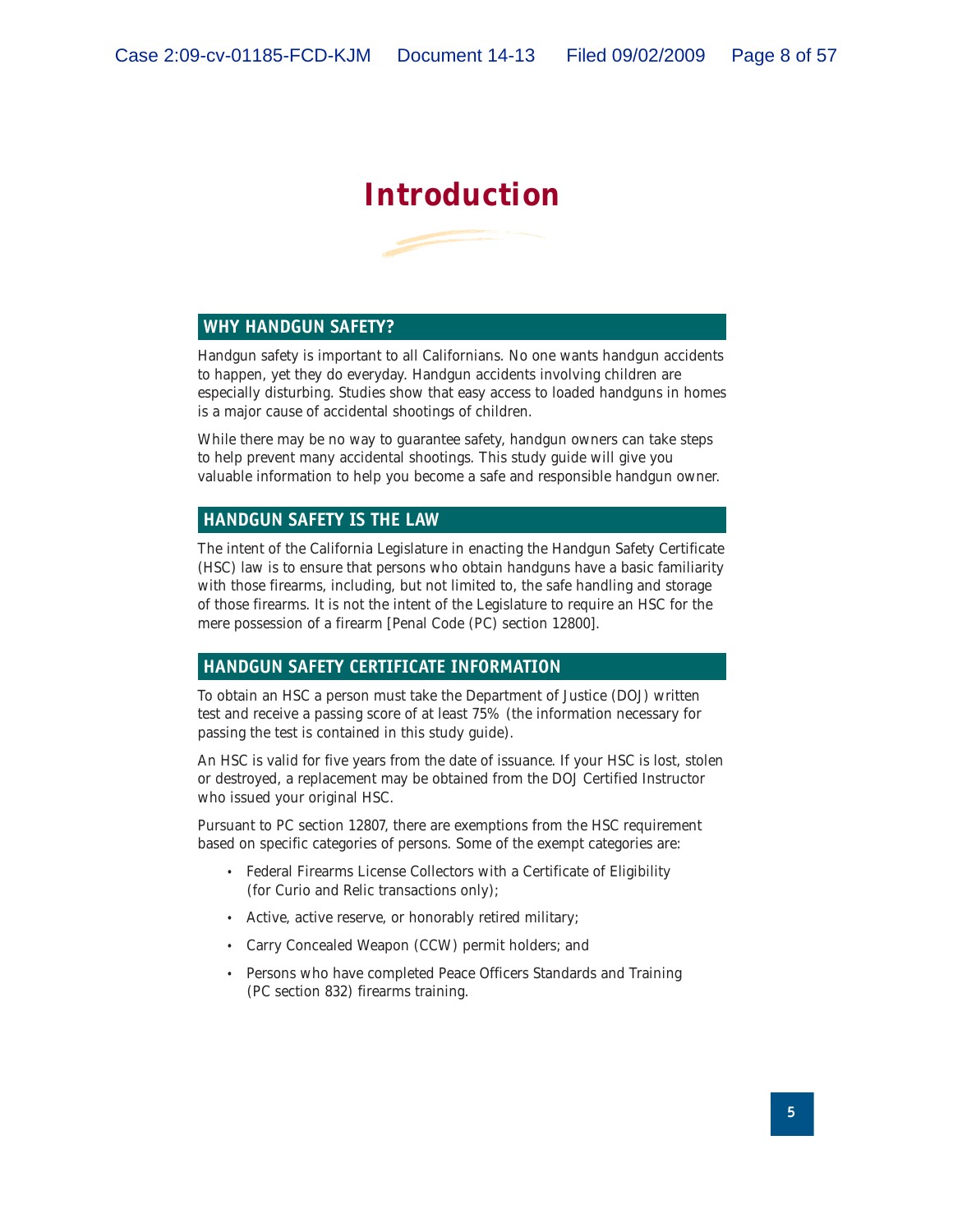For a complete list of exemptions visit the DOJ website at www.ag.ca.gov/firearms or contact the DOJ Firearms Division, Information Services Section at (916) 227-3703. You are required to provide documentation of your exemption to the firearms dealer each time you acquire a handgun.

#### **SAFE HANDLING DEMONSTRATION**

Prior to taking delivery of a handgun, you must successfully perform a safe handling demonstration with the handgun being purchased or acquired. The safe handling demonstration must be performed in the presence of a DOJ Certified Instructor on or after the date the Dealer Record of Sale (DROS) is submitted to DOJ and before the handgun is delivered.

The appendix at the end of this guide lists each of the statutorily mandated steps that constitute the safe handling demonstration for the three most common handgun types (semiautomatic pistols, double-action revolvers and single-action revolvers). The appendix is provided to help you prepare for the safe handling demonstration only. The information needed to answer all questions that appear on the DOJ handgun safety written test can be found within this study guide.

#### **CAUSES OF HANDGUN ACCIDENTS**

Ignorance and carelessness are major causes of handgun accidents. To help reduce the number of handgun accidents, it is critical that gun safety rules are understood and practiced at all times by every family member.

Following are some examples of handgun accidents that could have been avoided if the basic gun safety rules had been practiced:

*Two young children playing in their home found a loaded handgun with the magazine removed on a bedside table. One child was injured when the handgun was fired.*

*A handgun owner assumed a handgun was unloaded. While cleaning it, he accidentally fired the handgun, causing injury to himself.*

*While practicing target shooting, a shooter was distracted by a noise behind her. She turned with her finger on the trigger and accidently fired, injuring a person standing nearby.*

Knowing the safety rules and applying them most of the time is not enough. Handgun accidents can happen even if a person knows the safety rules, but is careless in practicing them. For example, you may think you can leave your loaded handgun out on the kitchen table just for a moment while you go outside to turn off the garden hose. Although you know you should never leave a firearm where a child may find it, you carelessly think it will be alright "just this once."

REMEMBER: Because ignorance and carelessness are major causes of handgun accidents, basic gun safety rules must be applied ALL THE TIME.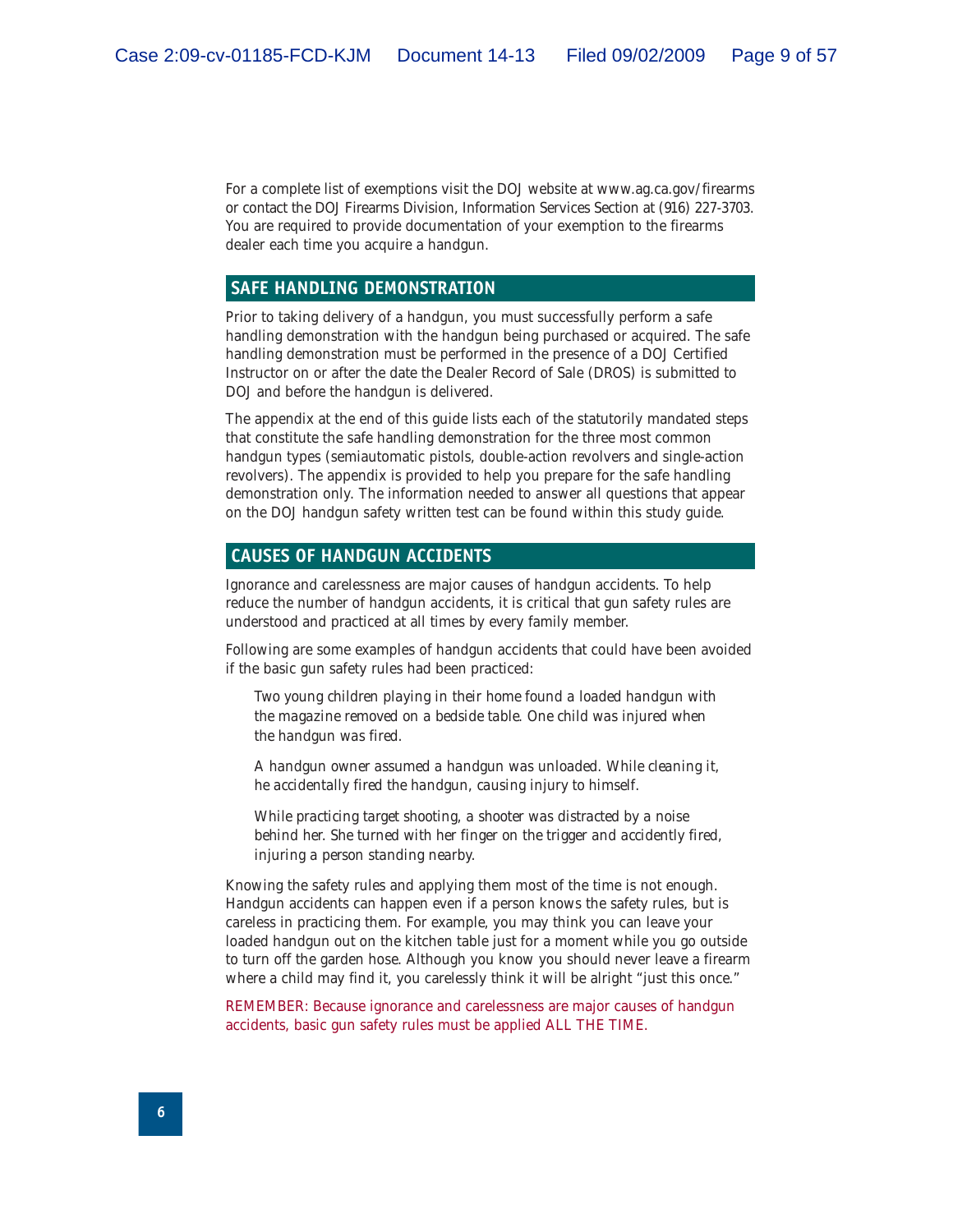#### **PREVENTING MISUSE TRAGEDIES**

It is a fact that a number of depressed, intoxicated, substance abusive, or enraged individuals commit suicide every year with firearms, principally handguns. The developmental issues associated with adolescence makes teenagers particularly susceptible to this unfortunate outcome. Safe and responsible handgun storage practice, particularly when an individual in the household is experiencing one of the aforementioned conditions, can help prevent misuse tragedies.

#### **BECOMING A SAFE AND RESPONSIBLE HANDGUN OWNER**

Becoming a safe handgun owner is similar to becoming a safe driver—you combine a good working knowledge of the equipment, the basic skills of operation, and a mind set dedicated to safe and responsible usage and storage.

This means you must have:

- Respect for the danger of handguns.
- An awareness and concern about the possible safety hazards related to handguns.
- A desire to learn and practice safe conduct with handguns.

Developing a mind set for safe and responsible handgun usage and storage is the first step in actually becoming a responsible handgun owner. The next step is building your knowledge of handguns and gun safety which you can do by reading and understanding the information in this study guide. The final steps are becoming skillful in handling handguns and in using the safety knowledge that you have acquired.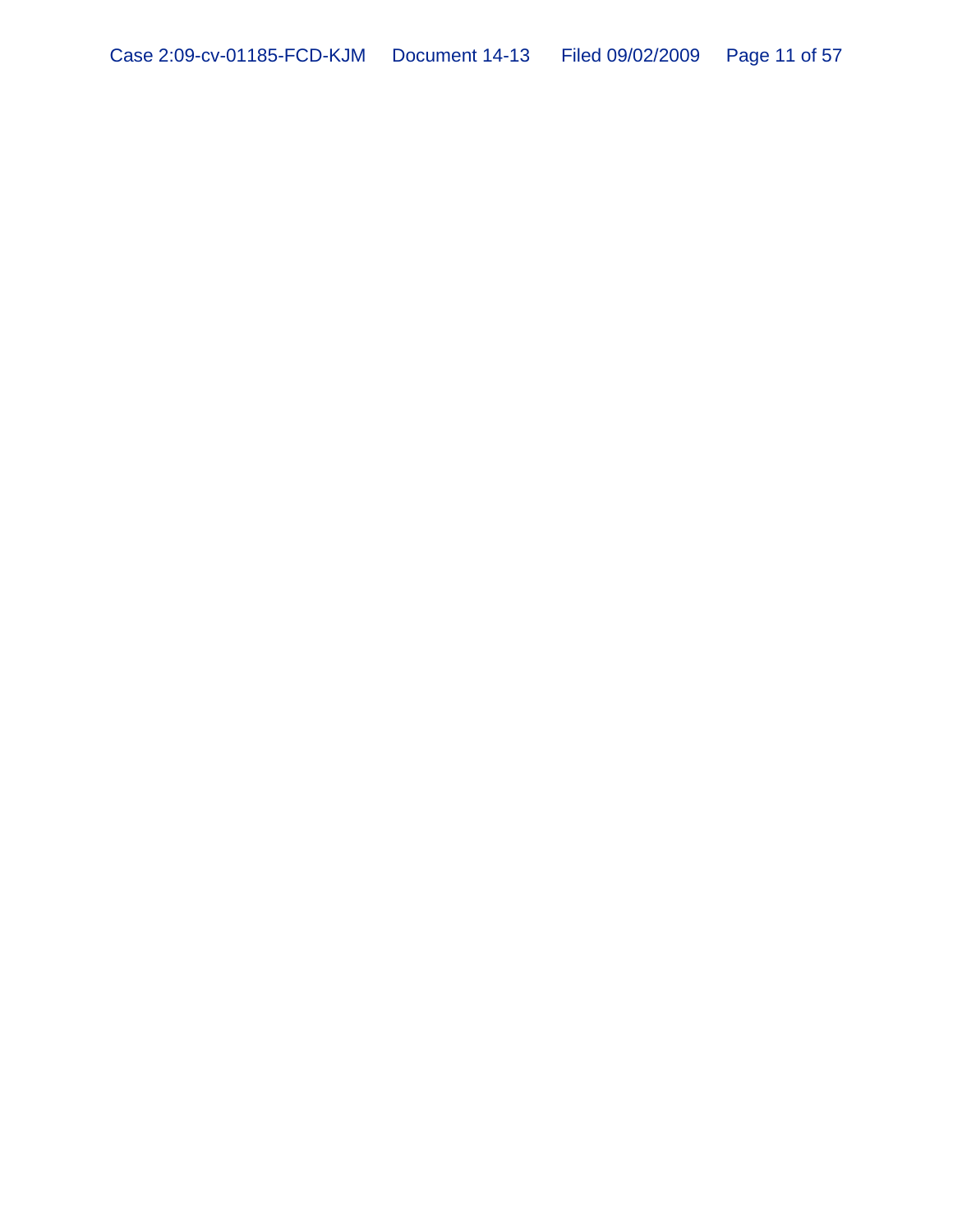### **CHAPTER 1 Gun Safety Rules**



This chapter will introduce you to specific gun safety rules to give you a better understanding of handgun safety.

#### **THE SIX BASIC GUN SAFETY RULES**

There are six basic gun safety rules for gun owners to understand and practice at all times:

- 1. Treat all guns as if they are loaded.
- 2. Keep the gun pointed in the safest possible direction.
- 3. Keep your finger off the trigger until you are ready to shoot.
- 4. Know your target, its surroundings and beyond.
- 5. Know how to properly operate your gun.
- 6. Store your gun safely and securely to prevent unauthorized use. Guns and ammunition should be stored separately.

#### **1. Treat all guns as if they are loaded.**

- Always assume that a gun is loaded even if you think it is unloaded.
- Every time a gun is handled for any reason, check to see that it is unloaded. For specific instructions on how to unload a handgun, see Chapter 3.
- If you are unable to check a gun to see if it is unloaded, leave it alone and seek help from someone more knowledgeable about guns.

#### **2. Keep the gun pointed in the safest possible direction.**

- Always be aware of where the gun is pointing. A "safe direction" is one where an accidental discharge of the gun will not cause injury or damage.
- Only point a gun at an object that you intend to shoot.
- Never point a gun toward yourself or another person.

#### **3. Keep your finger off the trigger until you are ready to shoot.**

• Always keep your finger off the trigger and outside the trigger guard until you are ready to shoot.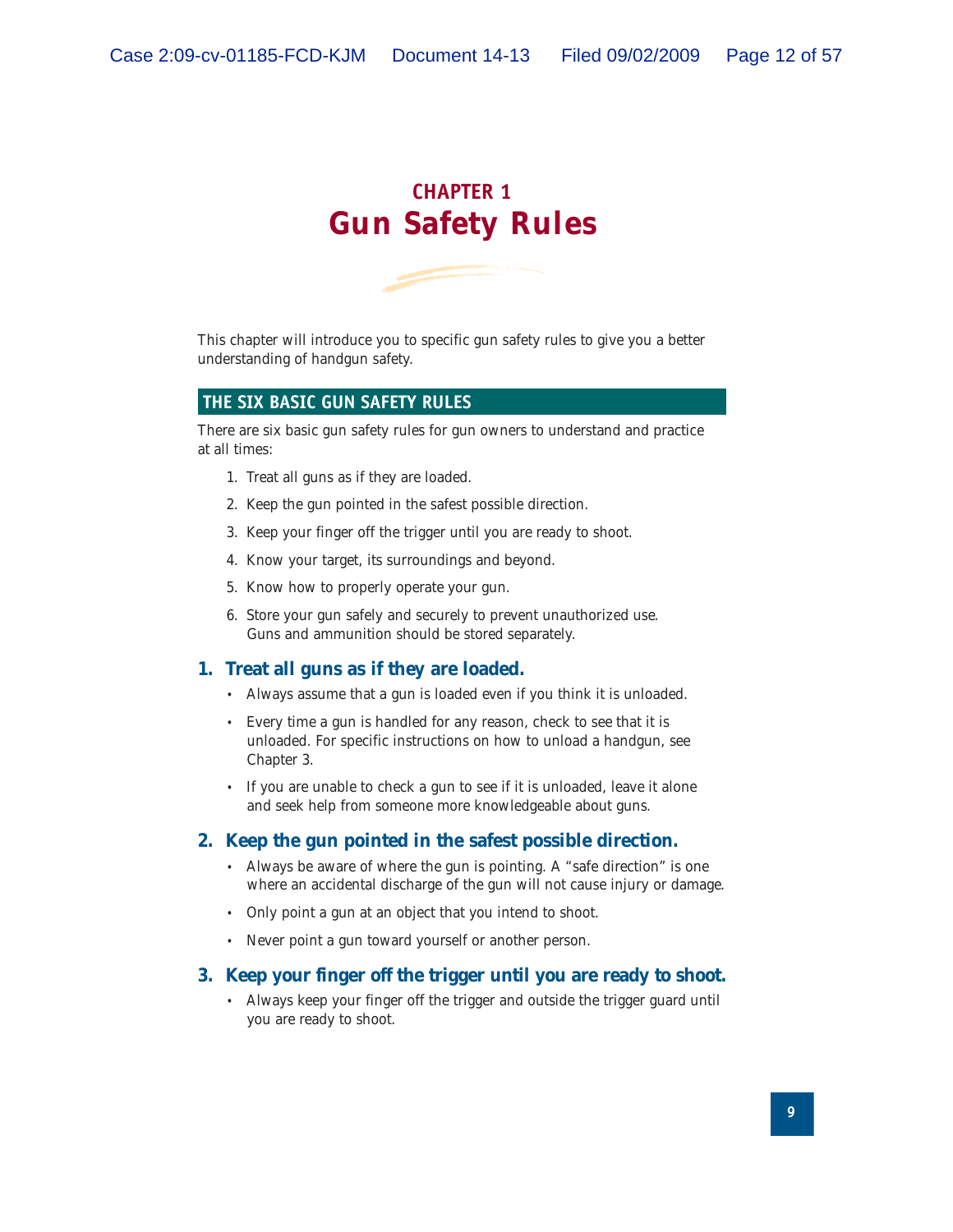- Even though it may be comfortable to rest your finger on the trigger, it also is unsafe.
- If you are moving around with your finger on the trigger and stumble or fall, you could inadvertently pull the trigger.
- Sudden loud noises or movements can result in an accidental discharge because there is a natural tendency to tighten the muscles when startled.
- The trigger is for firing, the handle is for handling.

#### **4. Know your target, its surroundings and beyond.**

- Check that the areas in front of and behind your target are safe before shooting.
- Be aware that if the bullet misses or completely passes through the target, it could strike a person or object.
- Identify the target and make sure it is what you intend to shoot. If you are in doubt, DON'T SHOOT!
- Never fire at a target that is only a movement, color, sound or unidentifiable shape.
- Be aware of all the people around you before you shoot.

#### **5. Know how to properly operate your gun.**

- It is important to become thoroughly familiar with your gun. You should know its mechanical characteristics including how to properly load, unload and clear a malfunction from your gun.
- Obviously, not all guns are mechanically the same. Never assume that what applies to one make or model is exactly applicable to another.
- You should direct questions regarding the operation of your gun to your firearms dealer, or contact the manufacturer directly.

#### **6. Store your gun safely and securely to prevent unauthorized use. Guns and ammunition should be stored separately.**

- When the gun is not in your hands, you must still think of safety.
- Use a California-approved firearms safety device on the gun, such as a trigger lock or cable lock, so it cannot be fired.
- Store it unloaded in a locked container, such as a California-approved lock box or a gun safe.
- Store your gun in a different location than the ammunition.
- For maximum safety you should use both a locking device and a storage container.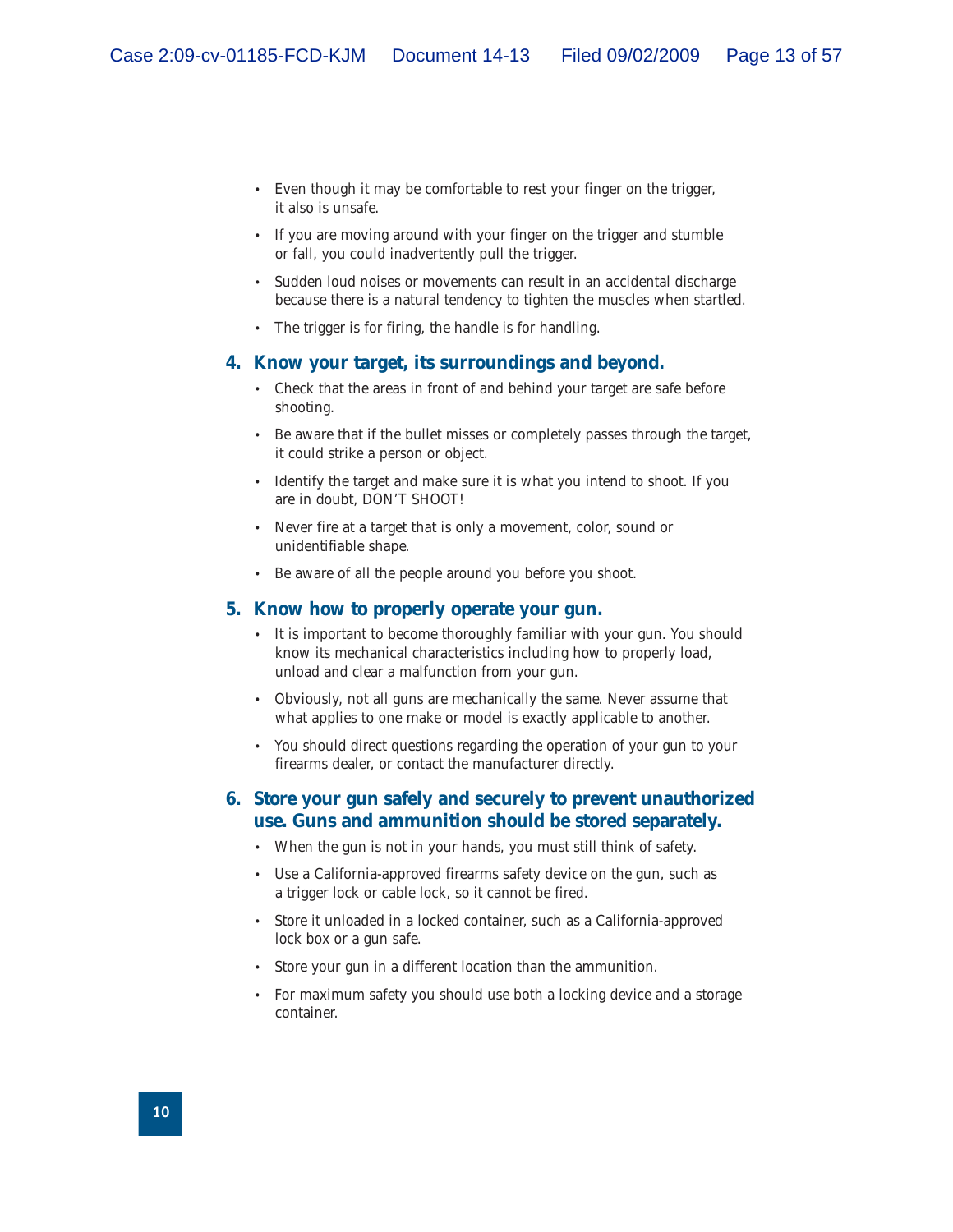#### **ADDITIONAL SAFETY POINTS**

The six basic safety rules are the foundational rules for gun safety. However, there are additional safety points which must not be overlooked:

- Never handle a gun when you are in an emotional state such as anger or depression. Your judgment may be impaired.
- Never shoot a gun in celebration (the Fourth of July or New Year's Eve, for example). Not only is this unsafe, but it is generally illegal. A bullet fired into the air will return to the ground with enough speed to cause injury or death.
- Do not shoot at water, flat or hard surfaces. The bullet can ricochet and hit someone or something other than the target.
- Hand your gun to someone only after you verify that it is unloaded and the cylinder or action is open. Take a gun from someone only after you verify that it is unloaded and the cylinder or action is open.
- Guns, alcohol and drugs don't mix. Alcohol and drugs can negatively affect judgment as well as physical coordination. Alcohol and any other substance likely to impair normal mental or physical functions should not be used before or while handling guns. Avoid handling and using your gun when you are taking medications that cause drowsiness or include a warning to not operate machinery while taking this drug.
- The loud noise from a fired gun can cause hearing damage, and the debris and hot gas that is often emitted can result in eye injury. Always wear ear and eye protection when shooting a gun.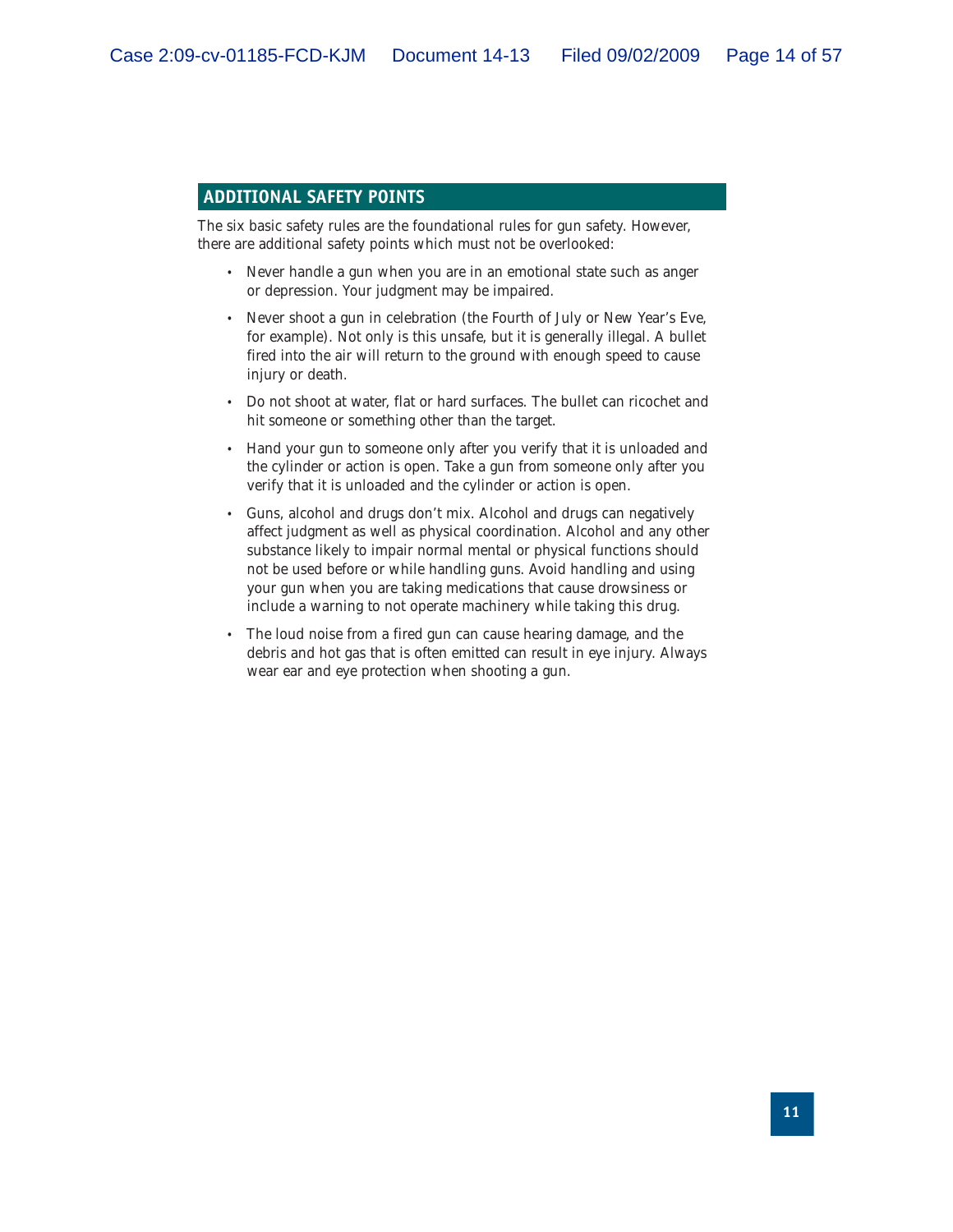### **CHAPTER 1: Self Test**

- 1. A safe practice when handling a gun is to rest your finger on the outside of the trigger guard or along the side of the gun until you are ready to shoot. (page 9) True False
- 2. To "know your target, its surroundings and beyond," you must consider that if the bullet misses or completely passes through the target, it could strike a person or object. (page 10) True False
- 3. Drinking alcohol while handling firearms is safe if your blood alcohol level remains below the legal limit. (page 11) True False
- 4. Which of the following safety points should you remember when handling a gun? (page 11)
	- A. Never shoot a gun in celebration.
	- B. Do not fire at water, flat or hard surfaces.
	- C. Wear ear and eye protection when shooting a gun.
	- D. All of the above.
- 5. Safety Rule Number Two is keep the gun pointed: (page 9)
	- A. To the north.
	- B. In the safest possible direction.
	- C. Up.
	- D. Down.
- 6. Safety Rule Number Five is know how to properly: (page 10)
	- A. Clear a malfunction.
	- B. Operate your gun.
	- C. Load your gun.
	- D. Clean your gun.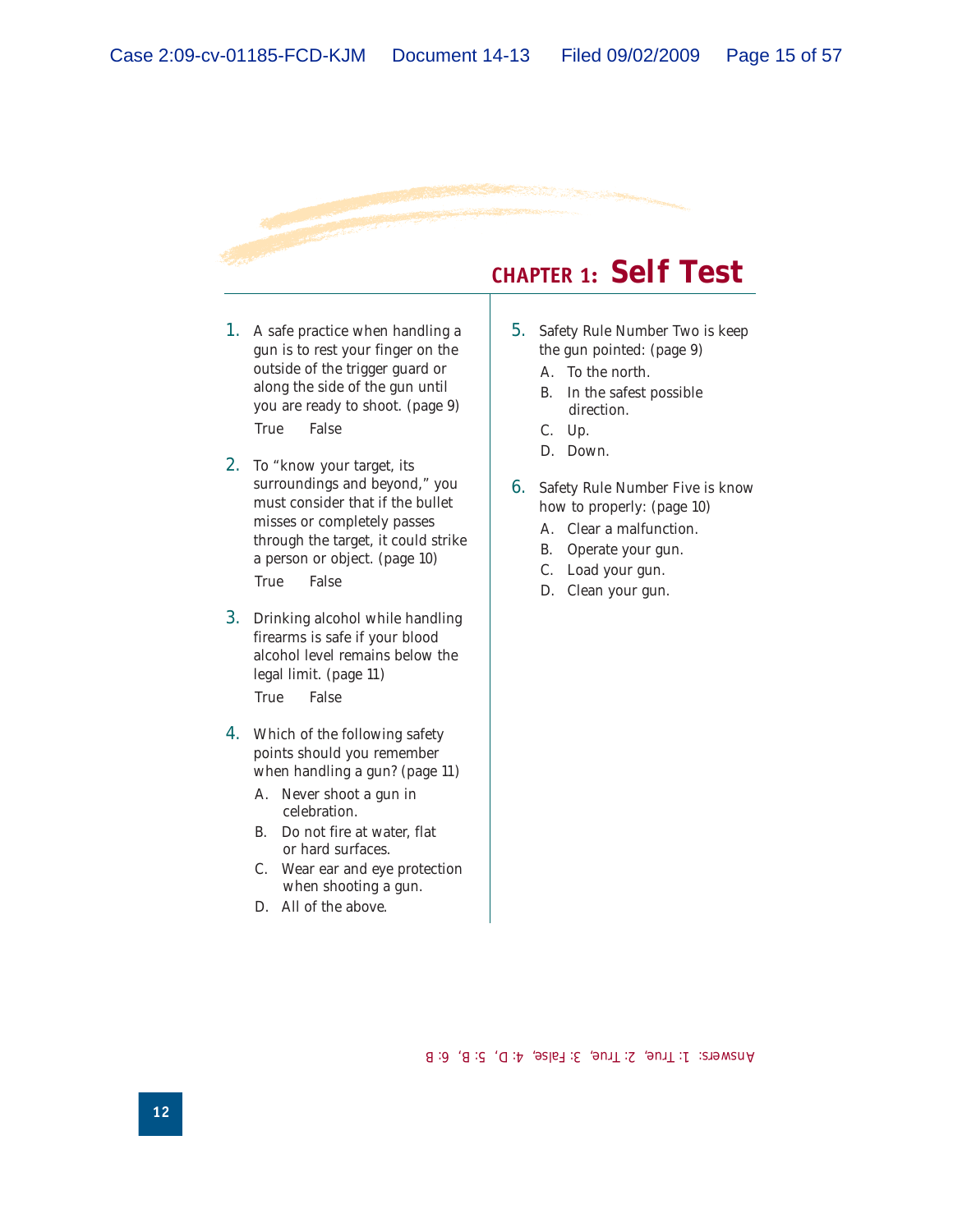### **CHAPTER 2 Handguns And Children**

#### **HANDGUN OWNER RESPONSIBILITY**

It is a handgun owner's responsibility to take all possible steps to make sure a child cannot gain access to handguns. In fact, this responsibility is mandated by California law. The overall abiding rule is to store your gun in a safe and responsible manner at all times. As a handgun owner, you should be aware of the laws regarding children and firearms.

#### **Summary of Safe Storage Laws Regarding Children**

You may be guilty of a misdemeanor or a felony if you keep a loaded firearm within any premises that are under your custody or control and a child under 18 years of age obtains and uses it, resulting in injury or death, or carries it to a public place, unless you stored the firearm in a locked container or locked the firearm with a locking device to temporarily keep it from functioning. Please refer to Pages 29 and 30 for more information regarding safe storage and methods of childproofing your handgun.

#### **You Cannot Be Too Careful with Children and Guns**

There is no such thing as being too careful with children and guns. Never assume that simply because a toddler may lack finger strength, they can't pull the trigger. A child's thumb has twice the strength of the other fingers. When a toddler's thumb "pushes" against a trigger, invariably the barrel of the gun is pointing directly at the child's face. NEVER leave a firearm lying around the house. Please refer to Page 40 for more specific information regarding safe storage laws regarding children.

Child safety precautions still apply even if you have no children or if your children have grown to adulthood and left home. A nephew, niece, neighbor's child or a grandchild may come to visit. Practice gun safety at all times.

To prevent injury or death caused by improper storage of guns in a home where children are likely to be present, you should store all guns unloaded, lock them with a firearms safety device and store them in a locked container. Ammunition should be stored in a location separate from the gun.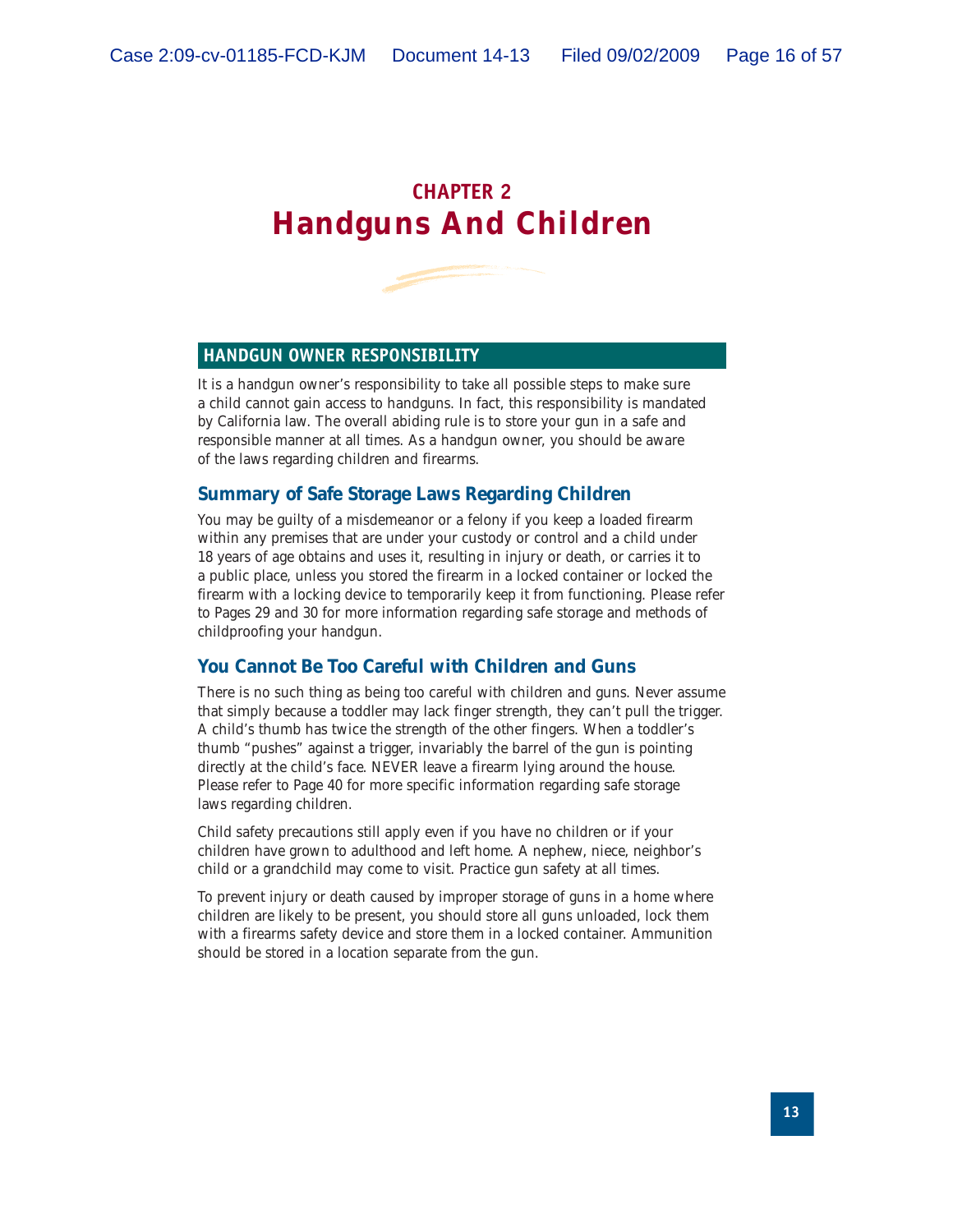#### **Talking to Children about Guns**

Children are naturally curious about things they don't know about or think are "forbidden." When a child asks questions or begins to act out "gun play," you may want to address his or her curiosity by answering the questions as honestly and openly as possible. This will remove the mystery and reduce the natural curiosity. Also, it is important to remember to talk to children in a manner they can relate to and understand. This is very important, especially when teaching children about the difference between "real" and "make-believe." Let children know that, even though they may look the same, real guns are very different than toy guns. A real gun will hurt or kill someone who is shot.

#### **Instill a Mind Set of Safety and Responsibility**

The American Academy of Pediatrics reports that adolescence is a highly vulnerable stage in life for teenagers struggling to develop traits of identity, independence and autonomy. Children, of course, are both naturally curious and innocently unaware of many dangers around them. Thus, adolescents as well as children may not be sufficiently safeguarded by cautionary words, however frequent. Contrary actions can completely undermine good advice. A "Do as I say and not as I do" approach to gun safety is both irresponsible and dangerous.

Remember that actions speak louder than words. Children learn most by observing the adults around them. By practicing safe conduct you will also be teaching safe conduct.

#### **RULES FOR KIDS**

Adults should be aware that a child could discover a gun when a parent or another adult is not present. This could happen in the child's own home; the home of a neighbor, friend or relative; or in a public place such as a school or park. If this should happen, a child should know the following rules and be taught to practice them.

#### **1. Stop**

The first rule for a child to follow if he/she finds or sees a gun is to stop what he/she is doing.

#### **2. Don't Touch!**

The second rule is for a child not to touch a gun he/she finds or sees. A child may think the best thing to do if he/she finds a gun is to pick it up and take it to an adult. A child needs to know he/she should NEVER touch a gun he/she may find or see.

#### **3. Leave the Area**

The third rule is to immediately leave the area. This would include never taking a gun away from another child or trying to stop someone from using gun.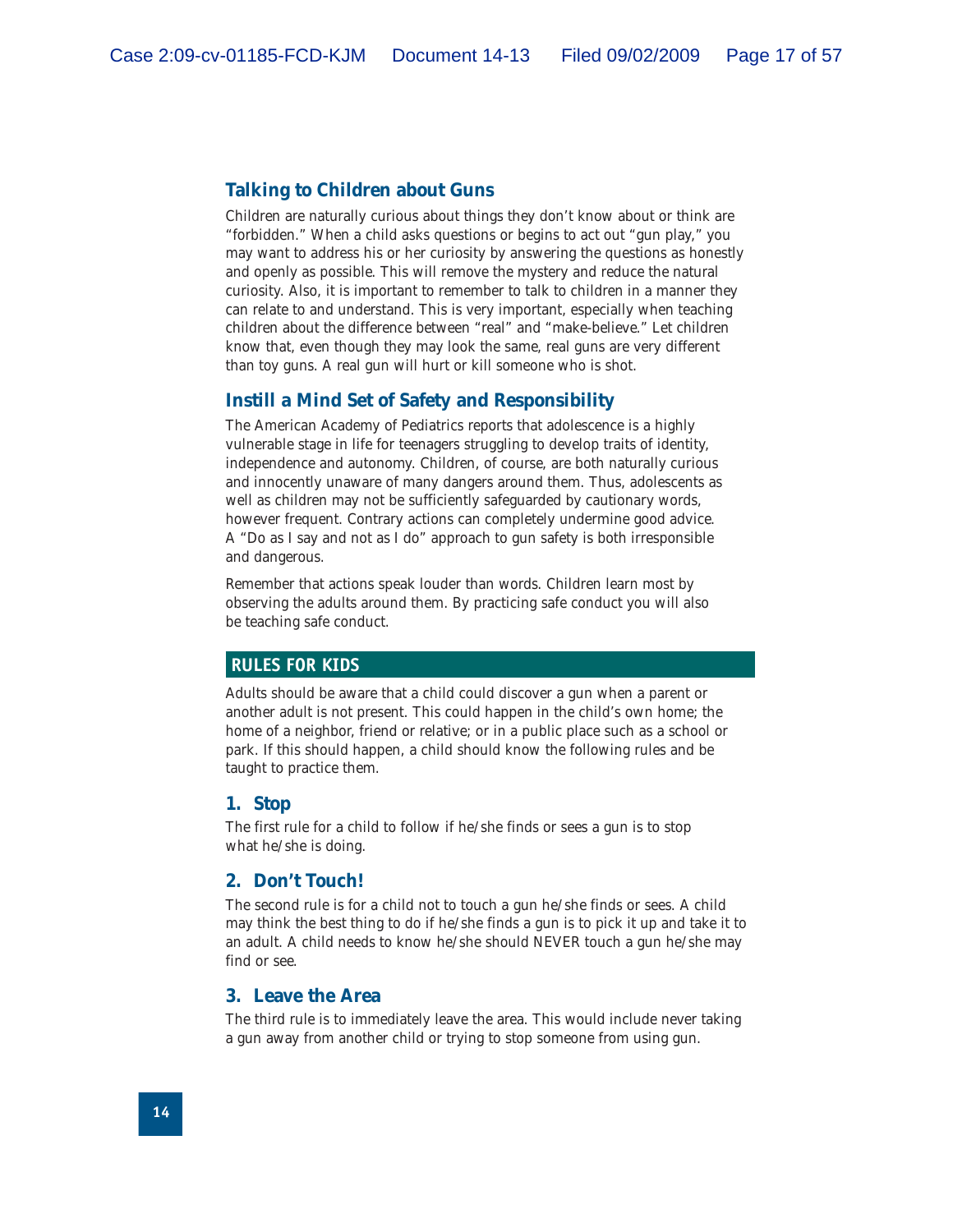#### **4. Tell an Adult**

The last rule is for a child to tell an adult about the gun he/she has seen. This includes times when other kids are playing with or shooting a gun.

Please note that, while there is no better advice at this time for children or adolescents who encounter a gun by happenstance, the California Chapter of the American College of Emergency Physicians reports that such warnings alone may be insufficient accident prevention measures with children and adolescents.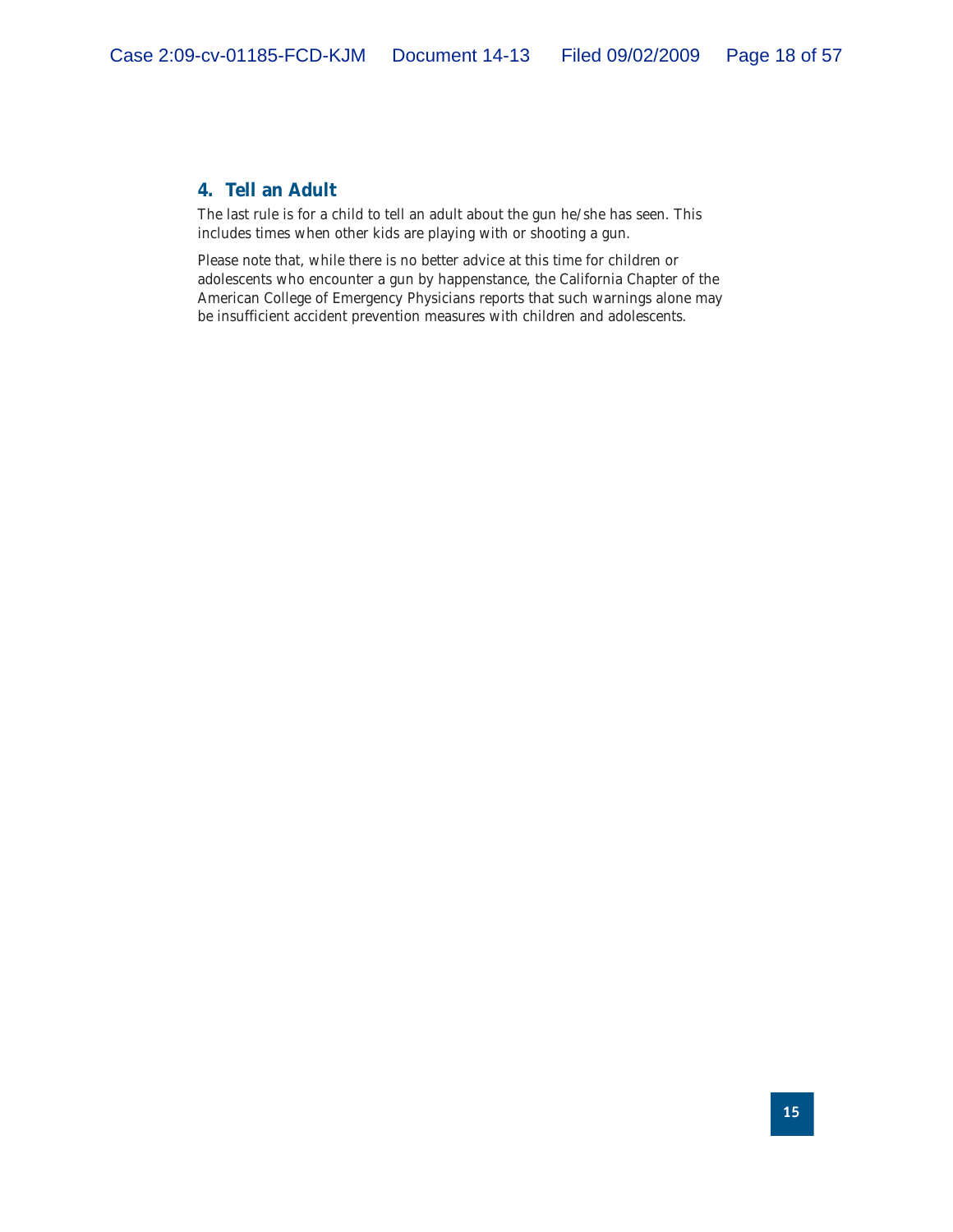### **CHAPTER 2: Self Test**

- 1. When not using a gun, it is imperative to use a firearms safety device and store it in a locked container. (page 13) True False
- 2. If you keep a loaded firearm where a child obtains and improperly uses it, you may face misdemeanor or felony charges. (page 13) True False
- 3. There is no such thing as being too careful with children and guns. (page 13) True False
- 4. An important lesson children should learn is that guns are not toys. (page 14) True False
- 5. The four safety "Rules for Kids" if they see a gun are: (page 14)
	- $A.$
	- B. \_\_\_\_\_\_\_\_\_\_\_\_\_\_\_\_\_\_\_\_\_\_\_\_
	- $C.$
	- $D.$
- 6. Child safety precautions only apply if you have children. (page 13)

True False

Answers: 1: True, 2: True, 3: True, 4: True, 5: A. Stop, B. Don't Touch, C. Leave the Area, D. Tell an Adult, 6: False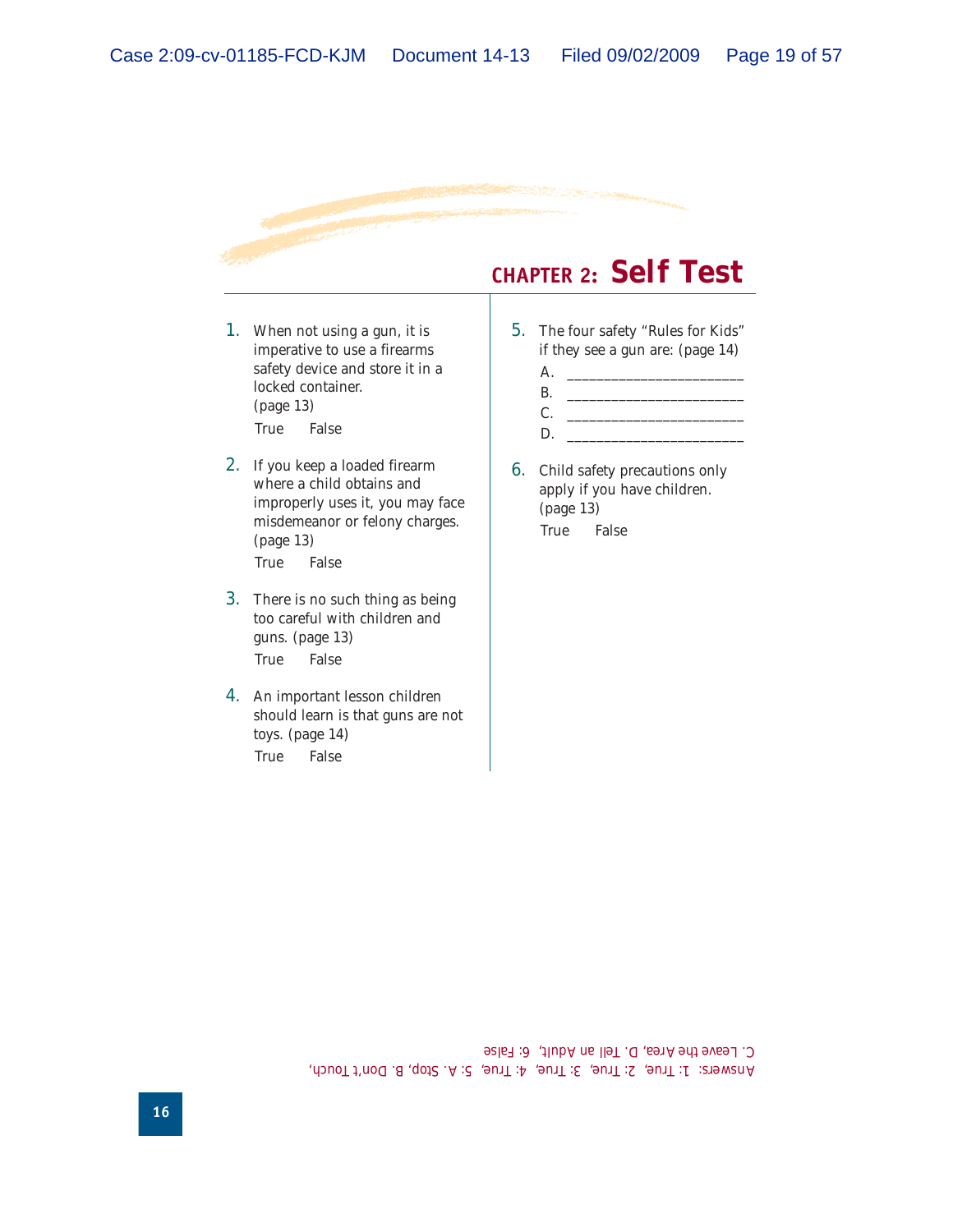### **CHAPTER 3 Handgun Operation**



#### **TYPES OF HANDGUNS**

An important part of being a safe handgun owner is knowing how your handgun works. This begins with learning the difference between the two most common types of handguns – revolvers and semiautomatic pistols.

#### **REVOLVER PARTS AND OPERATION**

#### **Parts of a Revolver**

The basic parts of a revolver are:



#### **How a Revolver Works**

A revolver has a rotating cylinder containing a number of chambers. There are usually five or six chambers. The action of the trigger or hammer will line up a chamber with the barrel and firing pin. Releasing the cylinder latch allows the cylinder to swing out for loading, unloading and inspection.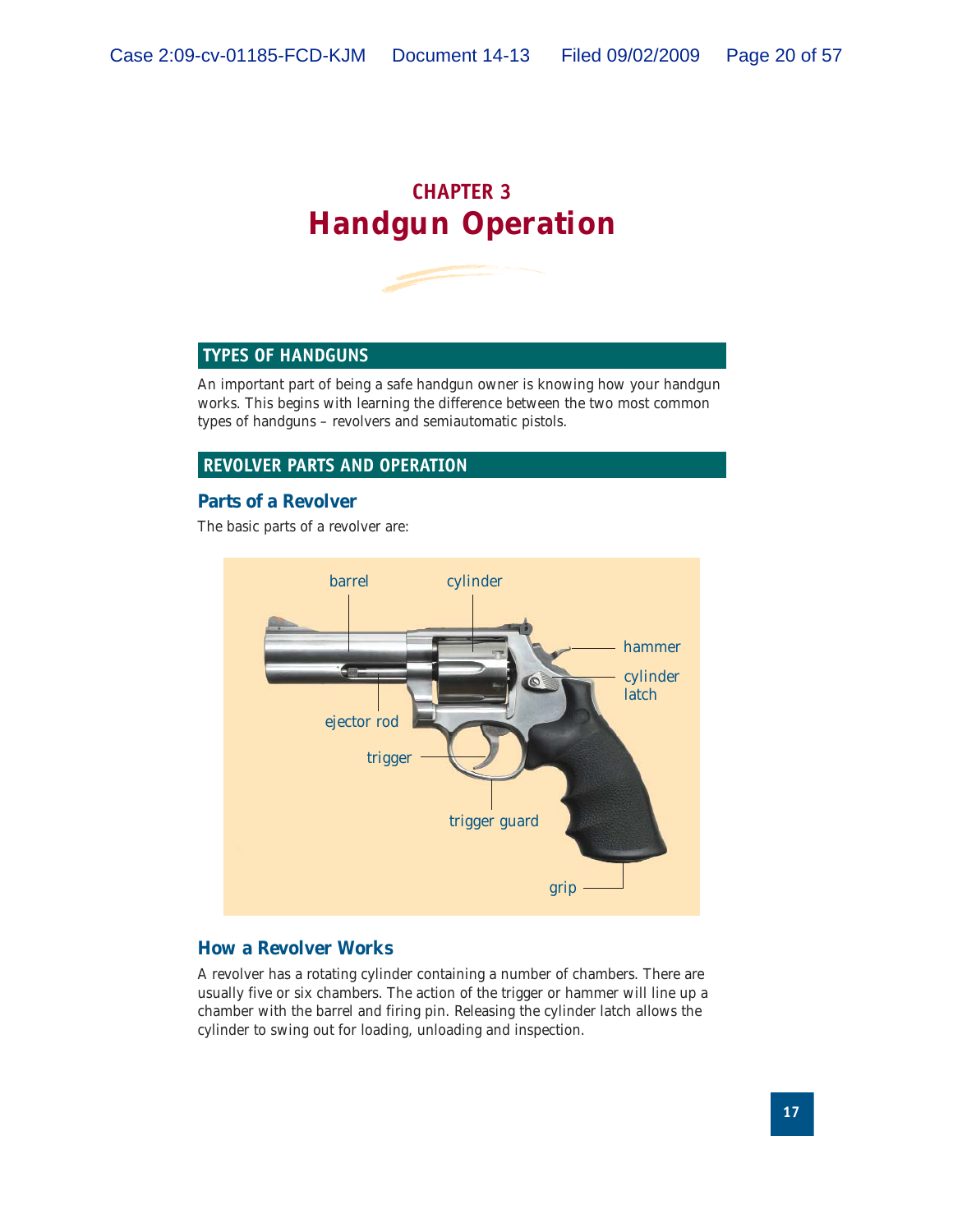Revolvers are either single or double action. The primary difference between these two types of revolvers is the function of the trigger. On a single-action revolver the trigger has a single function, to release the hammer. The trigger on a doubleaction revolver has two functions, to cock the hammer and to release it.

This section focuses on the double-action revolver because most of the revolvers sold are double-action. However, you can get detailed information on singleaction revolvers from firearms dealers or manufacturers.

#### **To Load a Double-Action Revolver**

Always refer to the owner's manual for information specific to your handgun. Remember to keep the gun pointed in the safest possible direction and keep your finger off the trigger.

The steps to load a double-action revolver are:

- 1. Release the cylinder latch.
- 2. Swing the cylinder out.
- 3. Insert a cartridge of ammunition into each chamber.
- 4. Close the cylinder.











The double-action revolver is now loaded.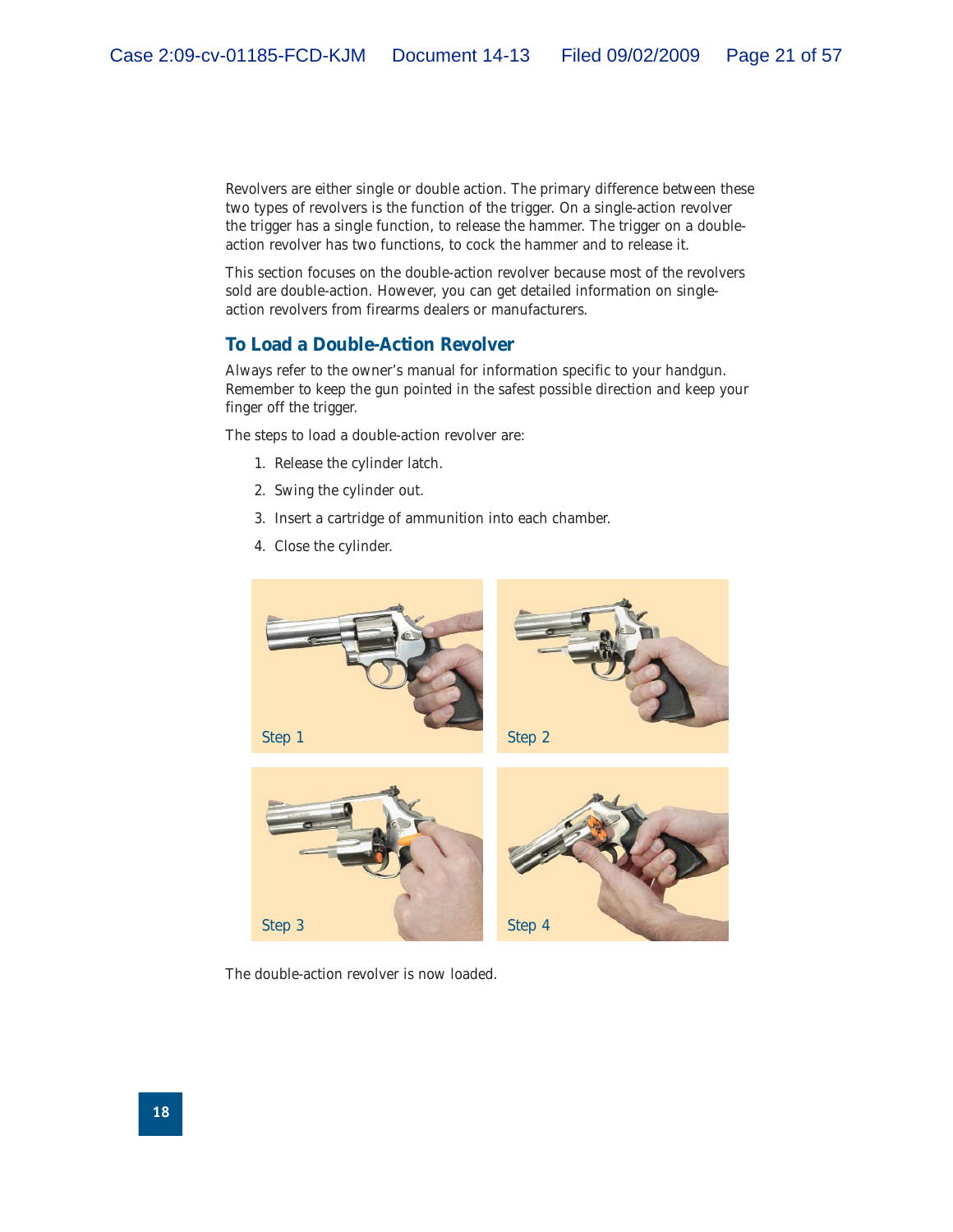#### **To Check or Unload a Double-Action Revolver**

Always refer to the owner's manual for information specific to your handgun. Remember to keep the gun pointed in the safest possible direction and keep your finger off the trigger.

The steps to unload a double-action revolver are:

1. Release the cylinder latch.



2. Swing the cylinder out.



3. Inspect each chamber in the cylinder. If cartridges are in any chamber of the cylinder, use the ejector rod to remove them.



The double-action revolver is now unloaded.

NOTE: Simply spinning a revolver to an empty chamber does not unload it or make it safe. The cylinder rotates to the next chamber before the hammer falls.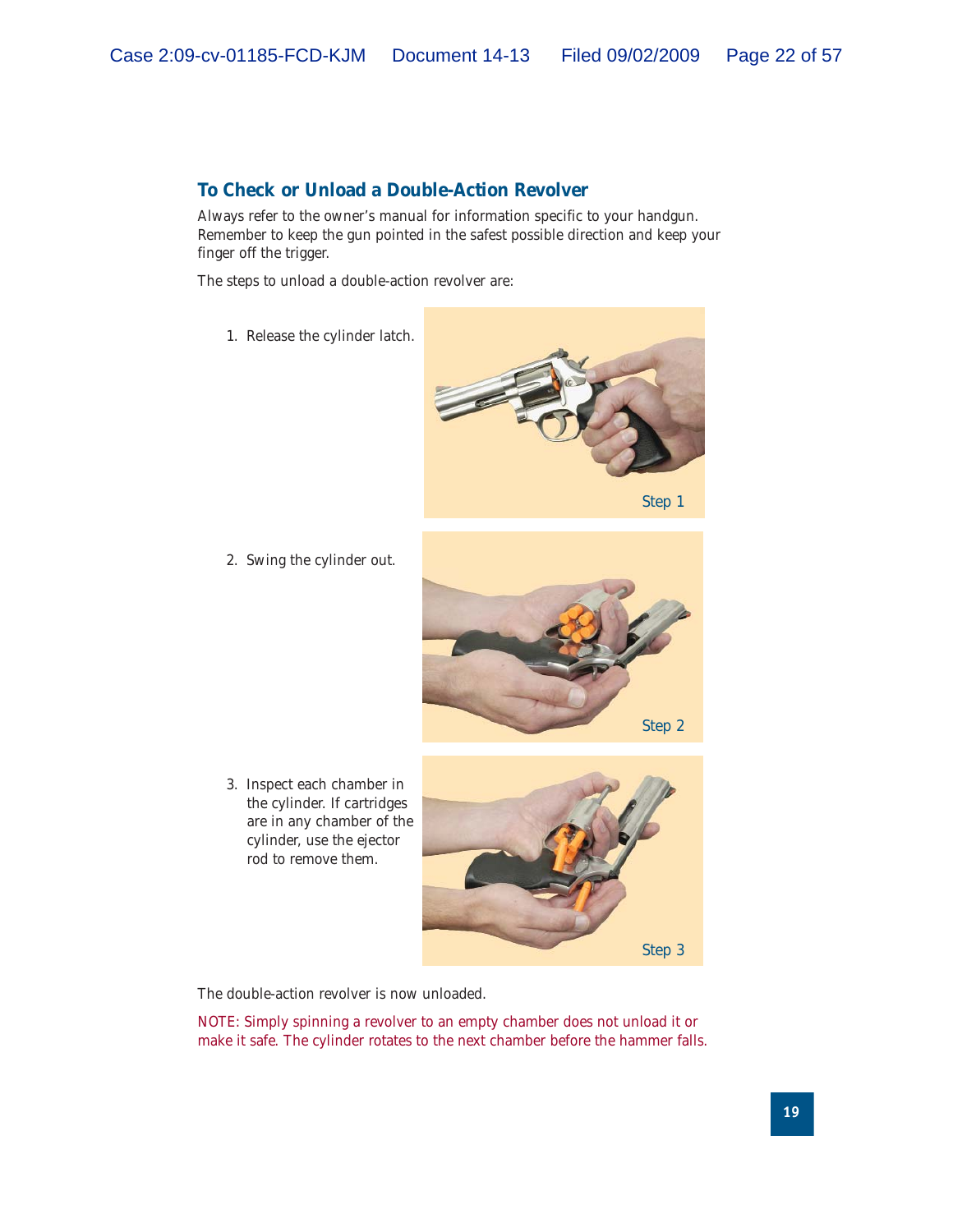#### **SEMIAUTOMATIC PISTOL PARTS AND OPERATION**

#### **Parts of a Semiautomatic Pistol**

The basic parts of a semiautomatic pistol are:



#### **How a Semiautomatic Pistol Works**

A semiautomatic pistol has a single chamber. Each time the trigger is pulled, a cartridge is fired, the empty case is automatically extracted and ejected, the hammer is cocked, and a new cartridge is loaded into the chamber.

The primary difference between revolvers and semiautomatic pistols is how the ammunition is held. Revolvers use a cylinder to hold ammunition. Semiautomatic pistols use a magazine to hold ammunition. A magazine is a separate metal boxlike container into which cartridges are loaded. It is usually located within the grip. A button or catch releases the magazine.

Another difference is most semiautomatic pistols have a "safety" that is designed to prevent firing when engaged. However, it is not foolproof so do not rely on the safety to prevent an accidental discharge. A safety should only be used as an additional safety measure.

Never pull the trigger on any firearm with the safety in the "safe" position because thereafter the firearm could fire at any time without the trigger ever being touched. If a firearm is dropped, it may land hard enough to activate the firing mechanism without the trigger being touched.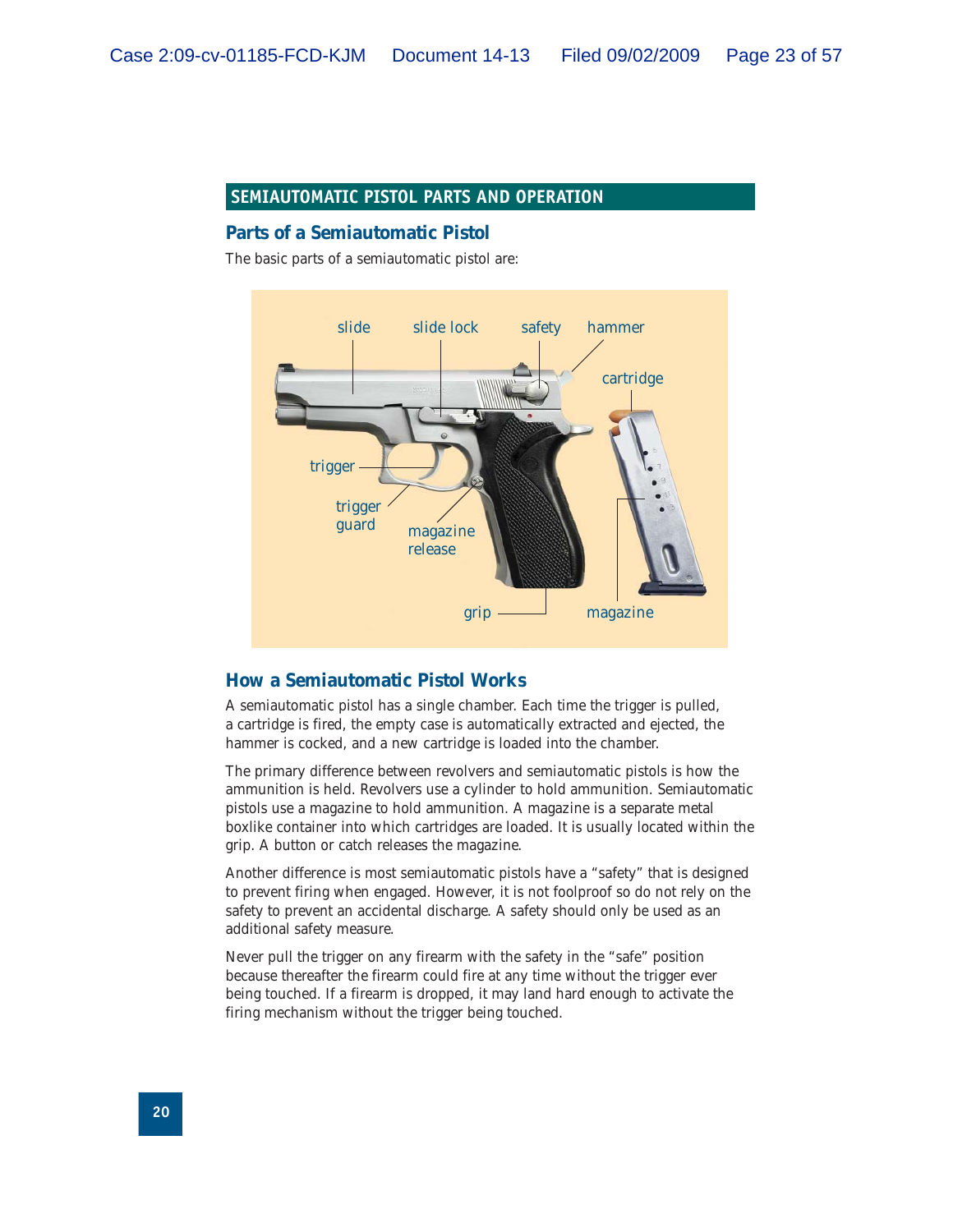#### **To Load a Semiautomatic Pistol**

Procedures differ for various semiautomatic pistols. Always refer to the owner's manual for information specific to your firearm. Remember to keep the gun pointed in the safest possible direction and keep your finger off the trigger.

Generally, the steps to load a semiautomatic pistol are:

- 1. Push the magazine release.
- 2. Remove the magazine.
- 3. Insert the appropriate cartridges into the magazine as described in the owner's manual.
- 4. Insert the magazine firmly into the pistol.
- 5. Pull the slide to the rear and release it.
- 6. Move any safety to "ON".













The semiautomatic pistol is now loaded.

Note: If you release the slide before inserting the magazine, there will NOT be a cartridge in the chamber.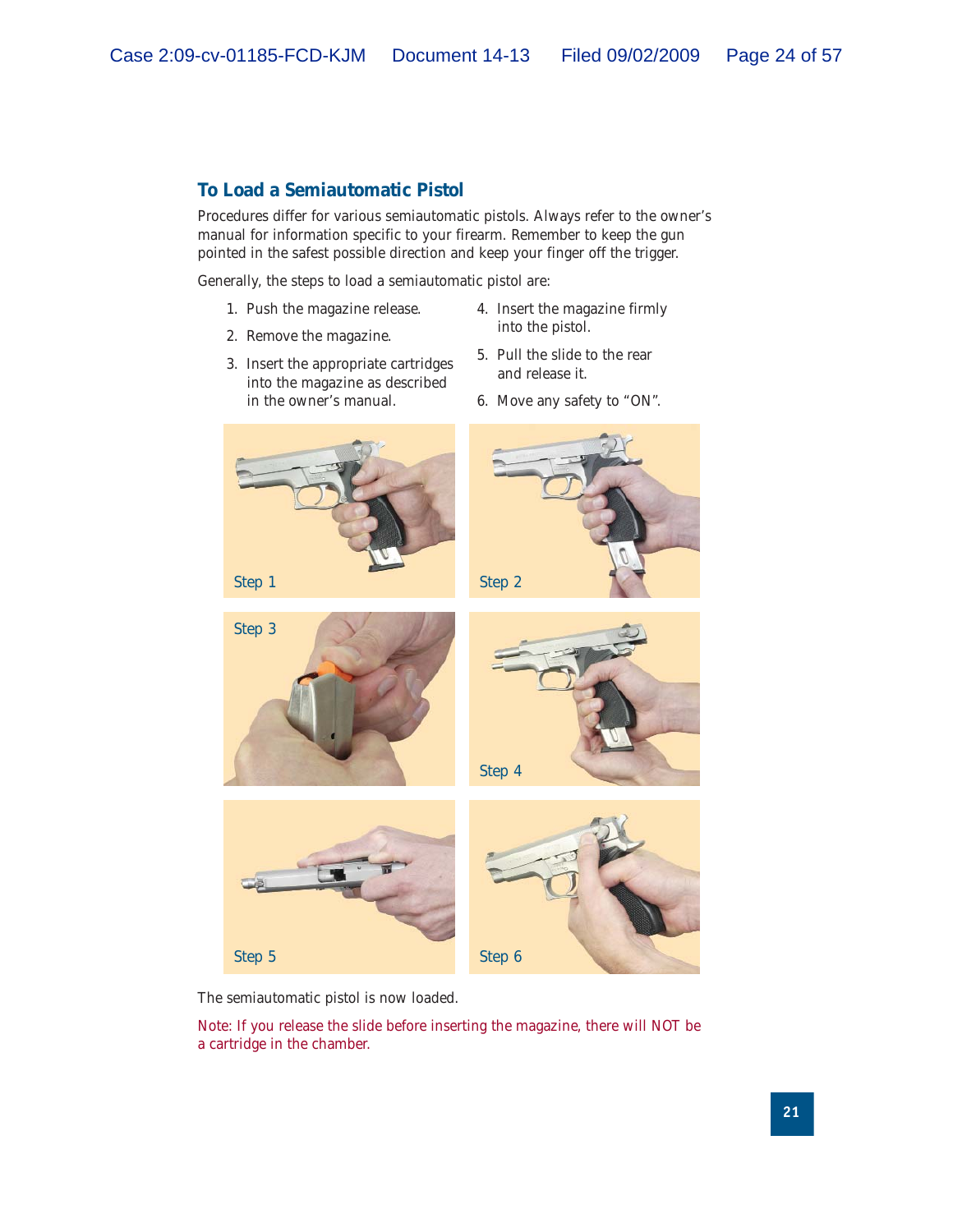#### **To Check or Unload a Semiautomatic Pistol**

Procedures differ for various semiautomatic pistols. Always refer to the owner's manual for information specific to your firearm. Remember to keep the gun pointed in the safest possible direction and keep your finger off the trigger.

Generally, the steps to unload a semiautomatic pistol are:

- 1. Push the magazine release.
- 2. Remove the magazine.
- 3. Pull the slide to the rear and lock it back, if possible. Pulling the slide back should eject any cartridge in the chamber. The action is now open.
- 4. Visually check the chamber to ensure it is empty.









**CAUTION**

 $\Rightarrow$  $\mathbf{R}$  $\mathbf{\mathsf{C}}$ 

 $\mathbf{z}$  $\bullet$ 



The semiautomatic pistol is now unloaded.

You should NOT assume a semiautomatic pistol is unloaded just because the magazine is removed from the handgun.

Do not allow the slide to go forward UNLESS you have:

- 1. Checked again to be sure the chamber is empty, and
- 2. Checked again to be sure the magazine has been REMOVED.

If you pull the slide back ejecting the cartridge, check the chamber, let the slide go forward, and THEN remove the magazine, you have a loaded, dangerous firearm (a cartridge is in the chamber) even though you have removed the magazine. It is common and sometimes fatal to make this error.

ALWAYS REMOVE THE MAGAZINE FIRST!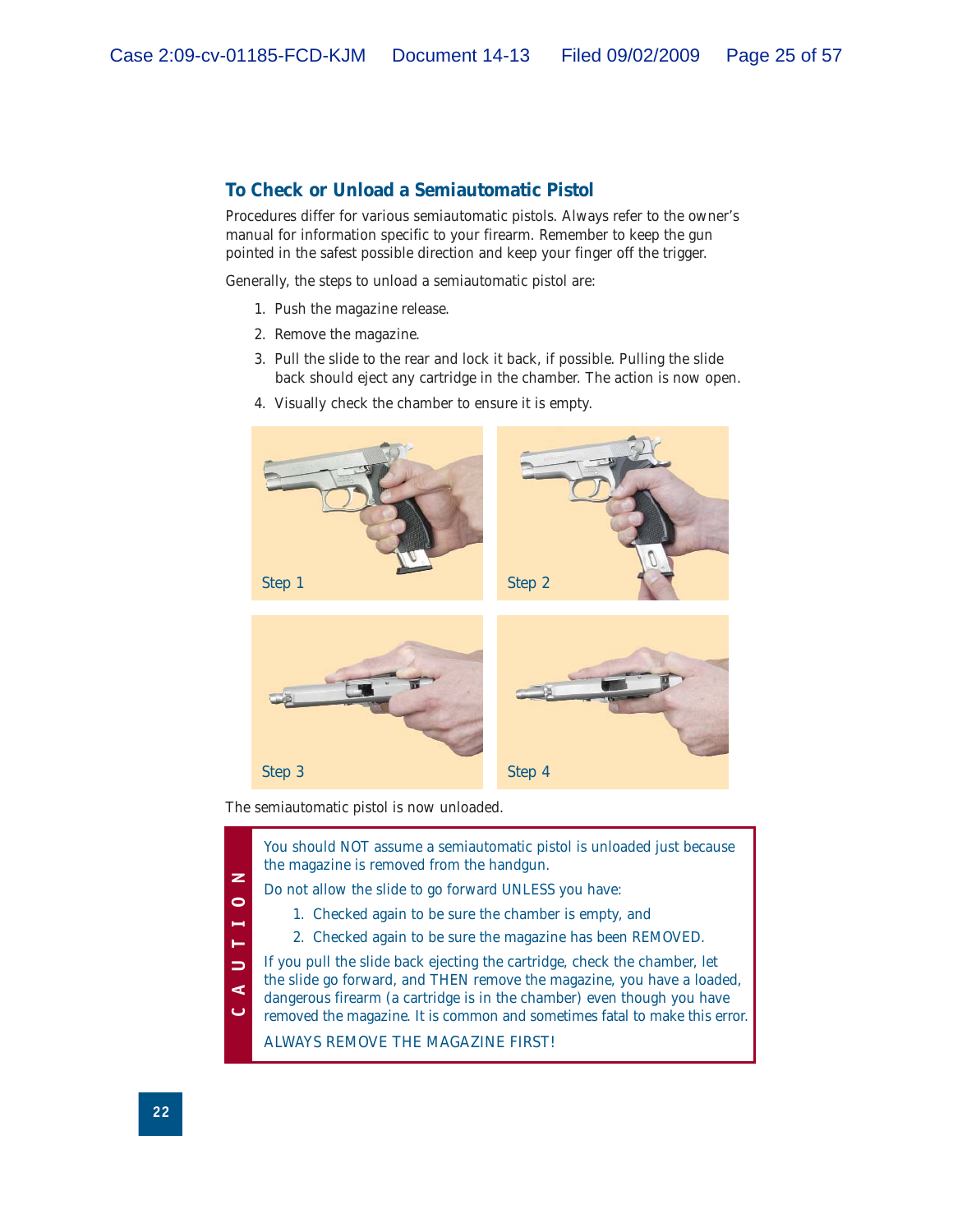#### **AMMUNITION**

An often overlooked aspect of safe firearm operation is knowing about the ammunition you use. It is important for you to know which ammunition can be used safely in your firearm.

#### **Ammunition Components**

A firearm cartridge, commonly referred to as a "round," is a single unit of ammunition made up of four parts: the case, the primer, the propellant and the bullet.

#### **Components of a Cartridge**



The case is the metal cylinder that is closed at one end and contains the other three components.

The primer is the impact-sensitive chemical compound used for ignition.

The propellant is a fast-burning chemical compound.

The bullet is the projectile fired from a firearm. It is usually made of lead, sometimes covered with a layer of copper or other metal and is located at the tip of the cartridge. People often mistakenly refer to the entire cartridge as a "bullet." Actually the bullet is just one part of a cartridge.

#### **PHYSICS OF GUNFIRE**

To understand the power of a firearm, it is helpful to know some of the physics of gunfire. The fall of the hammer causes the primer to ignite the powder, which burns to produce gases. These rapidly-expanding gases push the bullet through the barrel and toward the target. The push of gases against the firearm results in what is called recoil. Some shooters are startled by recoil. Firearms vary in how much recoil they generate. Anticipation of recoil may cause an inexperienced shooter to grasp the firearm too tightly or flinch. Shooting a firearm properly minimizes the negative effects of recoil on the shooter.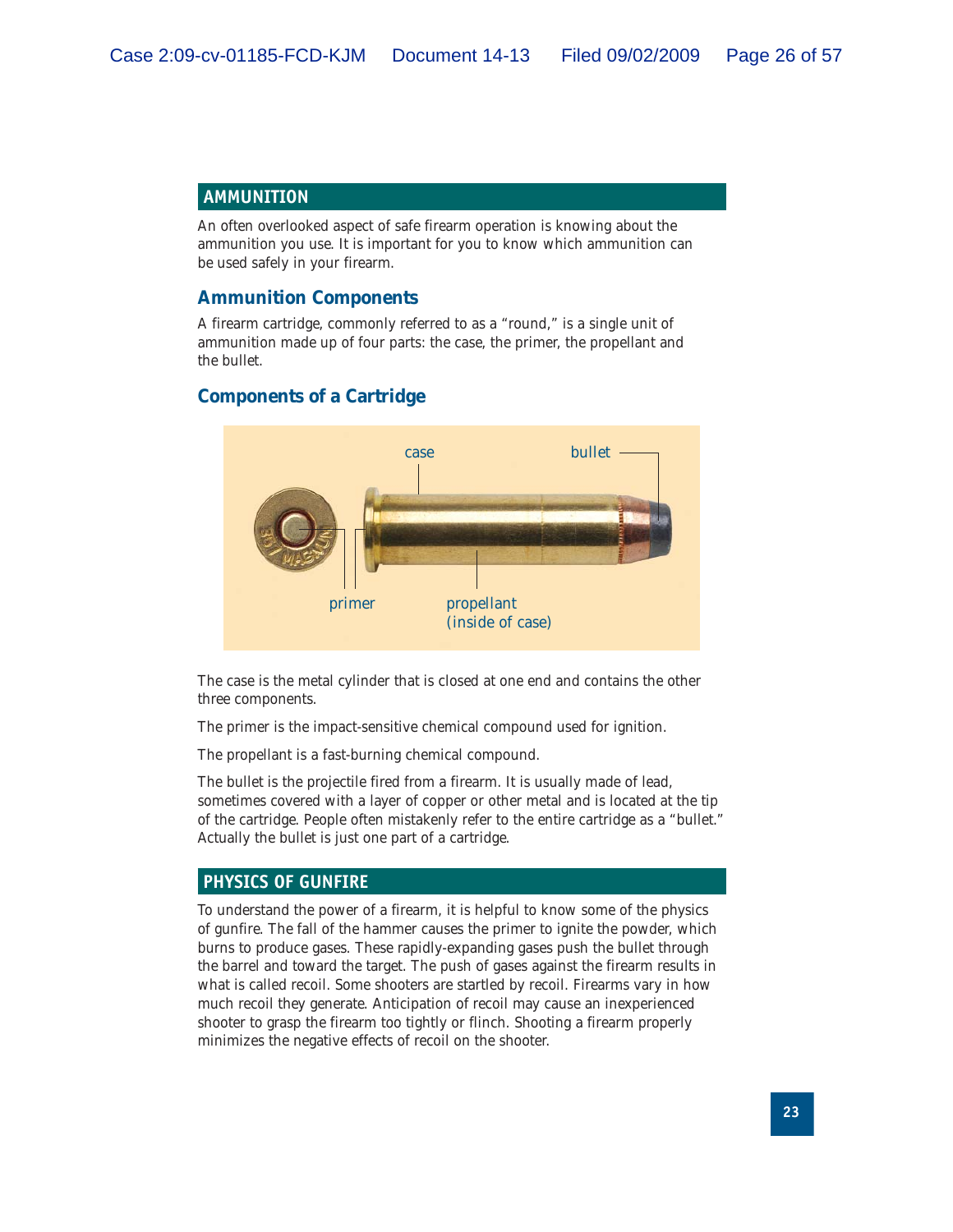#### **FIREARM AND AMMUNITION CALIBERS**

Firearms and ammunition are made in various calibers. Firearm caliber refers to barrel diameter. Revolvers generally have the caliber information on the barrel. Semiautomatic pistols generally have the caliber information on the slide. Ammunition caliber refers to bullet diameter. Ammunition has the caliber information on the box. Some of the more common calibers are the .22, .45, and 9 mm. You must only use the caliber of ammunition recommended by the manufacturer of your firearm.



Just because a cartridge fits your firearm does not necessarily mean the cartridge is safe to shoot. A firearm may not be able to handle the pressure created by using incorrect ammunition. This could result in damage to the firearm and possible injury to yourself or bystanders.

Never shoot ammunition that is old, dirty, corroded or wet, or ammunition that cannot be fully identified. This could cause a malfunction such as a jam or a misfire, or explosion of the firearm. Never throw ammunition in the trash. Call your local refuse department and ask for proper disposal instructions.

Some ammunition is illegal. Your firearms dealer can help you identify the correct and legal ammunition for your firearm. Purchase your ammunition from an authorized ammunition dealer only.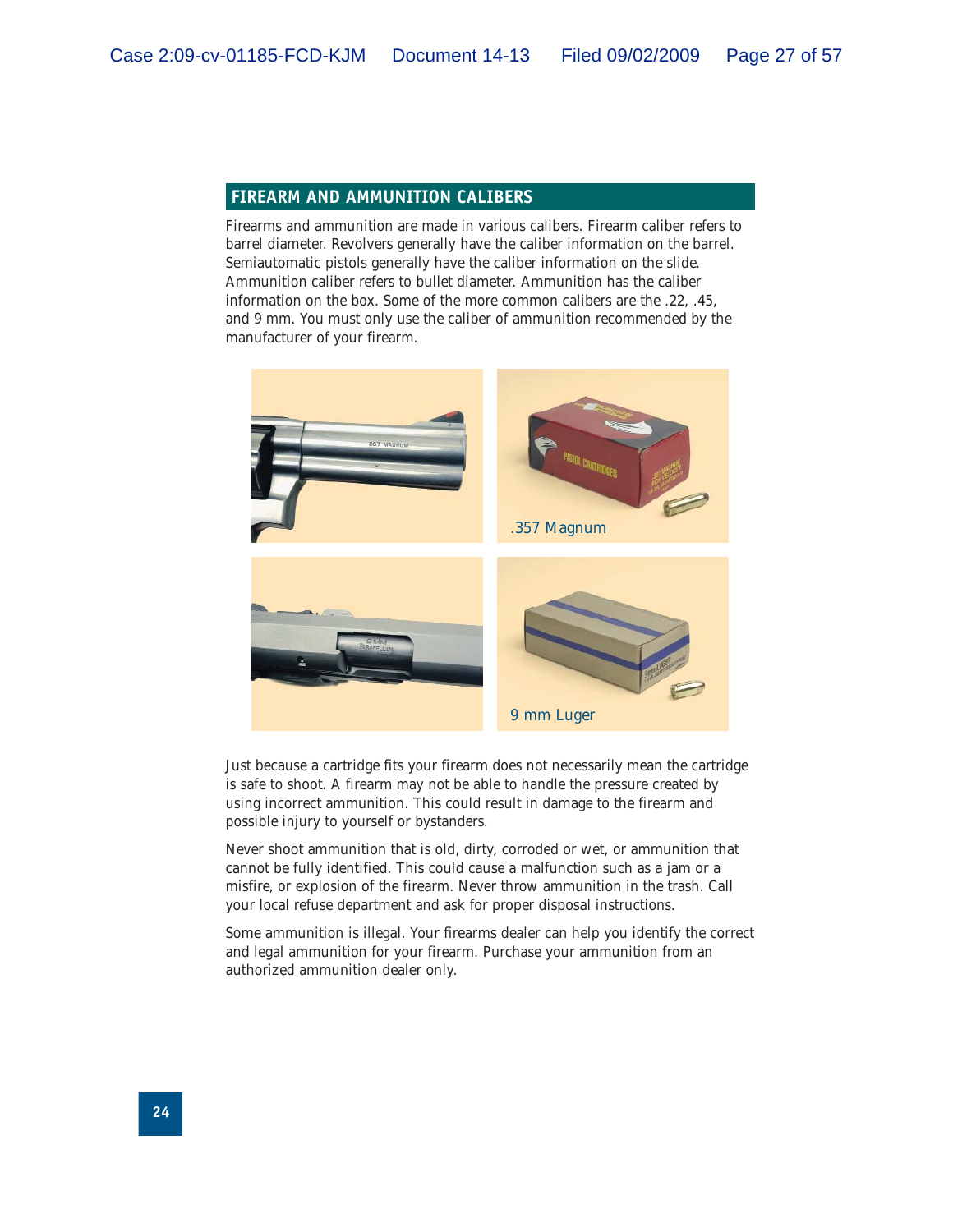#### **DANGEROUS RANGE**

In order to shoot a firearm safely, you need to know not only your target but also the dangerous range of your ammunition. The dangerous range is the distance that a bullet can travel. Most ammunition can travel at least a mile, with some having the capability of traveling MORE than two miles. Therefore, even though you may fire at a target only a few feet or yards away, your bullet could travel far beyond your target. As it travels, the potential for damage widens. The importance of the dangerous range is that you must consider how much farther the bullet can travel beyond the target. This is because a bullet that misses or passes through a target could strike a person or object. If you think only of your target and not the dangerous range, you might mistakenly think someone or something is "too far away" to be in danger.

Another important point to remember in considering the dangerous range is that most ammunition can easily penetrate the interior walls of a house and still travel some distance before losing its energy. High velocity or magnum ammunition has even greater penetration and distance capabilities.

Remember: Once you fire, you are responsible for any damage or injuries your bullet causes.

#### **MALFUNCTIONS**

Any machine can malfunction. A firearm is no different. If your firearm malfunctions, always keep the basic safety rules in mind and do the following:

z **CAUTION** STOP FIRING!  $\bullet$ KEEP THE GUN POINTED IN A SAFE DIRECTION.  $\Rightarrow$ WAIT TEN SECONDS. ⋖ SEEK COMPETENT HELP.

If you are at a range, the usual procedure to follow when a malfunction occurs is to keep your firearm pointed down range, keep your finger off the trigger and raise your non-shooting hand until a range official arrives. You have a potentially dangerous situation!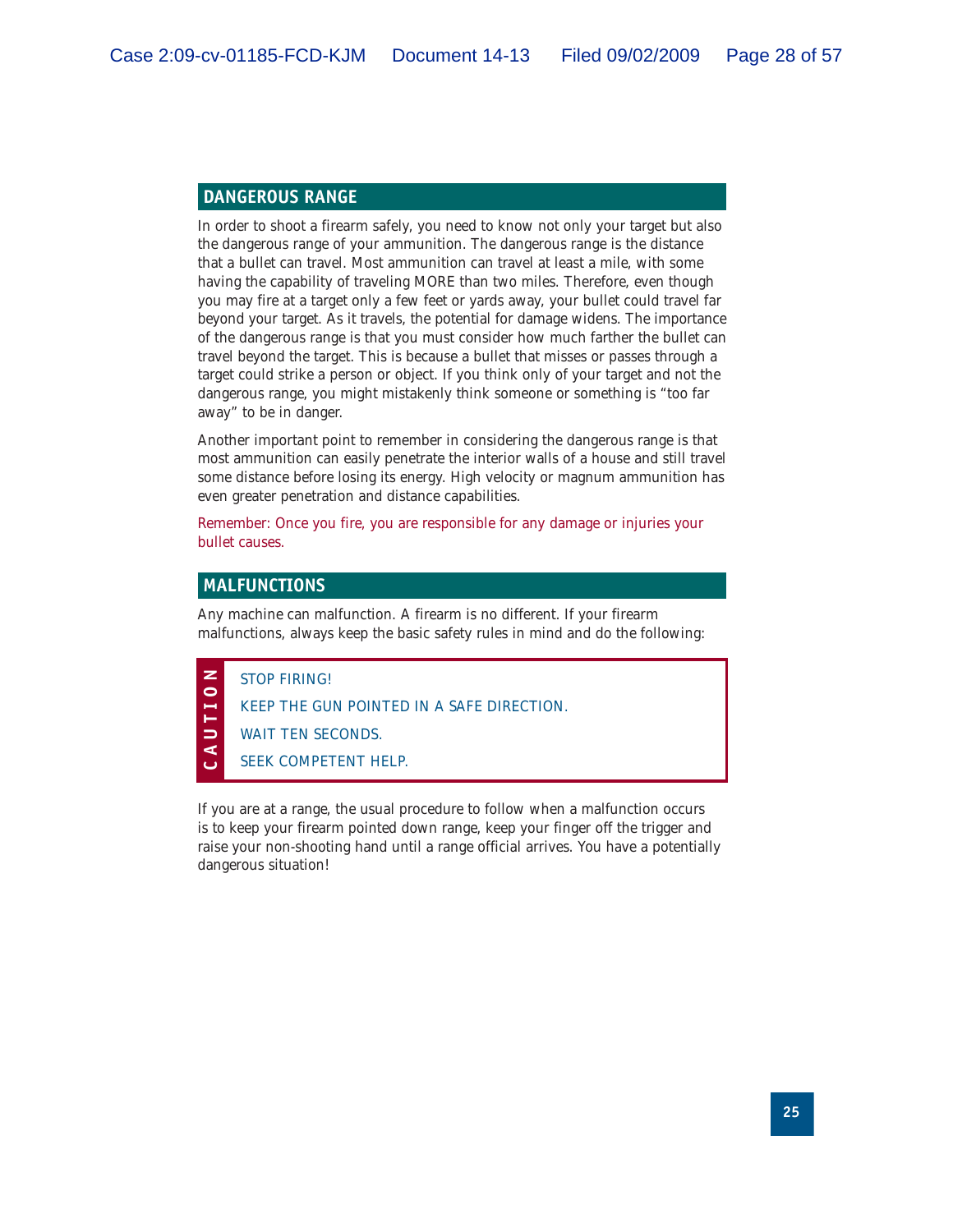### **CHAPTER 3: Self Test**

- 1. The importance of the "dangerous range" is that a bullet can travel far beyond the intended target. (page 25) True False
- 2. The safety on a semiautomatic pistol is not foolproof. (page 20) True False
- 3. Just because a cartridge fits into your firearm does not necessarily mean it is safe to shoot. (page 24) True False
- 4. The two most common types of handguns are: (page 17)
	- A. Single-action and doubleaction revolvers.
	- B. Semiautomatic revolvers and pistols.
	- C. Semiautomatic and automatic pistols.
	- D. Revolvers and semiautomatic pistols.
- 5. After ensuring a double-action revolver is pointed in a safe direction and with your finger off the trigger, you begin unloading the handgun by: (page 19)
	- A. Releasing the cylinder latch.
	- B. Removing the cylinder.
	- C. Swinging out the cylinder.
	- D. Pushing the magazine release.
- 6. Firearm or ammunition caliber refers to: (page 24)
	- A. Barrel length.
	- B. Magazine capacity.
	- C. Barrel or bullet diameter.
	- D. Bullet velocity.
- 7. A magazine is part of a: (page 20)
	- A. Single-action revolver.
	- B. Double-action revolver.
	- C. Semiautomatic pistol.
	- D. Single-action and a doubleaction revolver.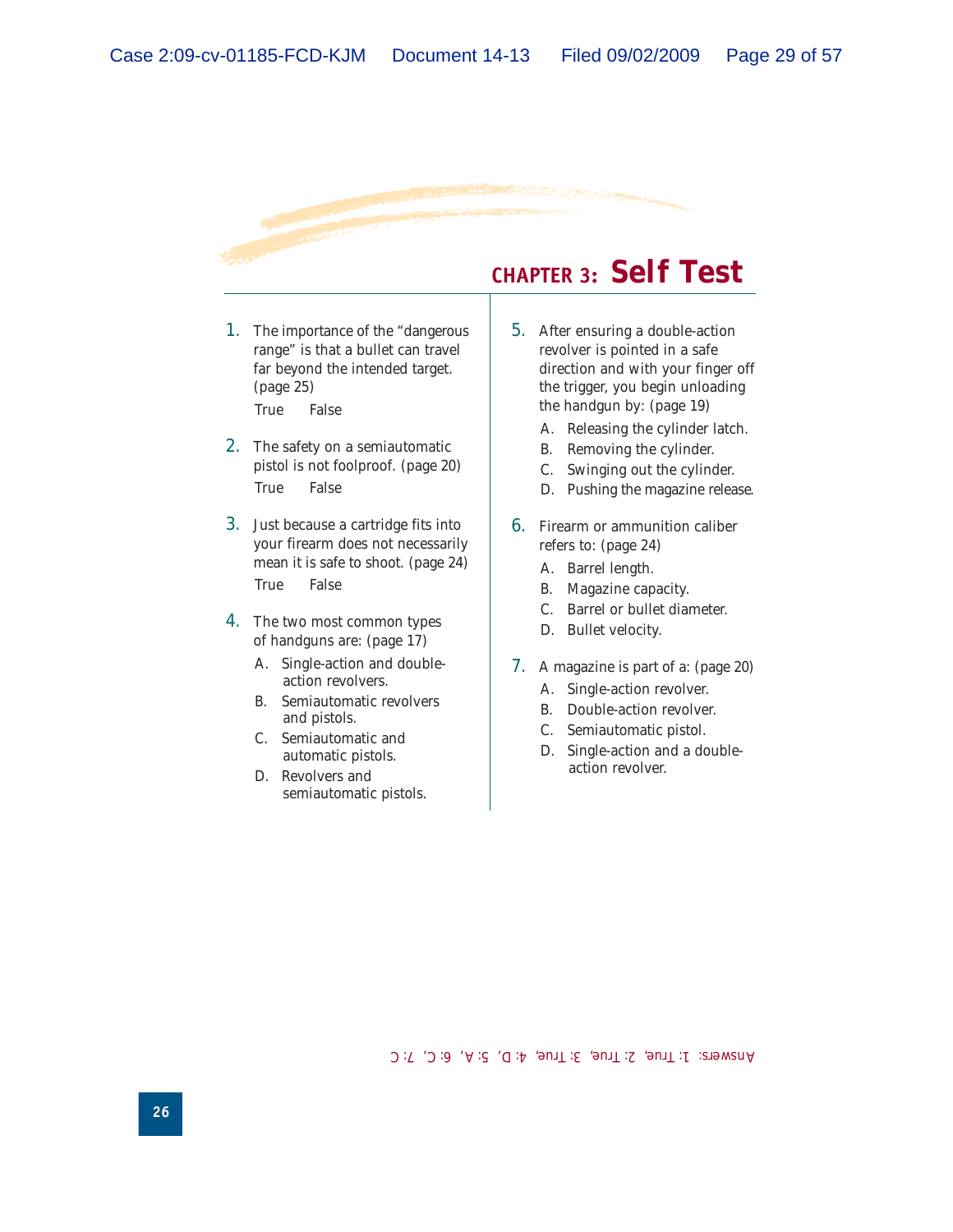### **CHAPTER 4 Handgun Ownership**



Get advice from a professional sales person on the safety aspects of the handgun you are considering buying. Select the handgun that best suits your personal needs. Ask a lot of questions! Ask about the correct ammunition for the handgun you have selected.

Become thoroughly familiar with the mechanics of the handgun you have selected. By knowing exactly how your handgun works, you are more likely to recognize any possible safety problems.

#### **CAREFULLY READ ALL INSTRUCTIONAL MATERIAL**

An owner's manual from the manufacturer of your handgun should be provided when you buy a new handgun. Manuals for used handguns usually can be obtained by writing or calling the manufacturer.

Carefully read the manual and use it to familiarize yourself with the handgun and its operation.

#### **ENROLL IN A HANDGUN TRAINING COURSE**

To help you learn to drive a car you probably had some "behind the wheel" training and practice before you got your driver's license. This also applies to handgun ownership. The best way to become skilled in using and understanding how your handgun operates is to enroll in a "hands-on" training course. There are many handgun training courses that can provide additional safety information.

For information on training courses in your area, contact a local firearms dealer or firearms safety organization.

#### **CLEANING AND REPAIR**

Maintenance is part of being a responsible firearms owner. Firearms should be cleaned regularly and especially after prolonged storage. The barrel should be cleaned after every use. Accumulated moisture, dirt or grease can interfere with the efficient and safe operation of a firearm.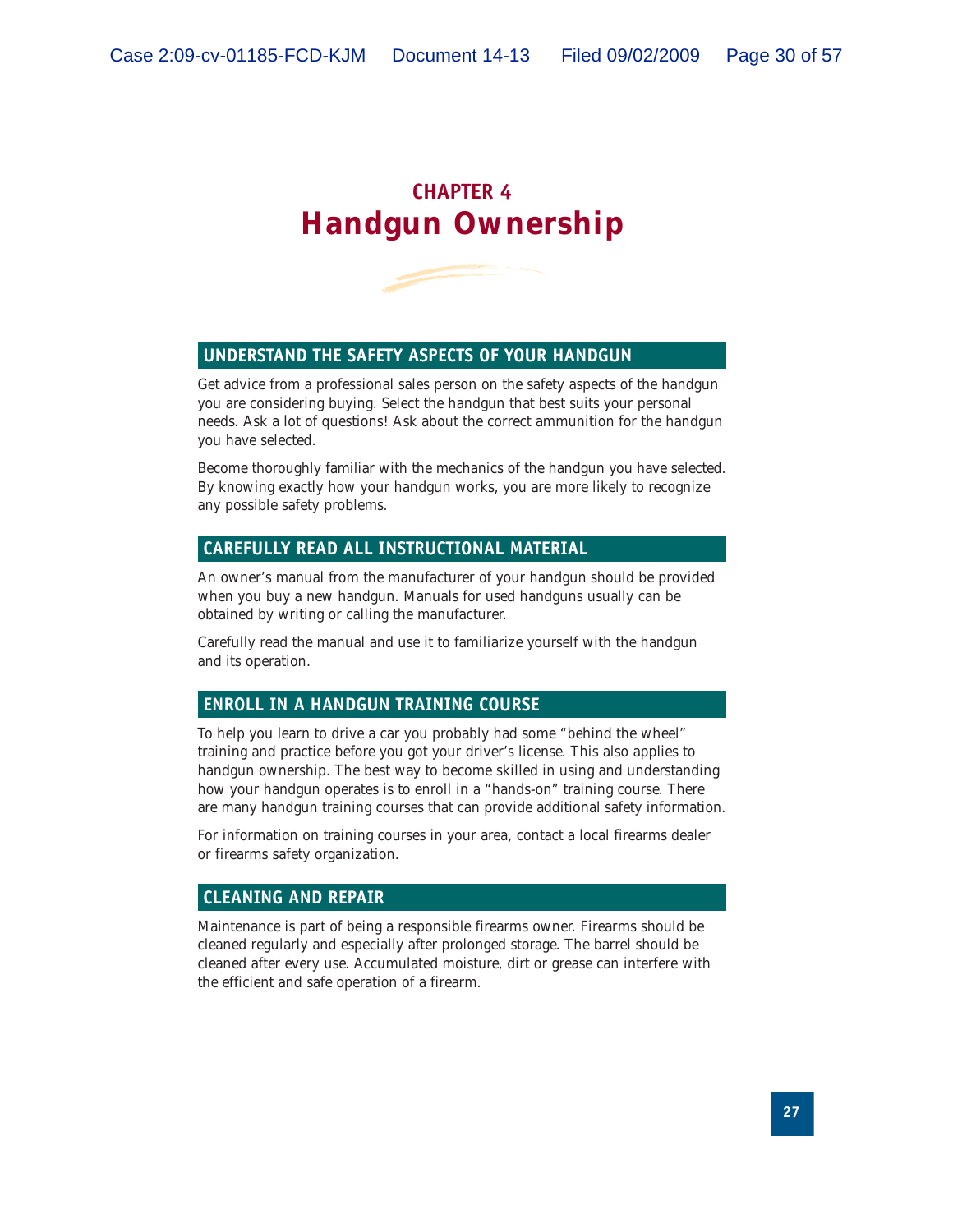Firearm cleaning kits and materials can be purchased from most firearms dealers. Be aware that some firearm cleaning substances are toxic. Carefully read and follow the instructions on the cleaning products.

You should clean your firearm in a location where you will have no distractions. Before you begin, always check your firearm to ensure it is unloaded and remove any ammunition from the cleaning area. Accidents can happen if cleaning procedures are not followed correctly and safely. Therefore, you should follow the cleaning instructions in your owner's manual and on your cleaning products. Firearms dealers or gunsmiths also are good sources for cleaning information.

Care should be taken to ensure adequate ventilation at all times to reduce the risk of inhaling lead particles. To avoid accidental ingestion of lead particles, never handle food or drink without first washing your hands. Do not smoke when exposed to lead. Wash your hands thoroughly after exposure.

Periodically inspect all firearms you own to be sure that they are in good working condition. If you notice any problems, have your firearm checked by a competent gunsmith. Any repairs should be made only by a gunsmith or the manufacturer of the firearm. You should not attempt to make any major modifications to your firearm. Some modifications are illegal and dangerous. They also could void the manufacturer's warranty.

By keeping your firearm properly maintained, you will ensure that it is safe to operate and will function reliably for many years.

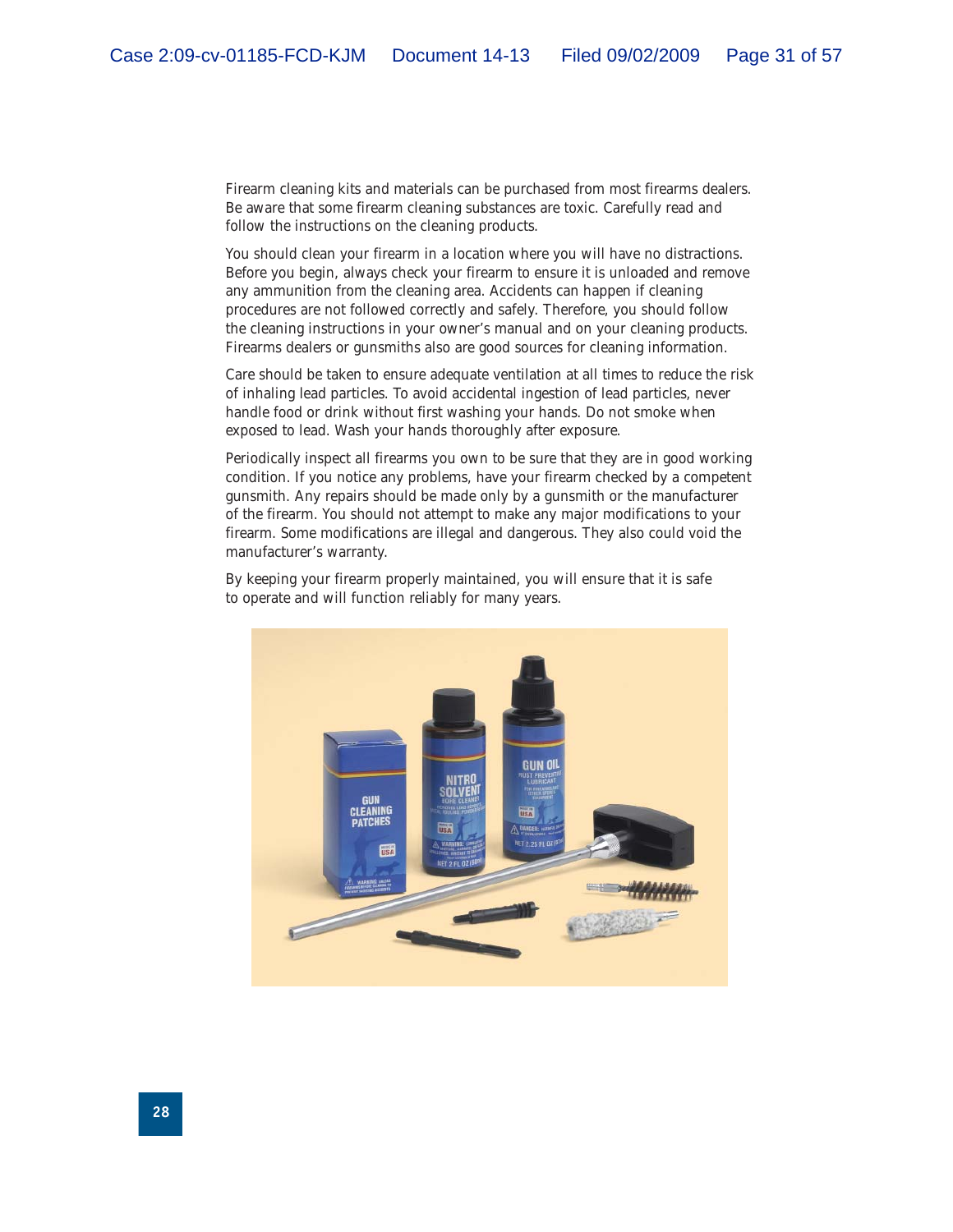#### **SAFETY AND STORAGE DEVICES**

If you decide to keep a firearm in your home you must consider the issue of how to store the firearm in a safe and secure manner. California recognizes the importance of safe storage by requiring that all firearms sold in California be accompanied by a DOJ-approved firearms safety device or proof that the purchaser owns a gun safe that meets regulatory standards established by the Department. The current list of DOJ-approved firearms safety devices and the gun safe standards can be viewed at the following DOJ website: http://www.ag.ca.gov/firearms/fsdcertlist.htm.

There are a variety of safety and storage devices currently available to the public in a wide range of prices. Some devices are locking mechanisms designed to keep the firearm from being loaded or fired, but don't prevent the firearm from being handled or stolen. There are also locking storage containers that hold the firearm out of sight. For maximum safety you should use both a firearm safety device and a locking storage container to store your unloaded firearm.

Two of the most common locking mechanisms are trigger locks and cable locks. Trigger locks are typically two-piece devices that fit around the trigger and trigger guard to prevent access to the trigger. One side has a post that fits into a hole in the other side. They are locked by a key or combination locking mechanism. Cable locks typically work by looping a strong steel cable through the action of the firearm to block the firearm's operation and prevent accidental firing. However, neither trigger locks nor cable locks are designed to prevent access to the firearm.

Smaller lock boxes and larger gun safes are two of the most common types of locking storage containers. One advantage of lock boxes and gun safes is that they are designed to completely prevent unintended handling and removal of a firearm. Lock boxes are generally constructed of sturdy, high-grade metal opened by either a key or combination lock. Gun safes are quite heavy, usually weighing at least 50 pounds. While gun safes are typically the most expensive firearm storage devices, they are generally more reliable and secure.

Remember: Safety and storage devices are only as secure as the precautions you take to protect the key or combination to the lock.

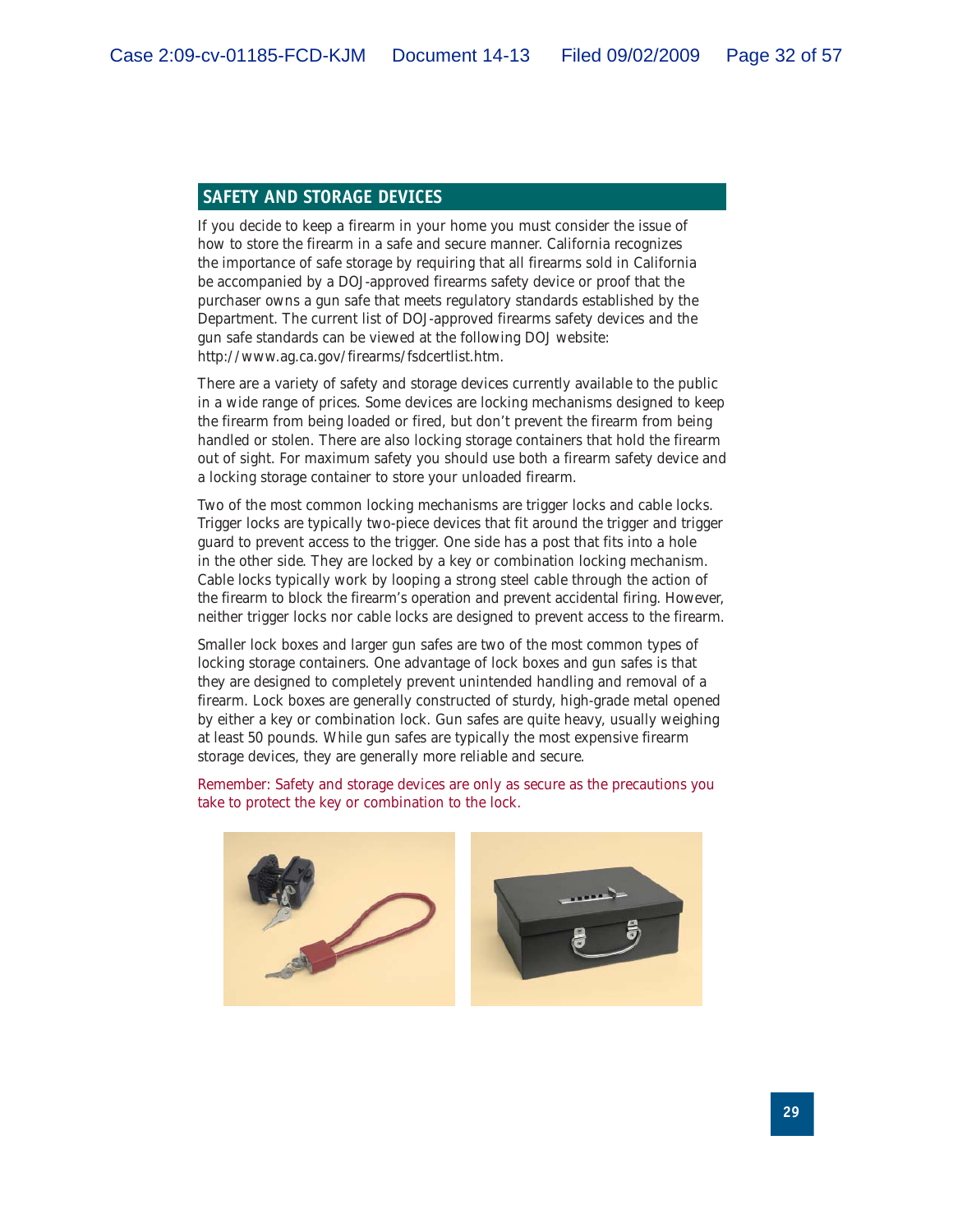#### **METHODS OF CHILDPROOFING**

As a responsible handgun owner, you must recognize the need and be aware of the methods of childproofing your handgun, whether or not you have children.

Whenever children could be around, whether your own, or a friend's, relative's or neighbor's, additional safety steps should be taken when storing firearms and ammunition in your home.

- Always store your firearm unloaded.
- Use a firearms safety device AND store the firearm in a locked container.
- Store the ammunition separately in a locked container.

Always storing your firearm securely is the best method of childproofing your firearm; however, your choice of a storage place can add another element of safety. Carefully choose the storage place in your home especially if children may be around.

- Do not store your firearm where it is visible.
- Do not store your firearm in a bedside table, under your mattress or pillow, or on a closet shelf.
- Do not store your firearm among your valuables (such as jewelry or cameras) unless it is locked in a secure container.
- Make sure the location you store your firearm and ammunition is not easily accessible to children.
- Consider storing firearms not possessed for self-defense in a safe and secure manner away from the home.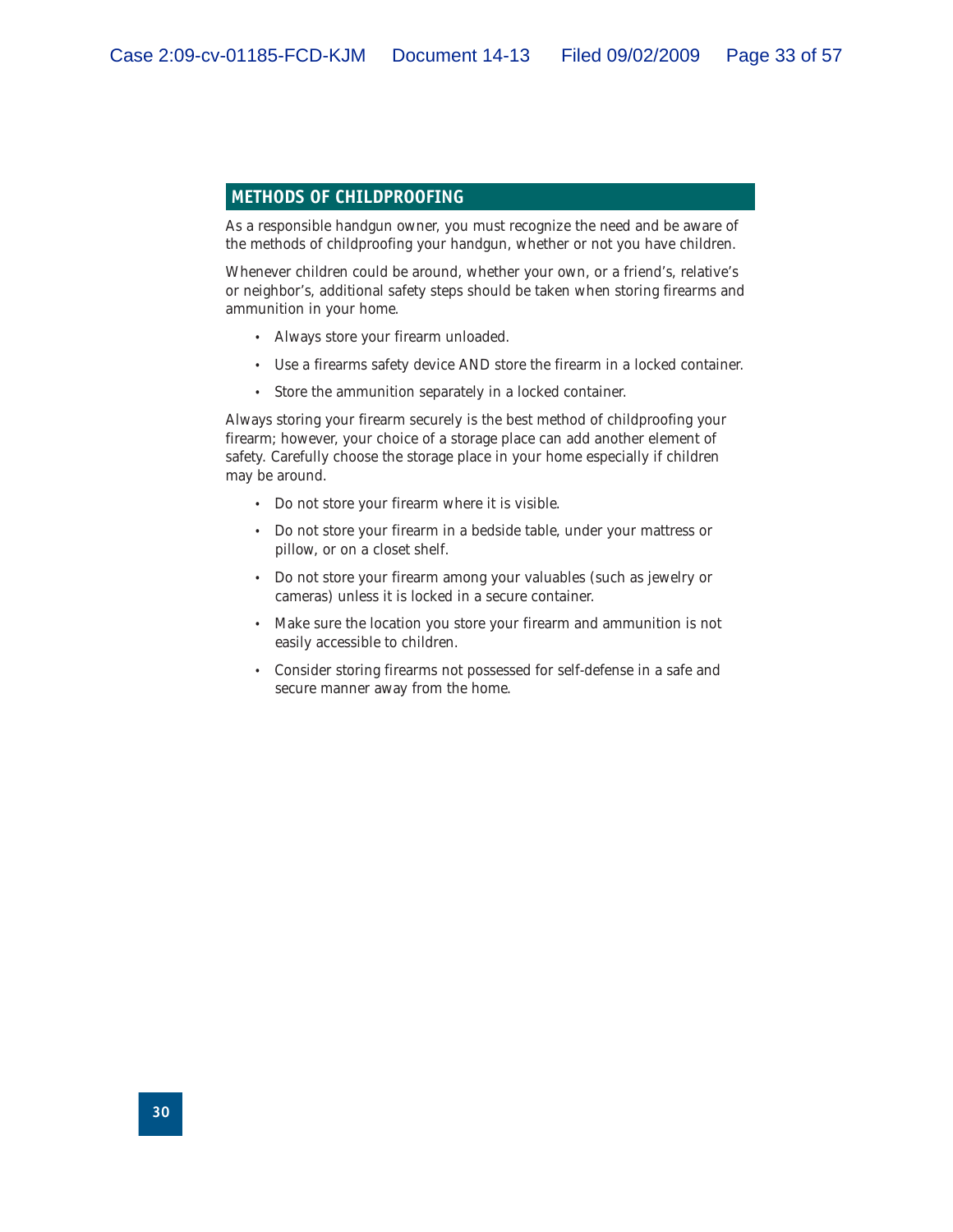### **CHAPTER 4: Self Test**

- 1. It is important to carefully read all instructional material you receive with your handgun. (page 27) True False
- 2. Certain modifications, when made to a firearm, may void its warranty. (page 28) True False
- 3. It is safe to store a loaded handgun in your bedside table. (page 30) True False
- 4. Two common firearms safety devices are trigger locks and cable locks. (page 29) True False
- 5. Which of the following steps should be taken to "childproof" your handgun? (page 30)
	- A. Use a firearms safety device AND store the firearm in a locked container.
	- B. Always store your firearm unloaded.
	- C. Store ammunition separately in a locked container.
	- D. All of the above.

Answers: 1: True, 2: True, 3: False, 4: True, 5: D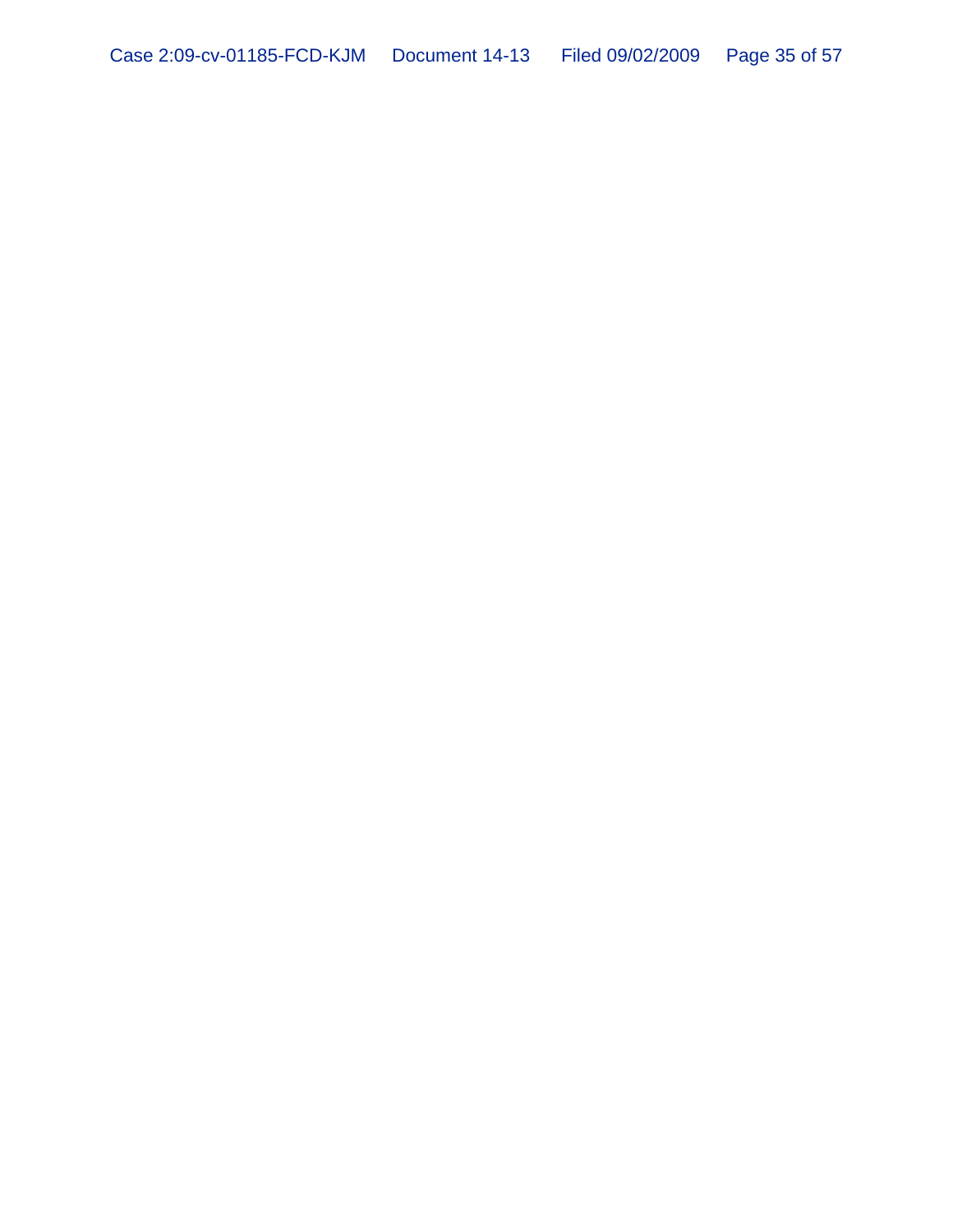### **CHAPTER 5 Firearms Laws**

#### **INTRODUCTION TO THE LAWS**

As the owner of a firearm, it is your responsibility to understand and comply with all federal, state and local laws regarding firearms ownership. Many of the laws described below pertain to the possession, use and storage of firearms in the home and merit careful review. This section contains a general summary of the state laws that govern the use of firearms, particularly handguns, by persons other than law enforcement officers or members of the armed forces. It is not designed to provide individual guidance for specific situations, nor does it address federal or local laws. Persons having specific questions are encouraged to seek legal advice from an attorney, or consult their local law enforcement agency, local prosecutor or law library.

#### **SALES AND TRANSFERS OF FIREARMS**

In California, only licensed California firearms dealers who possess a valid Certificate of Eligibility (COE) are authorized to engage in retail sales of firearms. These retail sales require the purchaser to provide personal identifier information for the Dealer Record of Sale (DROS) document that the firearms dealer must submit to the Department of Justice (DOJ). There is a mandatory ten-day waiting period before the firearms dealer can deliver the firearm to the purchaser, during which time DOJ conducts a firearms eligibility background check to ensure the purchaser is not prohibited from lawfully possessing firearms. Although there are exceptions, generally all firearms purchasers must be at least 18 years of age to purchase a long gun (rifle or shotgun) and 21 years of age to purchase a handgun (pistol or revolver). Additionally, purchasers must be California residents with a valid driver's license or identification card issued by the California Department of Motor Vehicles.

Generally, it is illegal for any person who is not a California licensed firearms dealer (private party) to sell or transfer a firearm to another non-licensed person (private party) unless the sale is completed through a licensed California firearms dealer. "Private party transfers" can be conducted at any licensed California firearms dealership that sells handguns. The buyer and seller must complete the required DROS document in person at the licensed firearms dealership and deliver the firearm to the dealer who will retain possession of the firearm during the mandatory ten-day waiting period. In addition to the applicable state fees, the firearms dealer may charge a fee not to exceed \$10 per firearm for conducting the private party transfer.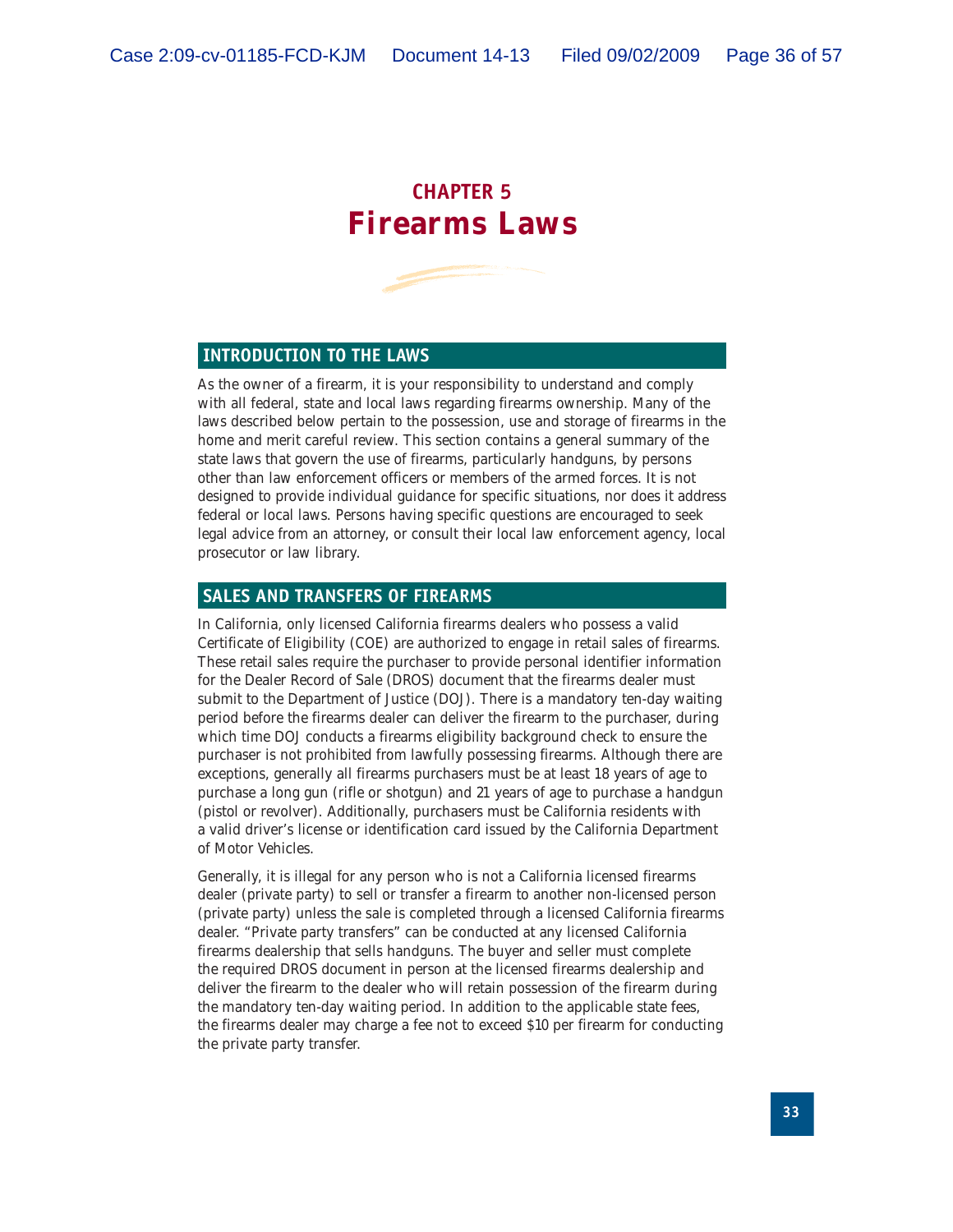The infrequent transfer of firearms between immediate family members is exempt from the law requiring private party transfers to be conducted through a licensed firearms dealer. For purposes of this exemption, "immediate family" means parent and child, and grandparent and grandchild but does not include brothers or sisters. Please note if the firearm being transferred is a handgun, prior to taking possession of the firearm, the transferee must comply with the Handgun Safety Certificate requirement described below. Within 30 days of the transfer he/she must also submit a report of the transaction to DOJ. You may obtain the required report form (FD 4542) by contacting the DOJ Firearms Division at (916) 227-3703 or you can download the form yourself from the Firearms Division web site at www.ag.ca.gov/firearms/forms.

The reclaiming of a pawned firearm is subject to the DROS and 10-day waiting period requirements.

Specific statutory requirements relating to sales and transfers of firearms follow:

#### **Proof-of-Residency Requirement**

To purchase a handgun in California you must present documentation indicating that you are a California resident. Acceptable documentation includes a utility bill from within the last three months, a residential lease, a property deed or military permanent duty station orders indicating assignment within California. The address provided on the DROS must match either the address on the proofof-residency document or the address on the purchaser's California Driver's license or Identification Card [PC section 12071 (b)].

#### **Handgun Safety Certificate Requirement**

To purchase or acquire a handgun you must have a valid Handgun Safety Certificate (HSC). To obtain an HSC you must score at least 75% on an objective written test pertaining to firearms laws and safety requirements. The test is given by Department of Justice Certified Instructors, who are generally located at firearms dealerships. An HSC is valid for five years. You may be charged up to \$25 for an HSC. Handguns being returned to their owners, such as pawn returns, are exempt from this requirement. In the event of a lost, stolen or destroyed HSC, the issuing DOJ Certified Instructor will issue a replacement HSC for a fee of \$15. You must present proof of identity to receive a replacement HSC (PC section 12800 – 12808).

#### **Safe Handling Demonstration Requirement**

Prior to taking delivery of a handgun, you must successfully perform a safe handling demonstration with the handgun being purchased or acquired. The safe handling demonstration must be performed in the presence of a DOJ Certified Instructor sometime between the date the DROS is submitted to DOJ and the delivery of the handgun, and is generally performed at a firearms dealership. The purchaser, firearms dealer and Certified Instuctor must sign an affidavit stating the safe handling demonstration was completed. The steps required to complete the safe handling demonstration are described in the appendix. Pawn returns and intra-familial transfers are not subject to the safe handling demonstration requirement (PC section 12071).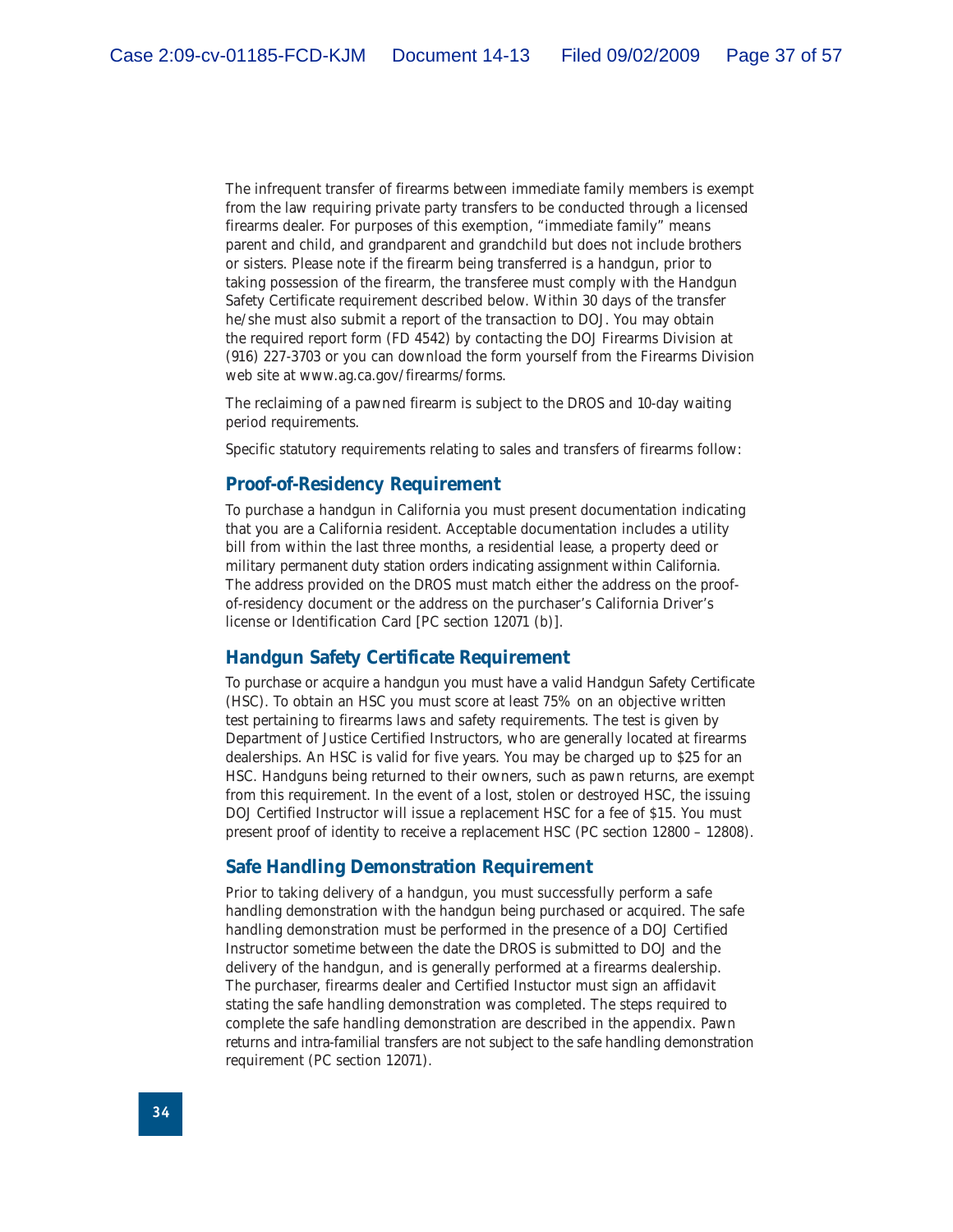#### **Firearms Safety Device Requirement**

All firearms (long guns and handguns) purchased in California must be accompanied with a firearms safety device (FSD) that has passed required safety and functionality tests and is listed on the DOJ's official roster of DOJ-approved firearms safety devices. The current roster of certified FSDs is available on the Firearms Division's website at http://www.ag.ca.gov/firearms/fsdcertlist.htm. The FSD requirement also can be satisfied if the purchaser signs an affidavit declaring ownership of either a DOJ-approved lock box or a gun safe capable of accommodating the firearm being purchased. Pawn returns and intra-familial transfers are not subject to the FSD requirement (PC sections 12088.1 – 12088.8).

#### **Roster of Handguns Certified for Sale in California**

No handgun may be sold by a firearms dealer to the public unless it is of a make and model that has passed required safety and functionality tests and is listed on the DOJ's official roster of handguns certified for sale in California. The current roster of handguns certified for sale in California is available on the Firearms Division's website at www.ag.ca.gov/firearms/certlist.htm. Private party transfers, intra-familial transfers, and pawn returns are exempt from this requirement (PC section 12125).

#### **One-Handgun-per-Thirty-Days-Requirement**

No person shall make an application to purchase more than one handgun within any 30-day period. Exemptions to the one-handgun-per-thirty-days requirement include pawn returns, intra-familial transfers and private party transfers [PC section 12072 (a)].

|                                                               | Retail<br><b>Sales</b> | <b>Private</b><br><b>Party Transfers</b> | Intra-familial<br><b>Transfers</b> | Pawn<br><b>Returns</b> |
|---------------------------------------------------------------|------------------------|------------------------------------------|------------------------------------|------------------------|
| <b>Proof-of-Residency</b><br><b>Requirement</b>               | Yes                    | Yes                                      | N <sub>0</sub>                     | <b>Yes</b>             |
| <b>Handgun Safety</b><br><b>Certificate Requirement</b>       | <b>Yes</b>             | <b>Yes</b>                               | <b>Yes</b>                         | N <sub>0</sub>         |
| <b>Safe Handling</b><br><b>Demonstration Requirement</b>      | Yes                    | Yes                                      | N <sub>0</sub>                     | No                     |
| <b>Firearms Safety</b><br><b>Device Requirement</b>           | Yes.                   | <b>Yes</b>                               | No.                                | No.                    |
| <b>Roster of Handguns Certified</b><br>for sale in California | Yes                    | No                                       | No                                 | No                     |
| <b>One Handgun Per</b><br><b>30 Days Requirement</b>          | <b>Yes</b>             | N <sub>0</sub>                           | N <sub>0</sub>                     | No                     |

#### **Handgun Sales and Transfer Requirements**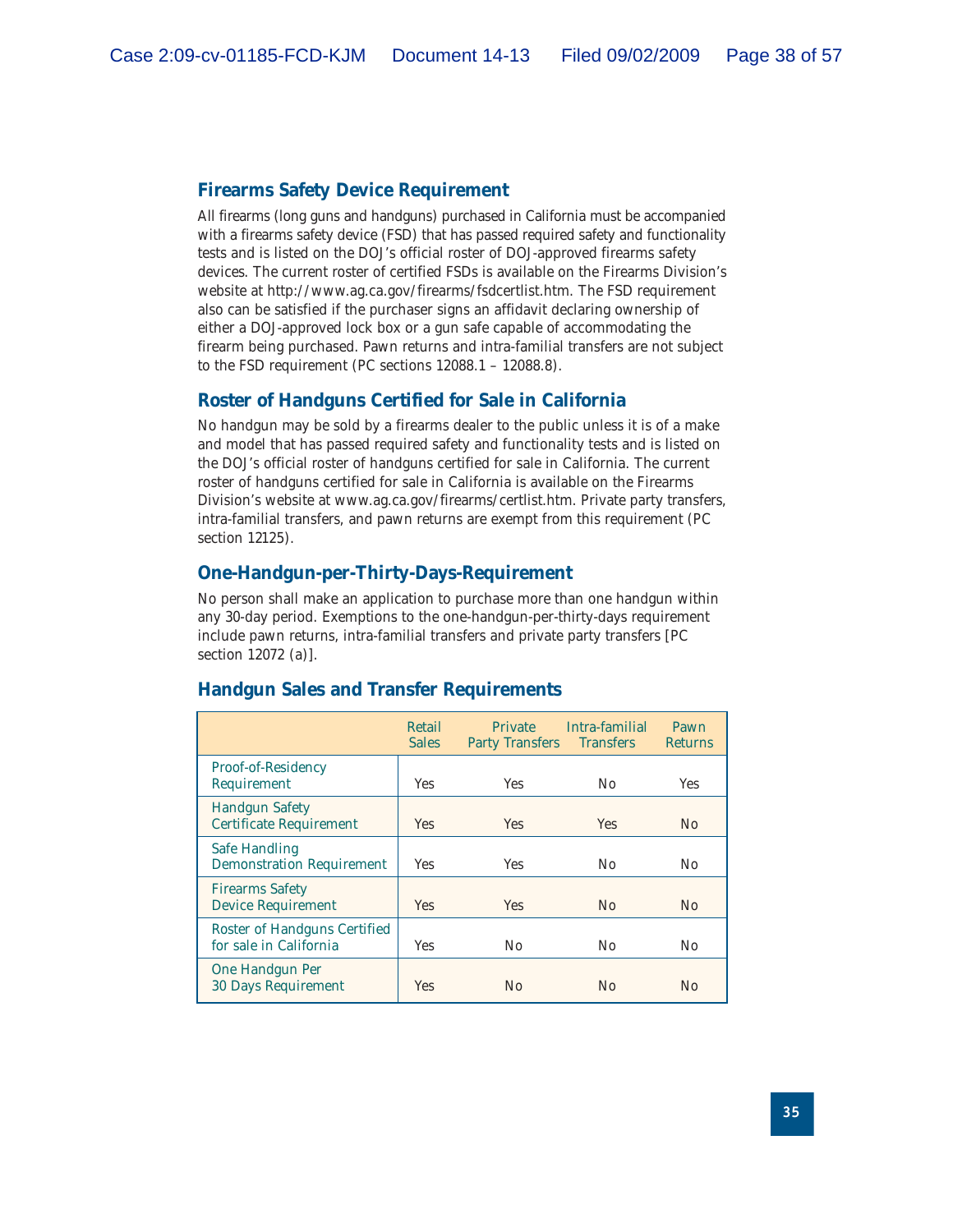#### **Long Gun Sales and Transfer Requirements**

|                                                     | <b>Retail</b><br><b>Sales</b> | <b>Private Party</b><br><b>Transfers</b> | Intra-familial<br><b>Transfers</b> | Pawn<br><b>Returns</b> |
|-----------------------------------------------------|-------------------------------|------------------------------------------|------------------------------------|------------------------|
| <b>Proof-of-Residency</b><br><b>Requirement</b>     | No                            | No                                       | No                                 | No                     |
| <b>Firearms Safety</b><br><b>Device Requirement</b> | Yes                           | Yes                                      | No                                 | N <sub>0</sub>         |

#### **NEW CALIFORNIA RESIDENT REQUIREMENT**

Persons who move into California with the intention of establishing residency in this state must either report ownership of handguns to DOJ within 60 days or sell or transfer the handgun(s) pursuant to California law. Persons wishing to keep their handguns must submit a Report of Handgun Ownership form, along with a \$14 fee, to DOJ. Forms are available at licensed firearms dealers, the Department of Motor Vehicles or on-line at the Firearms Division web site at www.ag.ca.gov/firearms/forms [PC section 12072 (f)].

#### **CARRYING A CONCEALED WEAPON**

#### **Carrying a Concealed Handgun Without a License on One's Person or in a Vehicle**

It is illegal for any person to carry a handgun concealed upon his or her person or concealed in a vehicle without a license issued pursuant to Penal Code Section 12050 [PC section 12025 (a), (b)]. A firearm locked in a motor vehicle's trunk or in a locked container carried in the vehicle other than in the utility or glove compartment is not considered concealed within the meaning of the Penal Code Section 12025; neither is a firearm carried within a locked container directly to or from a motor vehicle for any lawful purpose (PC section 12026.1).

A handgun carried openly in a belt holster is not concealed within the meaning of the above prohibition [PC section 12025 (e)]. Even if carried openly, a handgun generally may not be loaded [PC section 12031 (a)]. Also, see "Loaded Firearms in Public."

The prohibition from carrying a concealed handgun does not apply to licensed hunters or fishermen while engaged in hunting or fishing, or while going to or returning from the hunting expedition (PC section 12027). Notwithstanding this exception for hunters or fishermen, these individuals may not carry or transport loaded firearms when going to or from the expedition. The unloaded firearms should be transported in the trunk of the vehicle or in a locked container other than the utility or glove compartment (PC section 12026.1).

There are also occupational exceptions to the prohibition from carrying a concealed weapon, including authorized employees while engaged in specified activities (PC section 12027).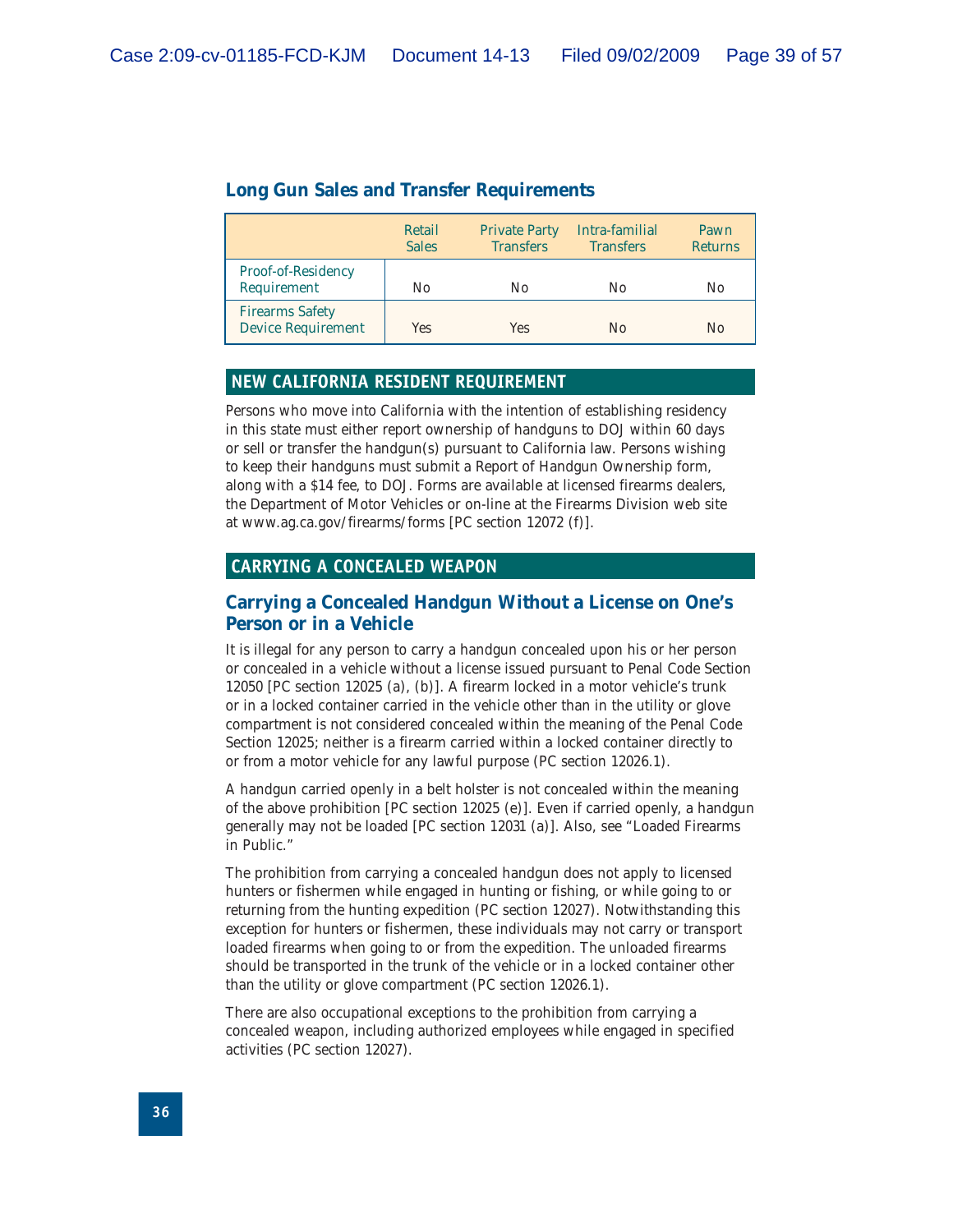#### **Licenses to Carry Concealed Weapons**

A license to carry a concealed handgun or other firearm may be granted by the sheriff of the county in which the applicant resides, or the chief of the city police department of the city in which the applicant resides. Such licenses are issued only after a finding that the applicant is of good moral character, that good cause exists for such a license and the applicant is not prohibited from possessing firearms (PC section 12050).

Where the population of the county is less than 200,000 persons, the licensing authority may issue a license to carry a pistol, revolver or other firearm capable of being concealed upon the person, loaded and exposed (PC section 12050).

Unless otherwise restricted, a license is valid throughout the state.

#### **FIREARMS ABOARD COMMON CARRIERS**

Federal and state laws generally prohibit a person from carrying any firearm or ammunition aboard any commercial passenger airplane. Similar restrictions may apply to other common carriers such as trains, ships and buses. Persons who need to carry firearms or ammunition on a common carrier should always consult the carrier in advance to determine conditions under which firearms may be transported.

#### **FIREARMS IN THE HOME, BUSINESS OR AT THE CAMPSITE**

Unless otherwise unlawful, any person over the age of 18 who is not prohibited from possessing firearms may have a loaded or unloaded firearm at his or her place of residence, temporary residence, campsite or on private property owned or lawfully possessed by the person. Any person engaged in lawful business (including nonprofit organizations) or any officer, employee or agent authorized for lawful purposes connected with the business may have a loaded firearm within the place of business if that person is over 18 years of age and not otherwise prohibited from possessing firearms [PC section 12026, 12031 (h)].

NOTE: If a person's place of business, residence, temporary residence, campsite or private property is located within an area where possession of a firearm is prohibited by local or federal laws, such laws would prevail.

#### **THE USE OF LETHAL FORCE IN SELF-DEFENSE**

The question of whether use of lethal force is justified in self-defense cannot be reduced to a simple list of factors. This section is based on the instructions generally given to the jury in a criminal case where self-defense is claimed and illustrates the general rules regarding the use of lethal force in self-defense.

#### **Permissible Use of Lethal Force in Defense of Life and Body**

The killing of one person by another may be justifiable when necessary to resist the attempt to commit a forcible and life-threatening crime, provided that a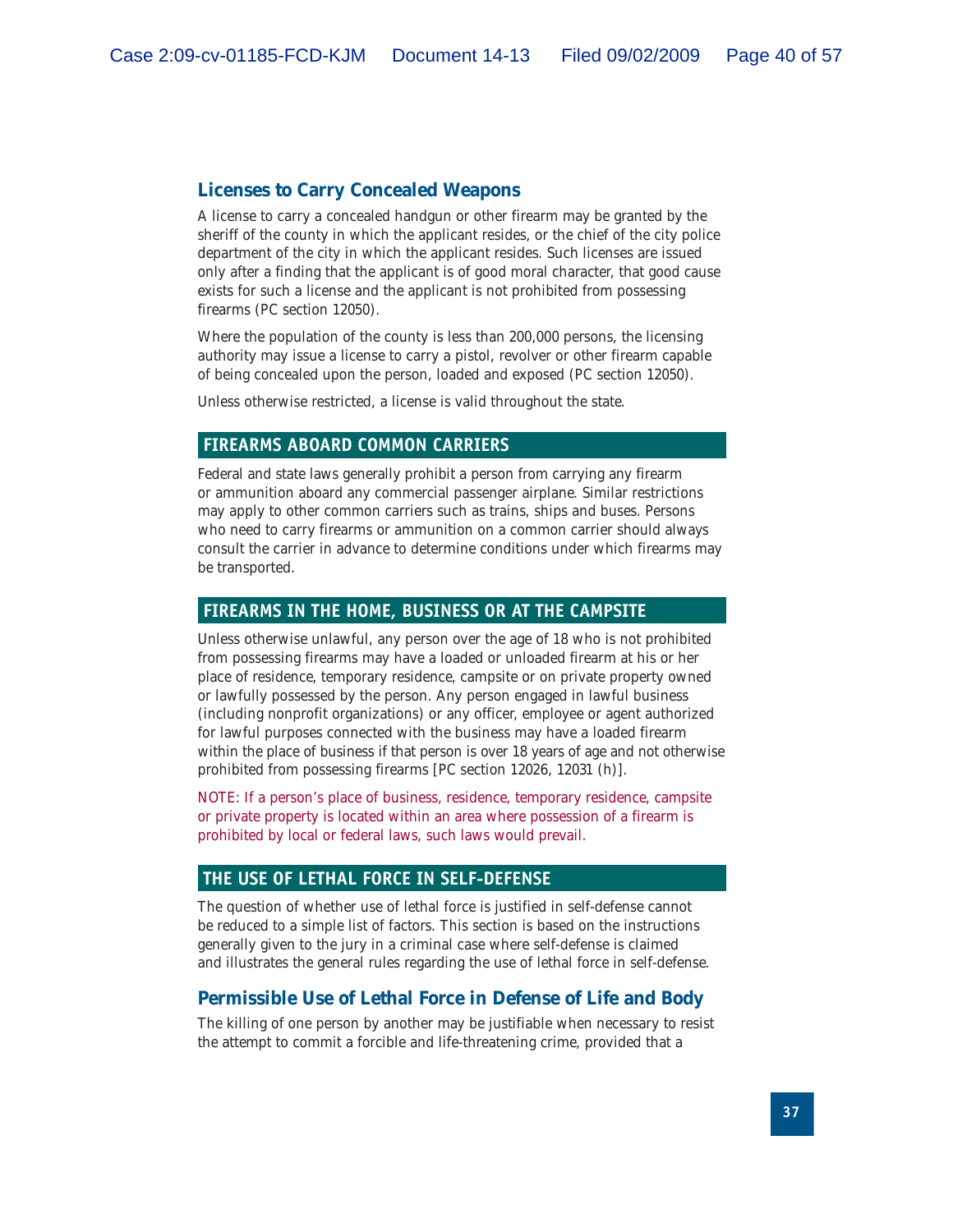reasonable person in the same or similar situation would believe that (a) the person killed intended to commit a forcible and life-threatening crime; (b) there was imminent danger of such crime being accomplished; and (c) the person acted under the belief that such force was necessary to save himself or herself or another from death or a forcible and life-threatening crime. Murder, mayhem, rape and robbery are examples of forcible and life-threatening crimes (PC section 197).

#### **Limitations on the Use of Force in Self-Defense**

The right of self-defense ceases when there is no further danger from an assailant. Thus, where a person attacked under circumstances initially justifying self-defense renders the attacker incapable of inflicting further injuries, the law of self-defense ceases and no further force may be used. Furthermore, a person may only use the amount of force, up to deadly force, as a reasonable person in the same or similar circumstances would believe necessary to prevent imminent injury. It is important to note the use of excessive force to counter an assault may result in civil or criminal penalties.

The right of self-defense is not initially available to a person who assaults another. However, if such a person attempts to stop further combat and clearly informs the adversary of his or her desire for peace but the opponent nevertheless continues the fight, the right of self-defense returns and is the same as the right of any other person being assaulted.

#### **LOADED FIREARMS IN PUBLIC**

It is illegal to carry a loaded firearm on one's person or in a vehicle while in any public place, on any public street, or in any place where it is unlawful to discharge a firearm [PC section 12031 (a)].

It is illegal for the driver of any motor vehicle, or the owner of any motor vehicle irrespective of whether the owner is occupying the vehicle, to knowingly permit any person to carry a loaded firearm into the vehicle in violation of Penal Code Section 12031, or Fish and Game Code Section 2006 (PC section 12034). Also, see "Miscellaneous Prohibited Acts."

In order to determine whether a firearm is loaded, peace officers are authorized to examine any firearm carried by anyone on his or her person or in a vehicle while in any public place, on any public street or in any prohibited area of an unincorporated territory. Refusal to allow a peace officer to inspect a firearm pursuant to these provisions is, in itself, grounds for arrest [PC section 12031 (e)].

The prohibition from carrying a loaded firearm in public does not apply to any person while hunting in an area where possession and hunting is otherwise lawful or while practice shooting at target ranges [PC section12031 (b), (i)].

There are also occupational exceptions to the prohibition from carrying a loaded firearm in public, including authorized employees while engaged in specified activities (PC section 12031).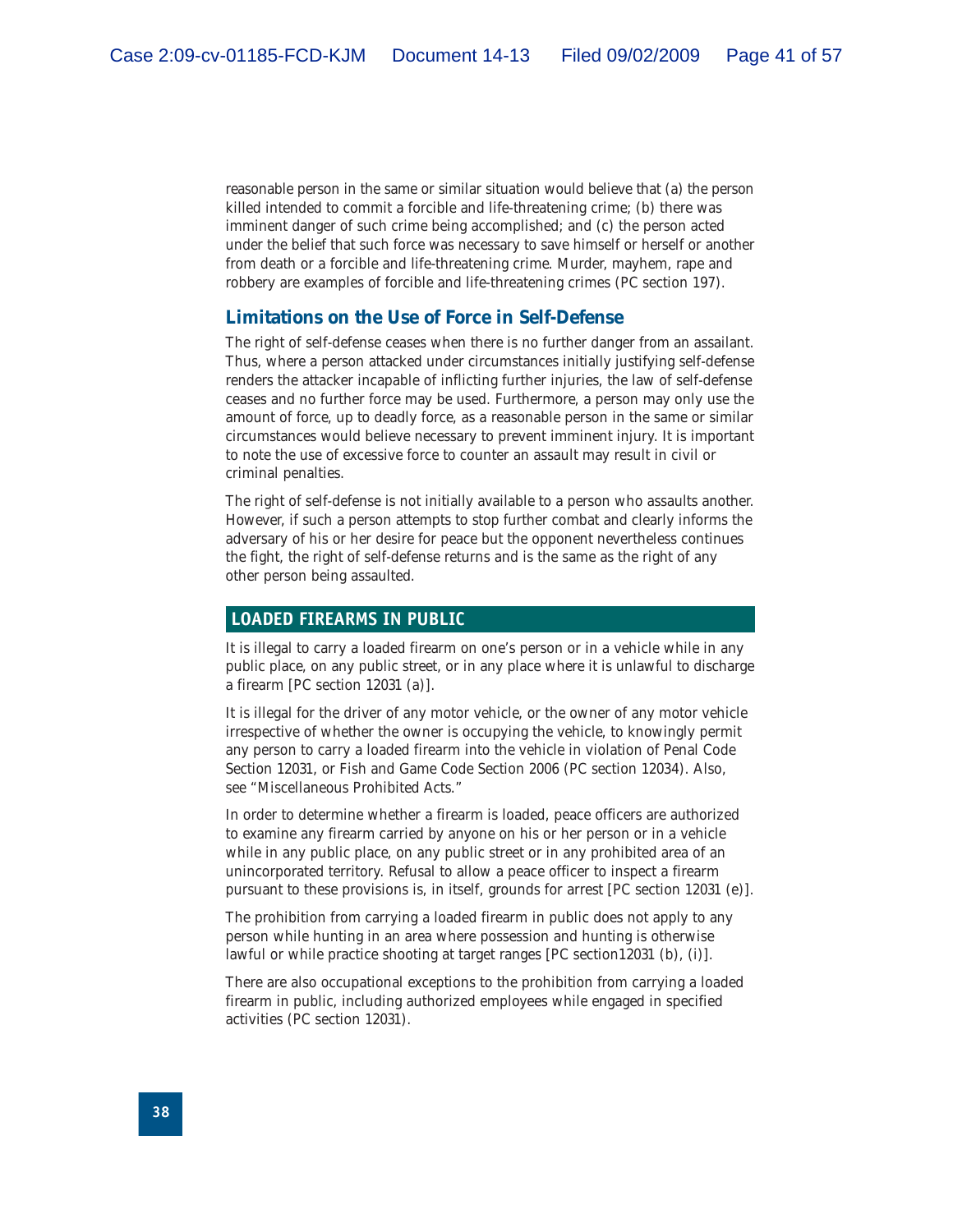#### **MISCELLANEOUS PROHIBITED ACTS**

#### **Obliteration or Alteration of Firearm Identification**

It is illegal for any person to obliterate or alter the identification marks placed on any firearm including the make, model, serial number or any distinguishing mark lawfully assigned by the owner or by the Department of Justice (PC section 12090).

Possession of any pistol or revolver having its identification obliterated or altered is presumptive evidence that the possessor performed the obliteration or alteration (PC section 12091).

It is illegal for any person to buy, sell or possess a firearm knowing its identification has been obliterated or altered (PC section 12094).

#### **Unauthorized Possession of a Firearm on School Grounds**

It is illegal for any unauthorized person to possess or bring a firearm upon the grounds of, or into, any public school, including the campuses of the University of California, California State University campuses, California community colleges, any private school (Kindergarten through 12th grade) or private university or college (PC section 626.9).

#### **Unauthorized Possession of a Firearm in a Courtroom, the State Capitol, etc.**

It is illegal for any unauthorized person to bring or possess any firearm within a courtroom, courthouse, court building or at any meeting required to be open to the public (PC section 171b).

It is illegal for any unauthorized person to bring or possess a loaded firearm within (including upon the grounds of) the State Capitol, any legislative office, any office of the Governor or other constitutional officer, any Senate or Assembly hearing room, the Governor's Mansion or any other residence of the Governor or the residence of any constitutional officer or any Member of the Legislature. For these purposes, a firearm shall be deemed loaded whenever both the firearm and its unexpended ammunition are in the immediate possession of the same person (PC section 171c, 171d, 171e).

#### **Drawing or Exhibiting a Firearm**

If another person is present, it is illegal for any person, except in self defense, to draw or exhibit a loaded or unloaded firearm in a rude, angry or threatening manner or in any manner use a firearm in a fight or quarrel (PC section 417).

#### **Threatening Acts with a Firearm on a Public Street or Highway**

It is illegal for any person to draw or exhibit a loaded or unloaded firearm in a threatening manner against an occupant of a motor vehicle which is on a public street or highway in such a way that would cause a reasonable person apprehension or fear of bodily harm (PC section 417.3).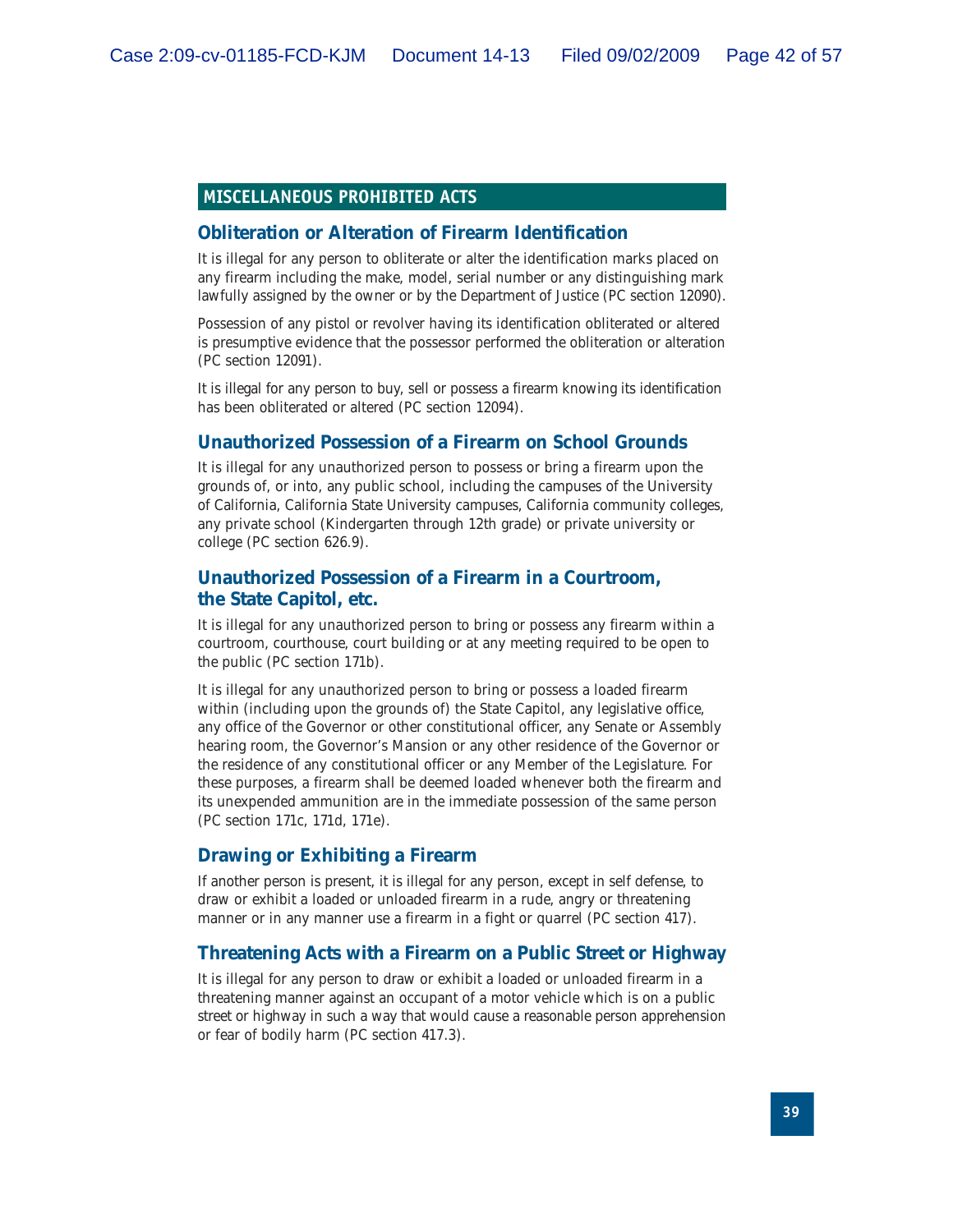#### **Discharge of a Firearm in a Grossly Negligent Manner**

It is illegal for any person to willfully discharge a firearm in a grossly negligent manner which could result in injury or death to a person (PC section 246.3).

#### **Discharge of a Firearm at an Inhabited/Occupied Dwelling, Building, Vehicle, Aircraft**

It is illegal for any person to maliciously and willfully discharge a firearm at an inhabited dwelling, house, occupied building, occupied motor vehicle, occupied aircraft, inhabited house car or inhabited camper (PC section 246).

#### **Discharge of a Firearm at an Unoccupied Aircraft, Motor Vehicle, or Uninhabited Building or Dwelling**

It is illegal for any person to willfully and maliciously discharge a firearm at an unoccupied aircraft. It is illegal for any person to discharge a firearm at an unoccupied motor vehicle, building or dwelling. This does not apply to an abandoned vehicle, an unoccupied motor vehicle or uninhabited building or dwelling with permission of the owner and if otherwise lawful (PC section 247).

#### **Discharge of a Firearm from a Motor Vehicle**

It is illegal for any person to willfully and maliciously discharge a firearm from a motor vehicle. A driver or owner of a vehicle who allows any person to discharge a firearm from the vehicle may be punished by up to three years imprisonment in state prison (PC section 12034).

#### **Criminal Storage**

"Criminal storage of firearm of the first degree" – Keeping any loaded firearm within any premises that are under your custody or control and you know or reasonably should know that a child (any person under 18) is likely to gain access to the firearm without the permission of the child's parent or legal guardian and the child obtains access to the firearm and thereby causes death or great bodily injury to himself, herself, or any other person [PC section 12035 (b), (1)].

"Criminal storage of firearm of the second degree" – Keeping any loaded firearm within any premises that are under your custody or control and you know or reasonably should know that a child (any person under 18) is likely to gain access to the firearm without the permission of the child's parent or legal guardian and the child obtains access to the firearm and thereby causes injury, other than great bodily injury, to himself, herself, or any other person, or carries the firearm either to a public place or in violation of Section 417 [PC section 12035 (b), (2)].

Neither of the criminal storage offenses (first degree, second degree) shall apply whenever the firearm is kept in a locked container or locked with a locking device that has rendered the firearm inoperable [PC section 12035 (c), (2), (4)].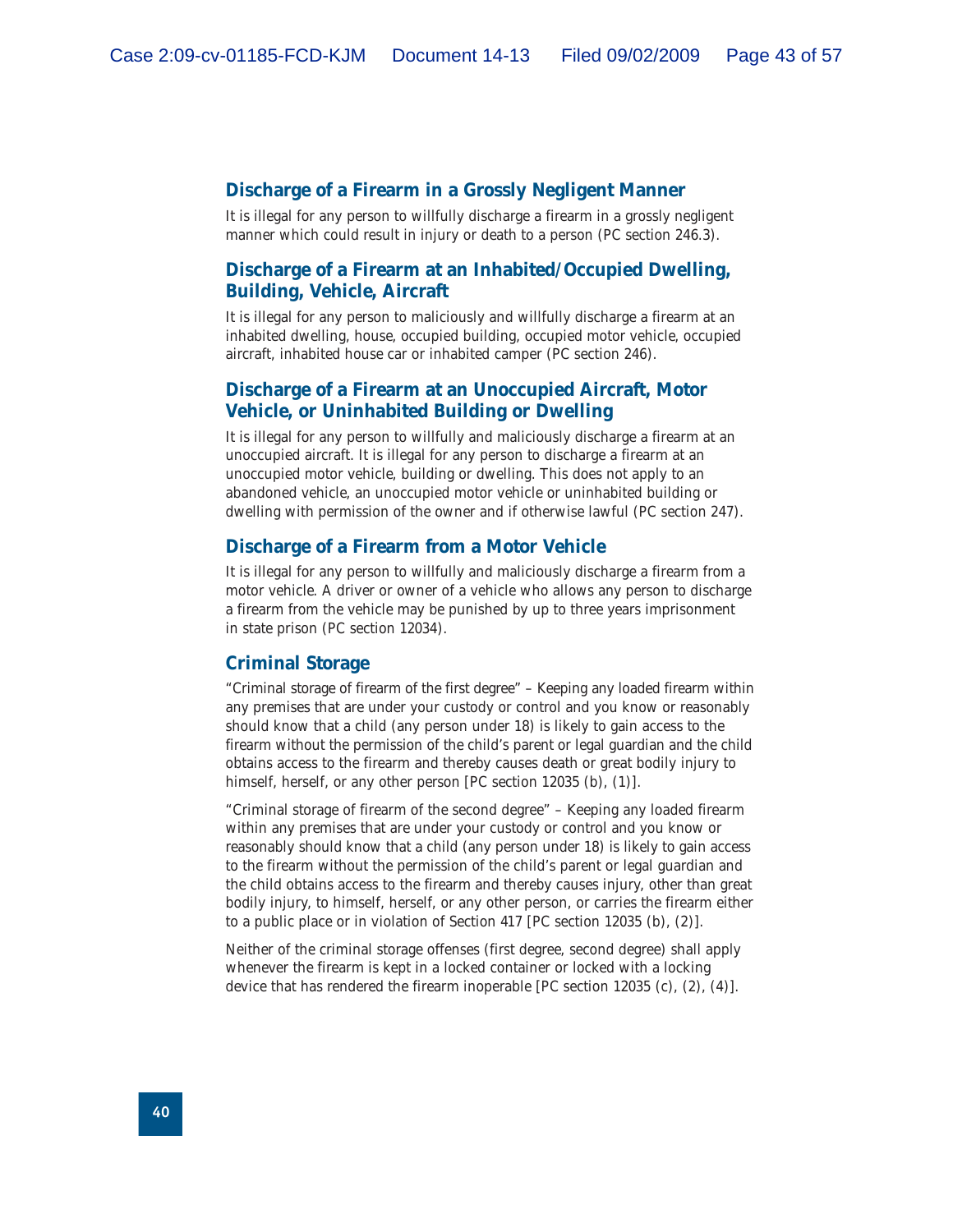#### **Sales, Transfers and Loans of Firearms to Minors**

Generally, it is illegal to sell, loan or transfer any firearm to a person under 18 years of age, or to sell a handgun to a person under 21 years of age [PC section 12072 (a), (3)].

#### **Possession of a Handgun or Live Ammunition by Minors**

It is unlawful for a minor to possess a handgun or live ammunition unless one of the following circumstances exists:

- The minor is accompanied by his or her parent or legal guardian and the minor is actively engaged in a lawful recreational sporting, ranching or hunting activity, or a motion picture, television or other entertainment event;
- The minor is accompanied by a responsible adult and has prior written consent of his or her parent or legal guardian and is involved in one of the activities cited above; and
- The minor is at least 16 years of age, has prior written consent of his or her parent or legal guardian, and the minor is involved in one of the activities cited above (PC section 12101).

#### **PERSONS INELIGIBLE TO POSSESS FIREARMS**

The following persons are prohibited from possessing firearms (PC section 12021, 12021.1, Welfare and Institutions Code 8100, 8103):

#### **Lifetime Prohibitions**

- Any person convicted of any felony or any offense enumerated in Penal Code section 12021.1.
- Any person convicted of an offense enumerated in Penal Code section 12001.6.
- Any person with two or more convictions for violating Penal Code section 417 (a) (2).
- Any person adjudicated to be a mentally disordered sex offender (Welfare and Institutions Code 8103).
- Any person found by a court to be mentally incompetent to stand trial or not guilty by reason of insanity of any crime, unless the court has made a finding of restoration of competence or sanity (Welfare and Institutions Code 8103).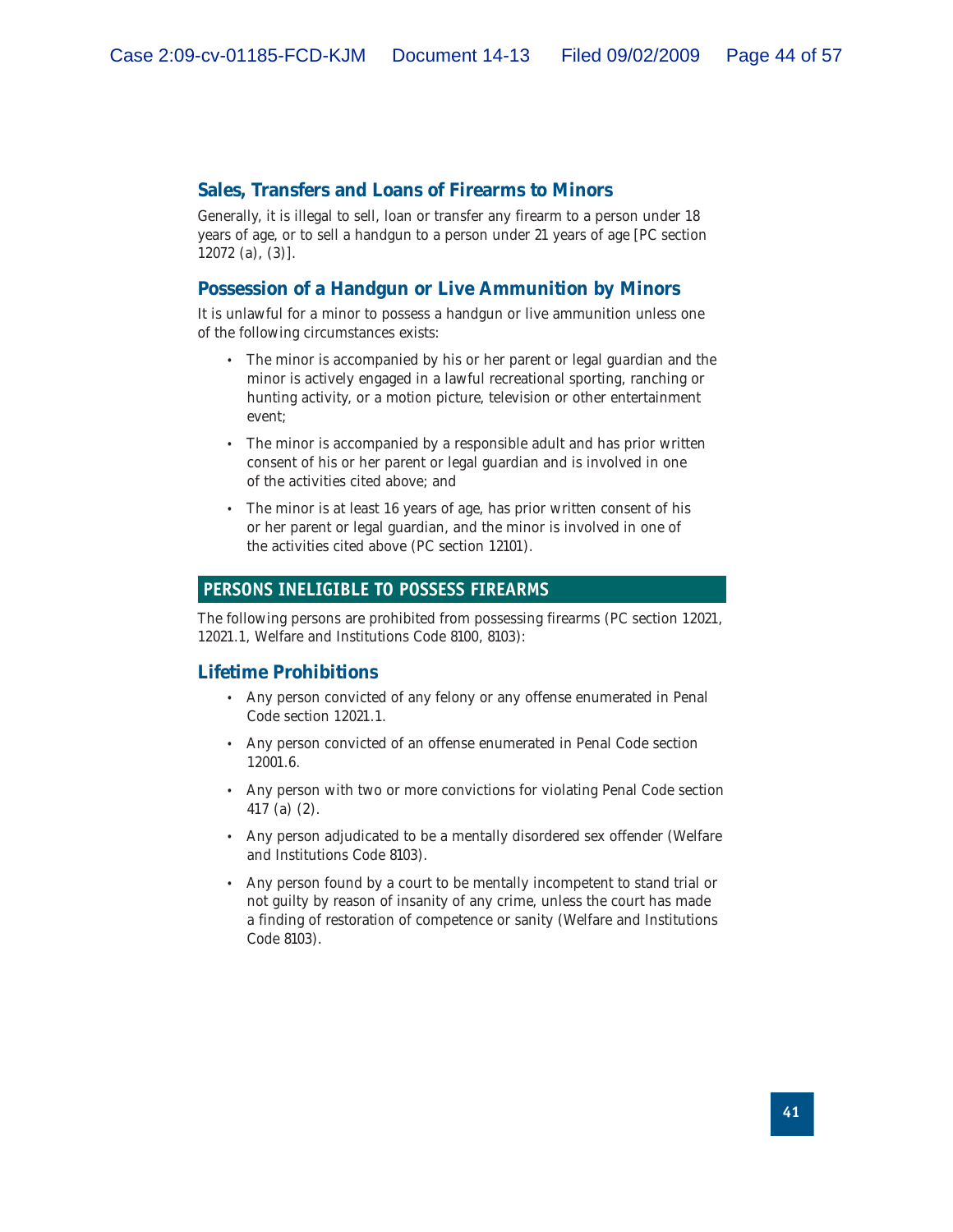#### **10-Year Prohibitions**

• Any person convicted of a misdemeanor violation of the following: Penal Code sections 71, 76, 136.5, 140, 148 (d), 171b, 171c, 171d, 186.28, 240, 241, 242, 243, 244.5, 245, 245.5, 246, 246.3, 247, 273.5, 273.6, 417, 417.1, 417.2, 417.6, 422, 626.9, 646.9, 12023, 12024, 12034 (b) or (d), 12040, 12072 (b) or (g) (3), 12100 (a), 12220, 12320, or 12590 and Welfare and Institution Code sections 871.5, 1001.5, 8100, 8101, or 8103.

#### **5-Year Prohibitions**

• Any person taken into custody as a danger to self or others, assessed, and admitted to a mental health facility under Welfare and Institutions Code sections 5150, 5151, 5152; or certified under Welfare and Institutions Code sections 5250, 5260, 5270.15.

#### **Juvenile Prohibitions**

• Juveniles adjudged wards of the juvenile court because they committed a 707 (b) Welfare and Institutions Code offense are prohibited until they reach age 30.

#### **Miscellaneous Prohibitions**

- Any person denied firearm possession as a condition of probation pursuant to Penal Code section 12021.1 (d).
- Any person charged with a felony offense, pending resolution of the matter [Title 18, 922 (g)].
- Any person while he or she is either a voluntary patient in a mental health facility or under a gravely disabled conservatorship (due to a mental disorder or impairment by chronic alcoholism) and if he or she is found to be a danger to self or others [Welfare and Institutions Code section 8103 (e)].
- Any person addicted to the use of narcotics (PC section 12021).
- Any person who communicates a threat (against any reasonably identifiable victim) to a licensed psychotherapist which is subsequently reported to law enforcement, is prohibited for six months [Welfare and Institutions Code section 8104 (c)].
- Any person who is subject to a protective order as defined in section 6218 of the Family Code, Penal Code section 136.2, or a temporary restraining order issued pursuant to sections 527.6 or 527.8 of the Code of Civil Procedure.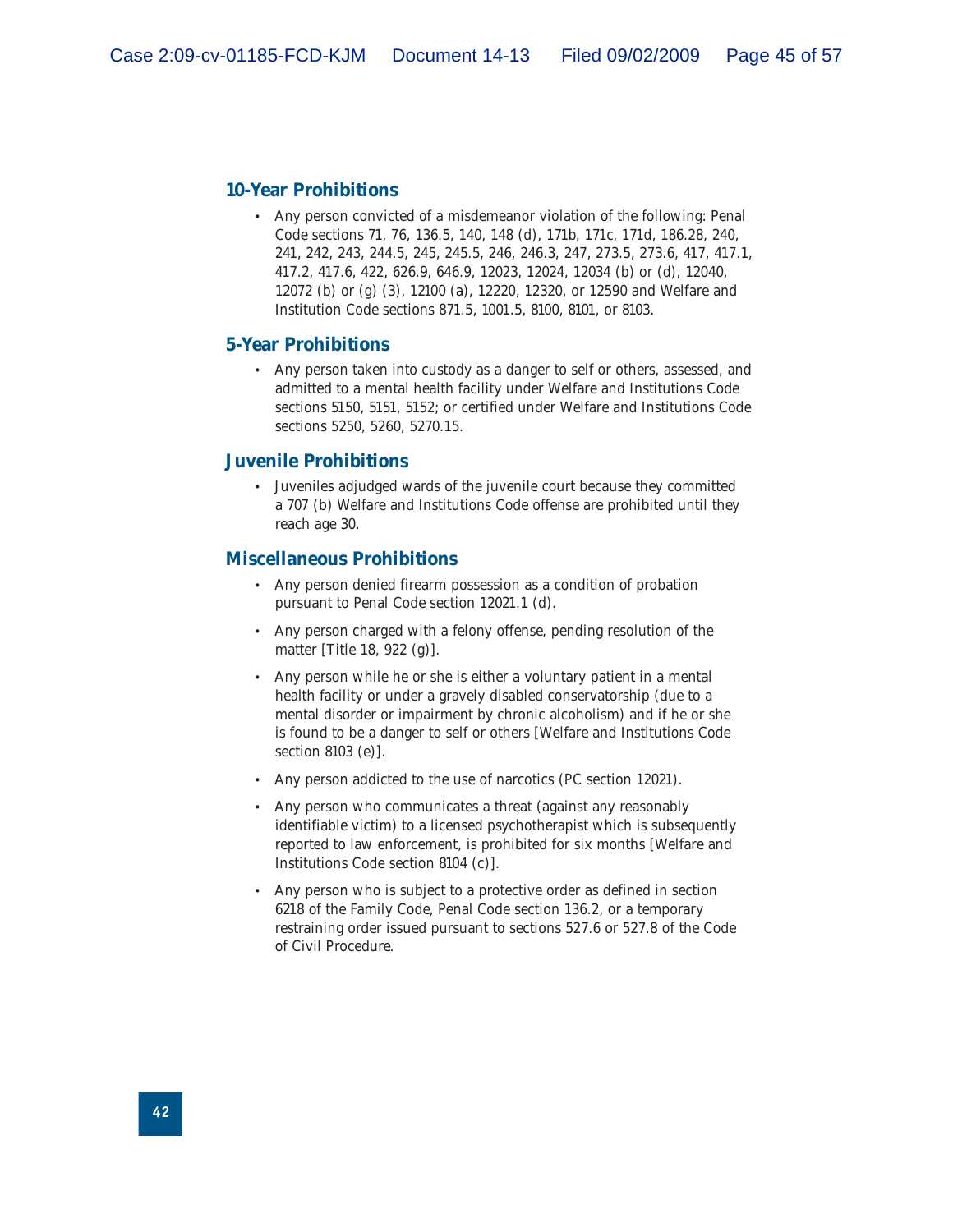### **CHAPTER 5: Self Test**

- 1. It is illegal for a person convicted of any felony offense to possess a firearm. (page 41) True False
- 2. To legally give a firearm to your best friend as a birthday gift, you must complete the transfer of the firearm through a licensed firearms dealer. (page 33) True False
- 3. It is illegal to lend a handgun to a minor without the permission of the minor's parent or legal guardian. (page 41) True False
- 4. Generally, a person may legally have a loaded handgun, if otherwise lawful, at his or her campsite. (page 37) True False
- 5. It is illegal to buy, sell or possess a handgun knowing its identification marks have been erased or altered. (page 39)

True False

Answers: 1: True, 2: True, 3: True, 4: True, 5: True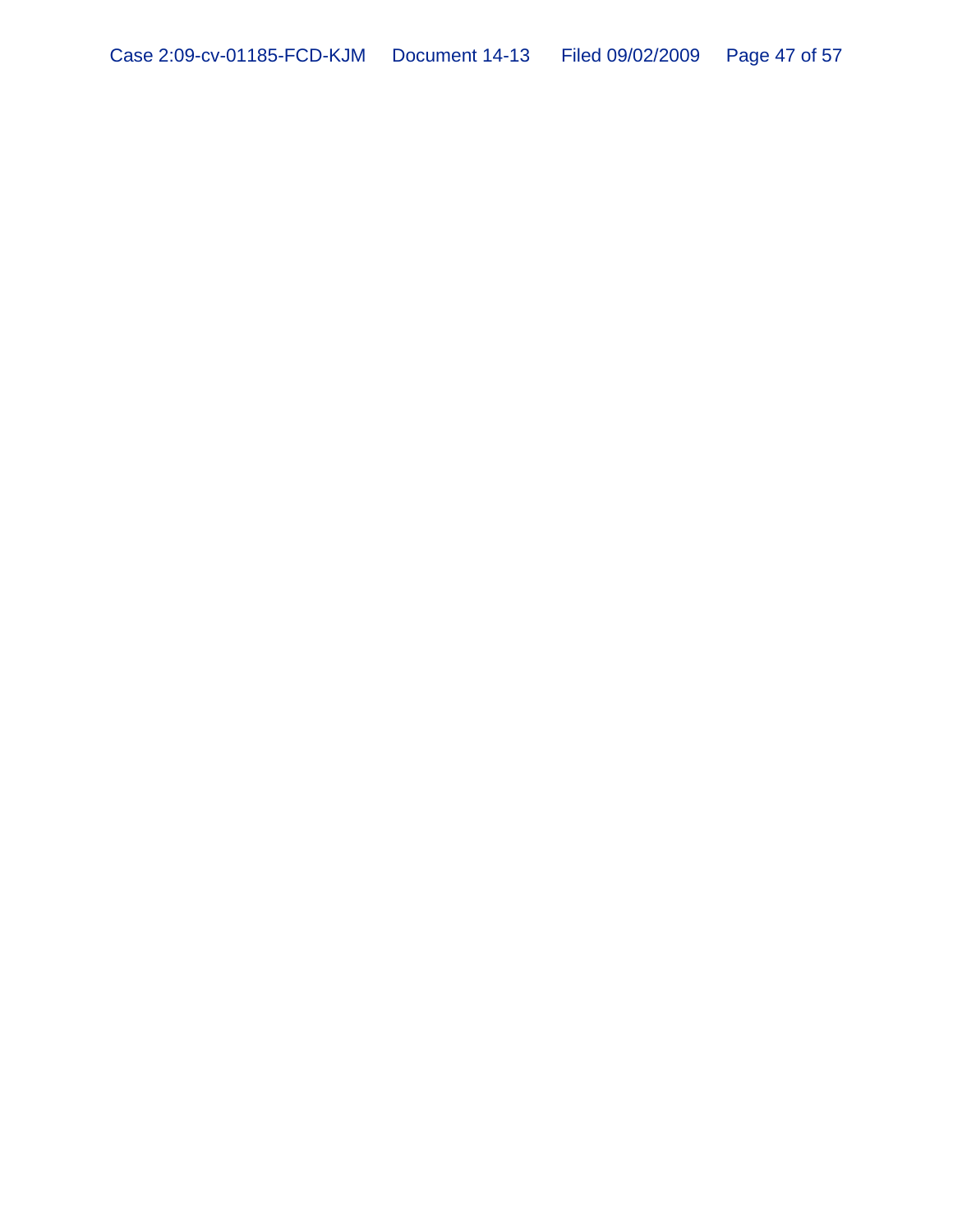

#### **SAFE HANDLING DEMONSTRATION STEPS**

Pursuant to Penal Code section 12071, prior to taking delivery of a handgun from a licensed firearms dealer in California, an individual must correctly perform a safe handling demonstration with the handgun he or she is acquiring. This appendix lists each of the statutorily mandated steps that constitute the safe handling demonstration for the three most common handgun types (semiautomatic pistols, double-action revolvers and single-action revolvers). However, this information will not appear on the DOJ written test on handgun safety. Please note that a dummy round as stated in this guide means one bright orange, red or other readily identifiable dummy round. If no readily identifiable dummy round is available, an empty cartridge casing with an empty primer pocket may be used.

#### **SEMIAUTOMATIC PISTOL:**

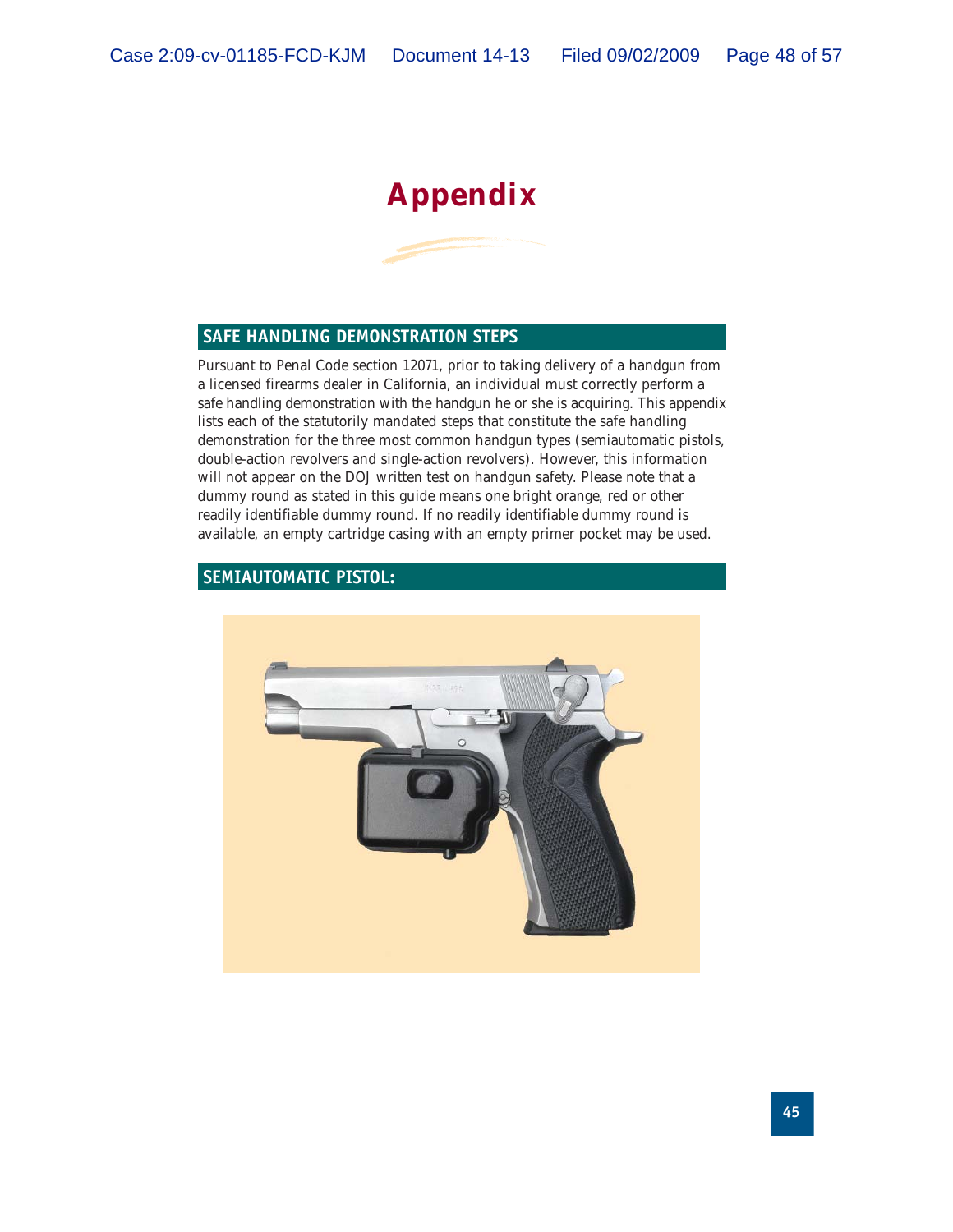The demonstration shall commence with the handgun unloaded and locked with the firearm safety device with which it is required to be delivered, if applicable. While maintaining muzzle awareness (that is, the firearm is pointed in a safe direction, preferably down at the ground) and trigger discipline (that is, the trigger finger is outside of the trigger guard and along side of the handgun frame) at all times, the handgun recipient shall correctly and safely perform the following:

#### I. Remove the magazine.



II. Lock the slide back. If the model of firearm does not allow the slide to be locked back, pull the slide back, visually and physically check the chamber to ensure that it is clear.



III. Visually and physically inspect the chamber, to ensure that the handgun is unloaded.



IV. Remove the firearm safety device, if applicable. If the firearm safety device prevents any of the previous steps, remove the firearm safety device during the appropriate step.



V. Load one dummy round into the magazine.



VI. Insert the magazine into the magazine well of the firearm.

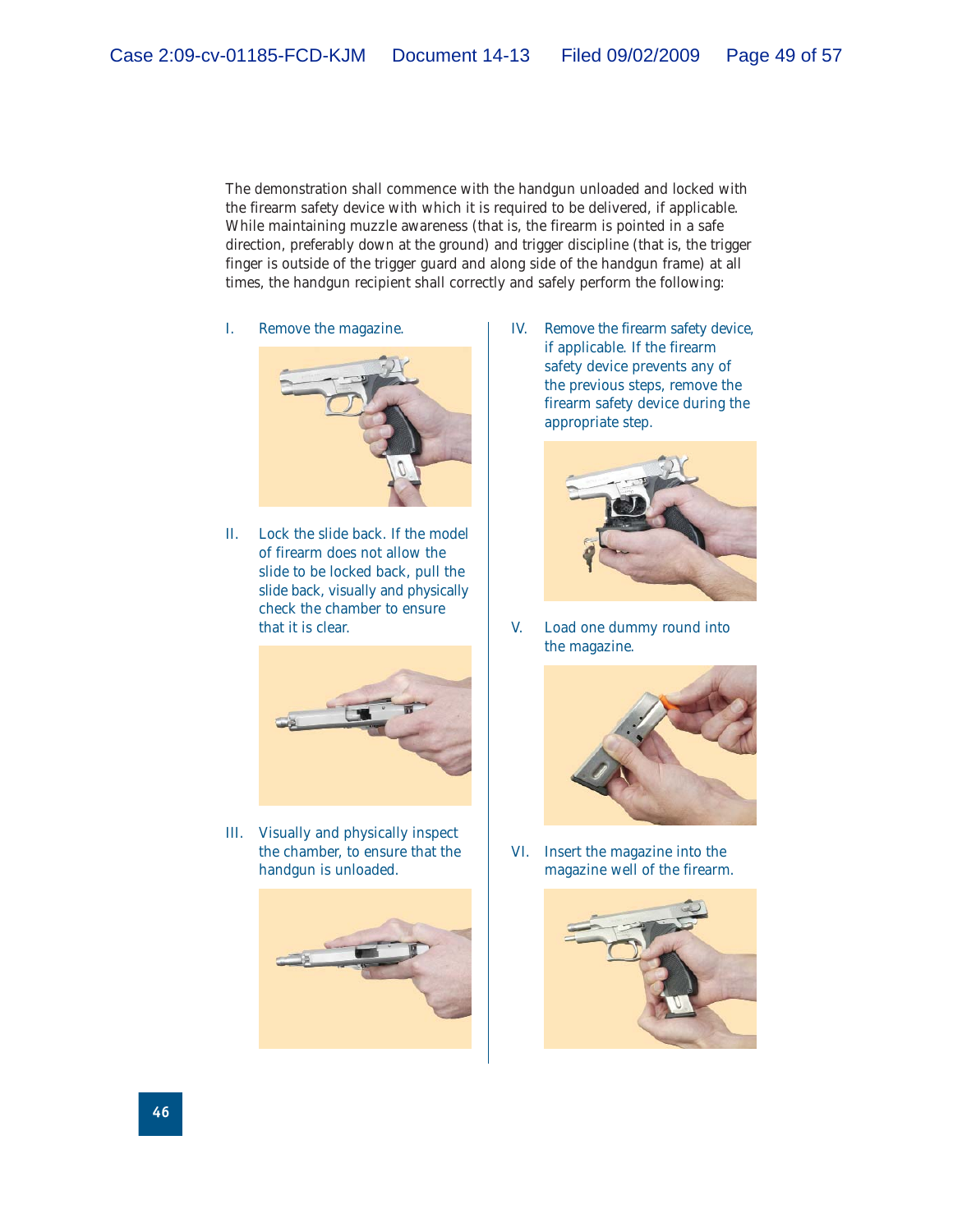VII. Manipulate the slide release or pull back and release the slide.



VIII. Remove the magazine.



IX. Visually inspect the chamber to reveal that a round can be chambered with the magazine removed.



X. Lock the slide back to eject the dummy round. If the handgun is of a model that does not allow the slide to be locked back, pull the slide back and physically check the chamber to ensure that the chamber is clear.



XI. Apply the safety, if applicable.



XII. Apply the firearm safety device, if applicable.

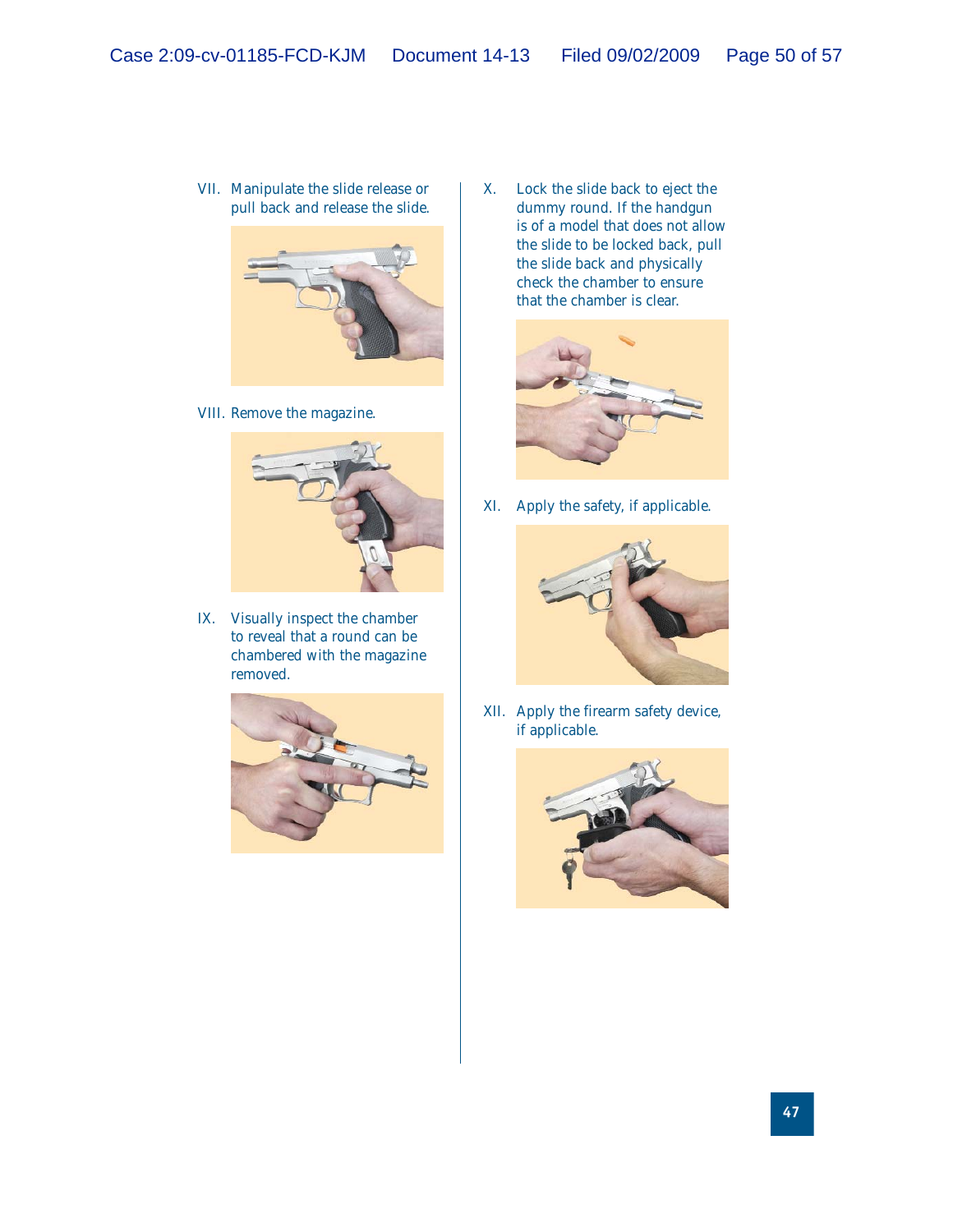#### **DOUBLE-ACTION REVOLVER:**



The demonstration shall commence with the handgun unloaded and locked with the firearm safety device with which it is required to be delivered, if applicable. While maintaining muzzle awareness (that is, the firearm is pointed in a safe direction, preferably down at the ground) and trigger discipline (that is, the trigger finger is outside of the trigger guard and along side of the handgun frame) at all times, the handgun recipient shall correctly and safely perform the following:



I. Open the cylinder **II.** Visually and physically inspect each chamber to ensure that the revolver is unloaded.

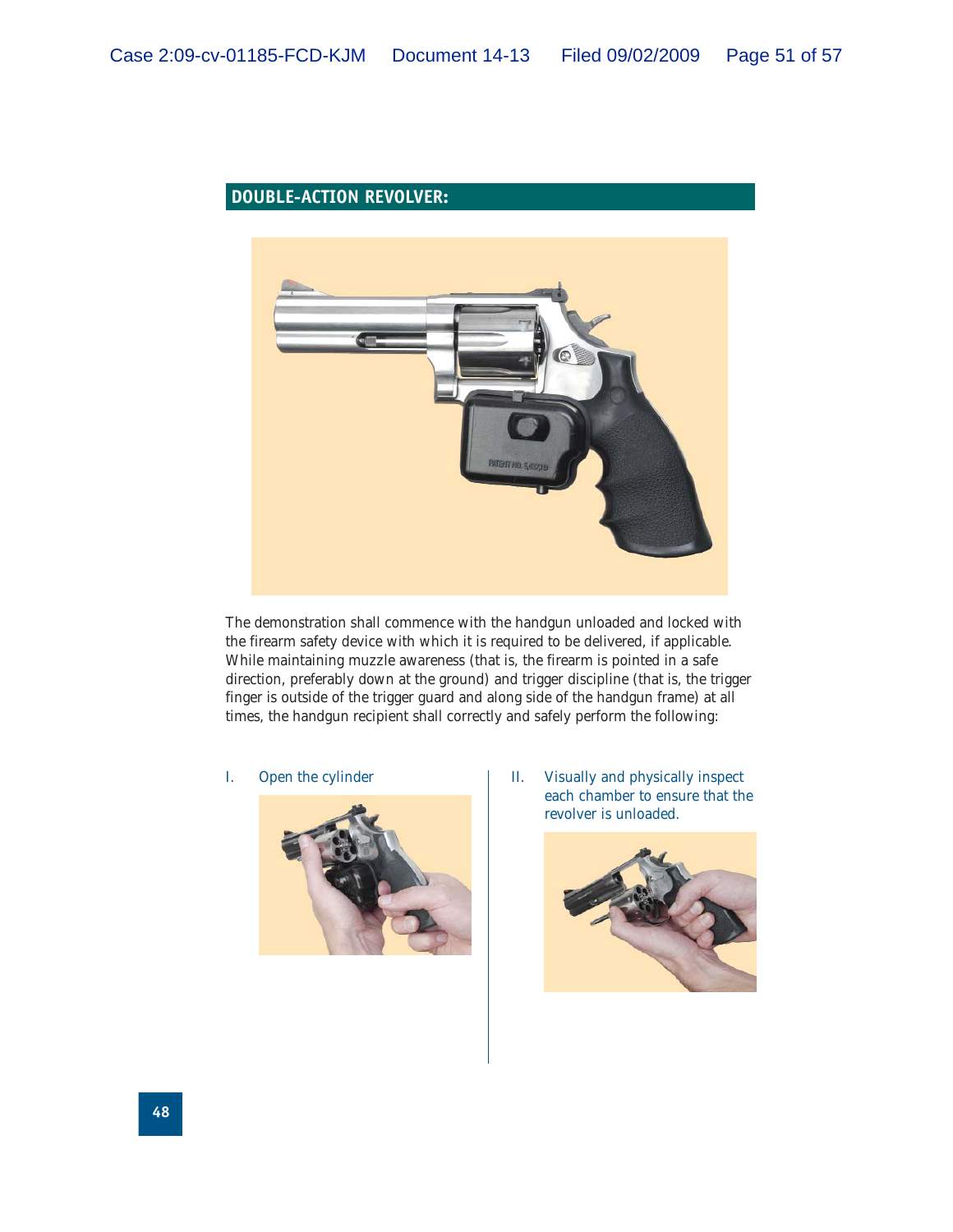III. Remove the firearm safety device. If the firearm safety device prevents any of the previous steps, remove the firearm safety device during the appropriate step.



IV. While maintaining muzzle awareness and trigger discipline, load one dummy round into a chamber of the cylinder and rotate the cylinder so that the round is in the nextto-fire position.





V. Close the cylinder.



VI. Open the cylinder and eject the round.



VII. Visually and physically inspect each chamber to ensure that the revolver is unloaded.



VIII. Apply the firearm safety device, if applicable.

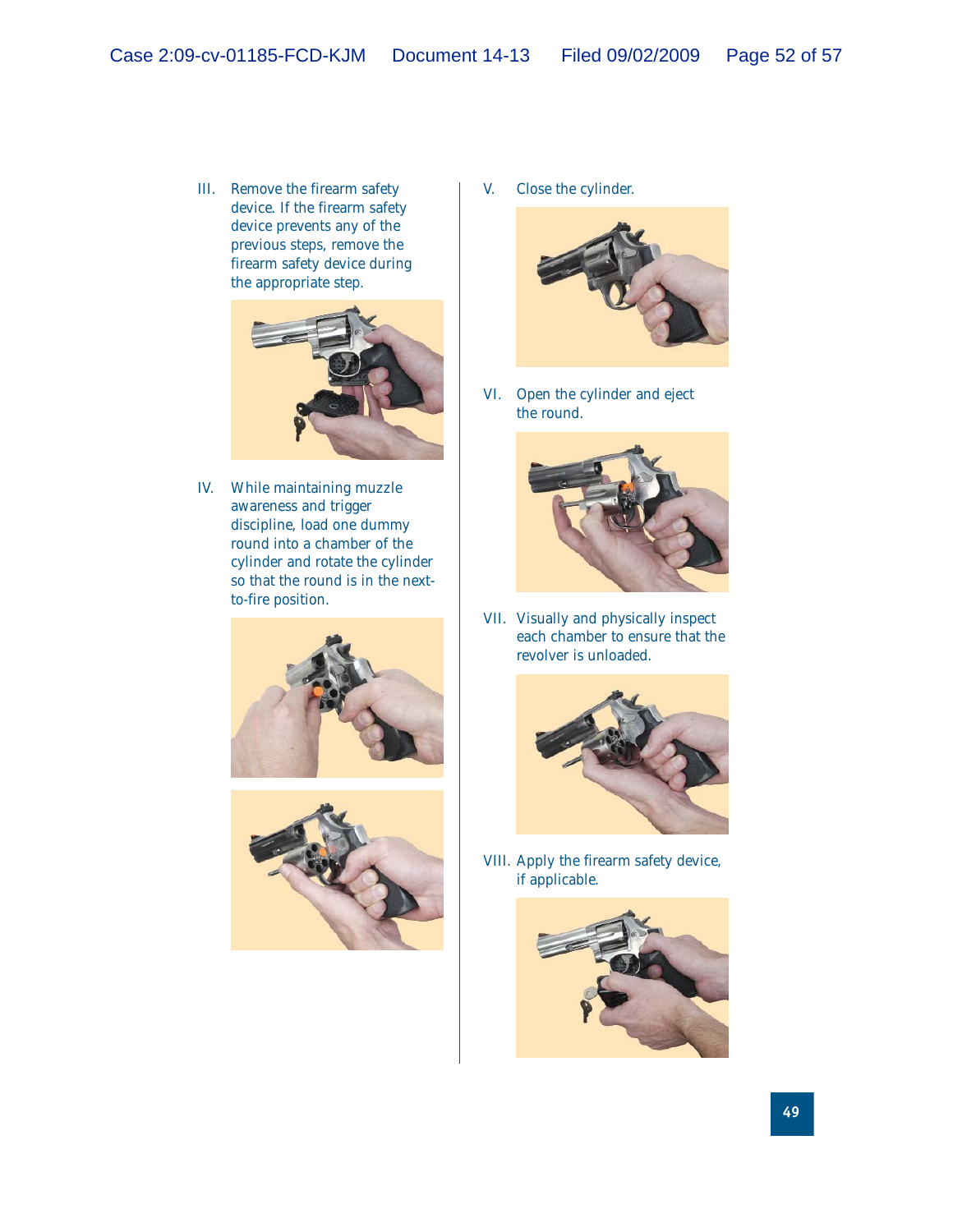#### **SINGLE-ACTION REVOLVER:**



The demonstration shall commence with the handgun unloaded and locked with the firearm safety device with which it is required to be delivered, if applicable. While maintaining muzzle awareness (that is, the firearm is pointed in a safe direction, preferably down at the ground) and trigger discipline (that is, the trigger finger is outside of the trigger guard and along side of the handgun frame) at all times, the handgun recipient shall correctly and safely perform the following:



I. Open the loading gate. **I.** II. Visually and physically inspect each chamber to ensure that the revolver is unloaded.

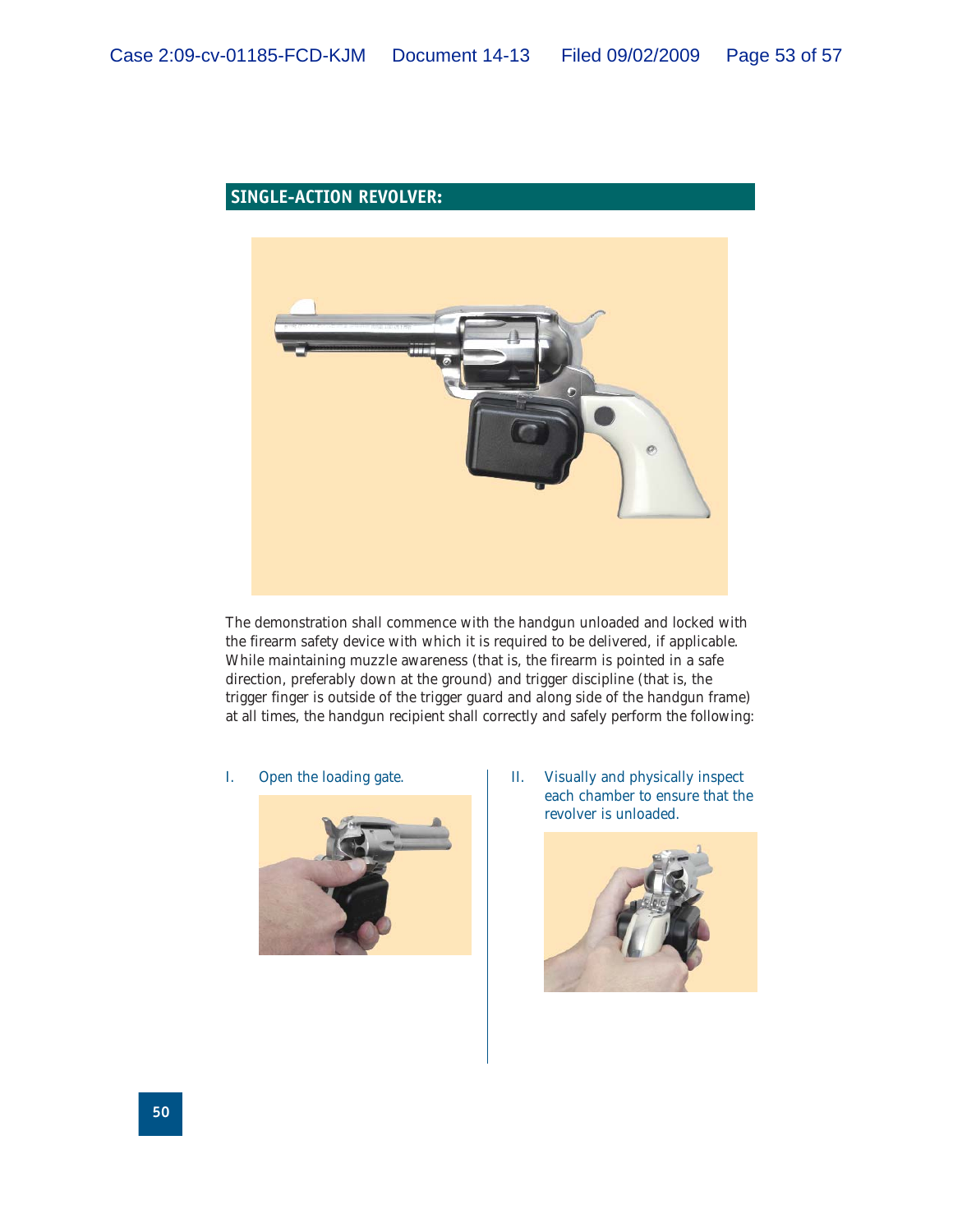III. Remove the firearm safety device required to be sold with the handgun. If the firearm safety device prevents any of the previous steps, remove the firearm safety device during the appropriate step.



IV. Load one dummy round into a chamber of the cylinder, close the loading gate and rotate the cylinder so that the round is in the next-to-fire position (the revolver may need to be placed on half-cock or the loading gate reopened).



V. Open the loading gate and unload the revolver.



VI. Visually and physically inspect each chamber to ensure that the revolver is unloaded.



VII. Apply the firearm safety device, if applicable.



\* 1873 Rule: Recipients of original versions of single-action army revolvers should be advised to carry five rounds in the cylinder and leave the chamber under the hammer empty.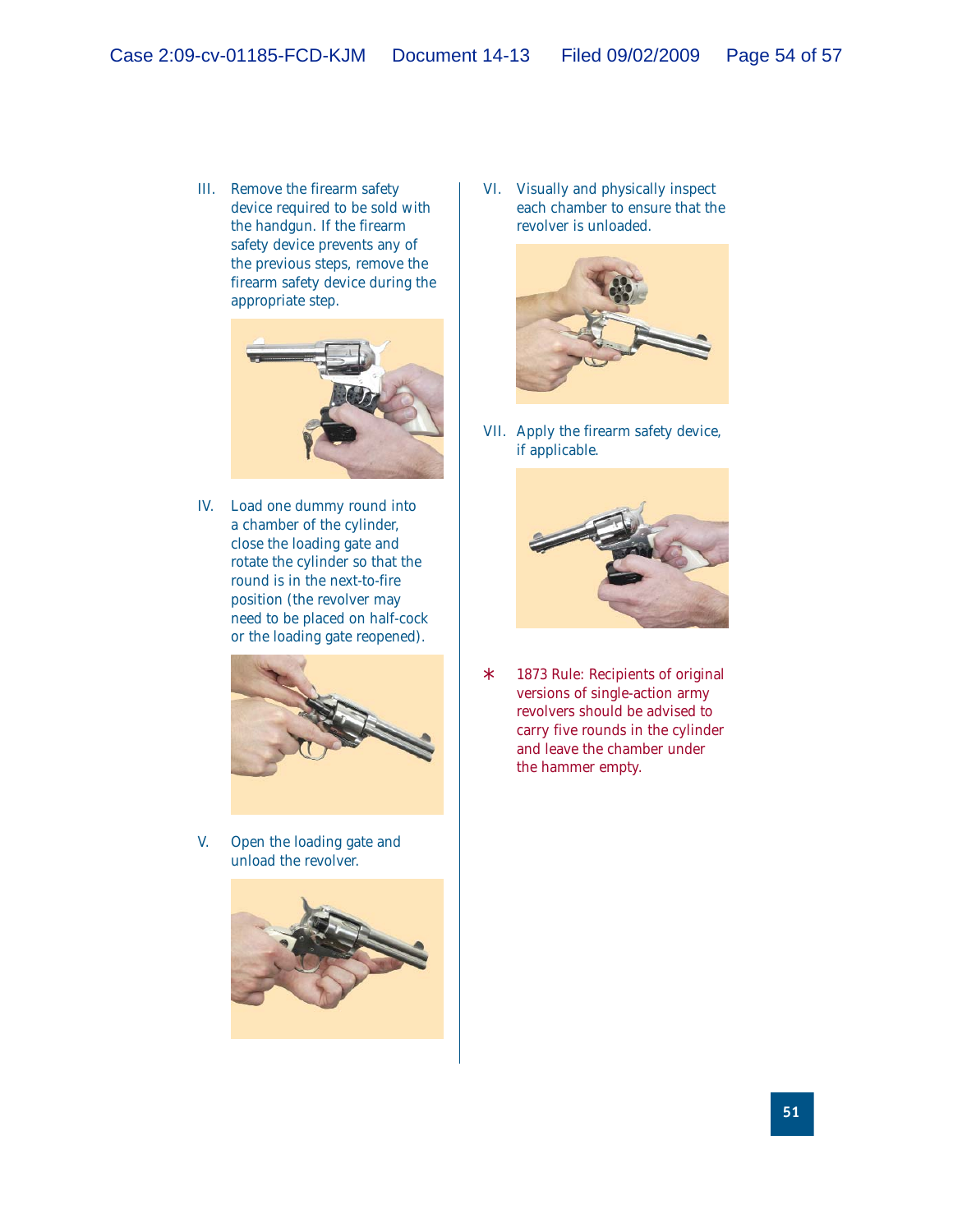### **Safe Handling Demonstration Glossary**

- **Action:** A series of moving parts that allow a firearm to be loaded, fired and unloaded.
- **Barrel:** The metal tube through which a bullet passes on its way to a target.
- **Breech:** The part of a firearm at the rear of the barrel.
- **Bullet:** The projectile located at the tip of the cartridge case.
- **Caliber:** The bullet or barrel diameter.
- **Cartridge:** A single unit of ammunition made up of the case, primer, propellant and bullet.
- **Case:** A metal cylinder that is closed at one end and contains the other three components of the cartridge.
- **Chamber:** The part of a gun where the cartridge is located when the gun is loaded.
- **Cylinder:** The part of a revolver that holds ammunition in individual chambers.
- **Cylinder Latch:** A latch on doubleaction revolvers that allows the cylinder to swing out.
- **Double-Action:** A type of handgun action in which a single pull of the trigger both cocks the hammer and releases it.
- **Dummy Round:** An inert cartridge without powder and primer.
- **Ejector Rod:** The part used to remove cartridges from the cylinder.
- **Grip:** The handle of the handgun.
- **Hammer:** The part of the handgun action that drives the firing pin forward.
- **Jam:** A malfunction that prevents a firearm from firing properly.
- **Magazine:** A separate box-like metal container for semi-automatic pistols into which cartridges are loaded.
- **Magazine Release:** A device that releases the magazine so that it can be removed from the pistol.
- **Magazine Well:** The opening in a firearm into which a magazine is inserted.
- **Muzzle:** The front end of the barrel from which a bullet exits.
- **Revolver:** A handgun that has a rotating cylinder containing a number of chambers.
- **Round:** See cartridge.
- **Safety:** A device located on most semiautomatic pistols that is designed to prevent firing.
- **Semiautomatic pistol:** A handgun that fires a single cartridge each time the trigger is pulled and which automatically extracts and ejects the empty cartridge case and reloads the chamber.
- **Single-action:** A type of handgun action in which pulling the trigger causes the hammer to release.
- **Trigger Guard:** Located on the underside of the gun, the trigger guard is designed to protect the trigger.